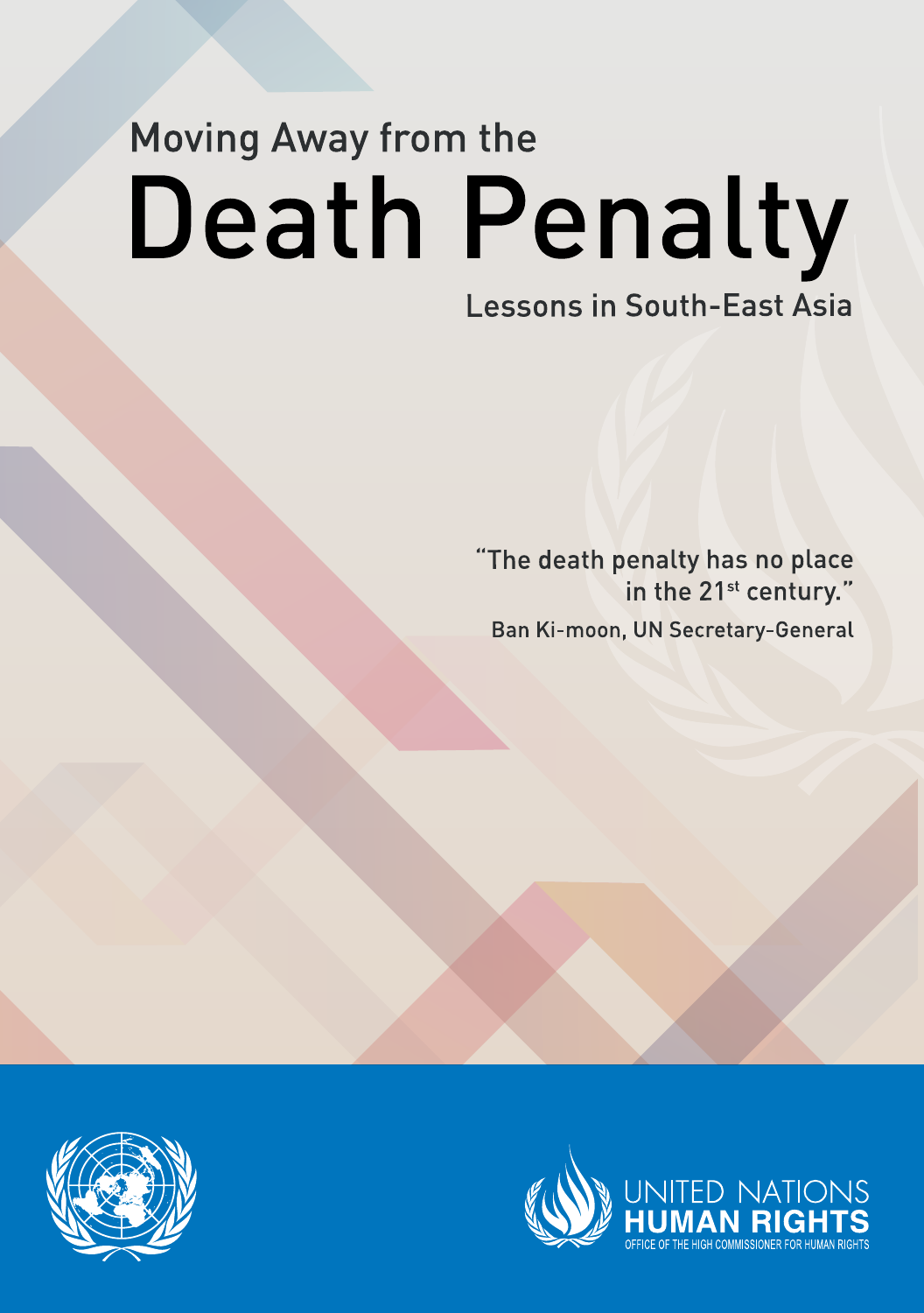# **Moving Away from the Death Penalty: Lessons in South-East Asia**

*Office of the High Commissioner for Human Rights Regional Office for South-East Asia*

**"The death penalty has no place in the 21st century.",** Ban Ki-moon, United Nations Secretary-General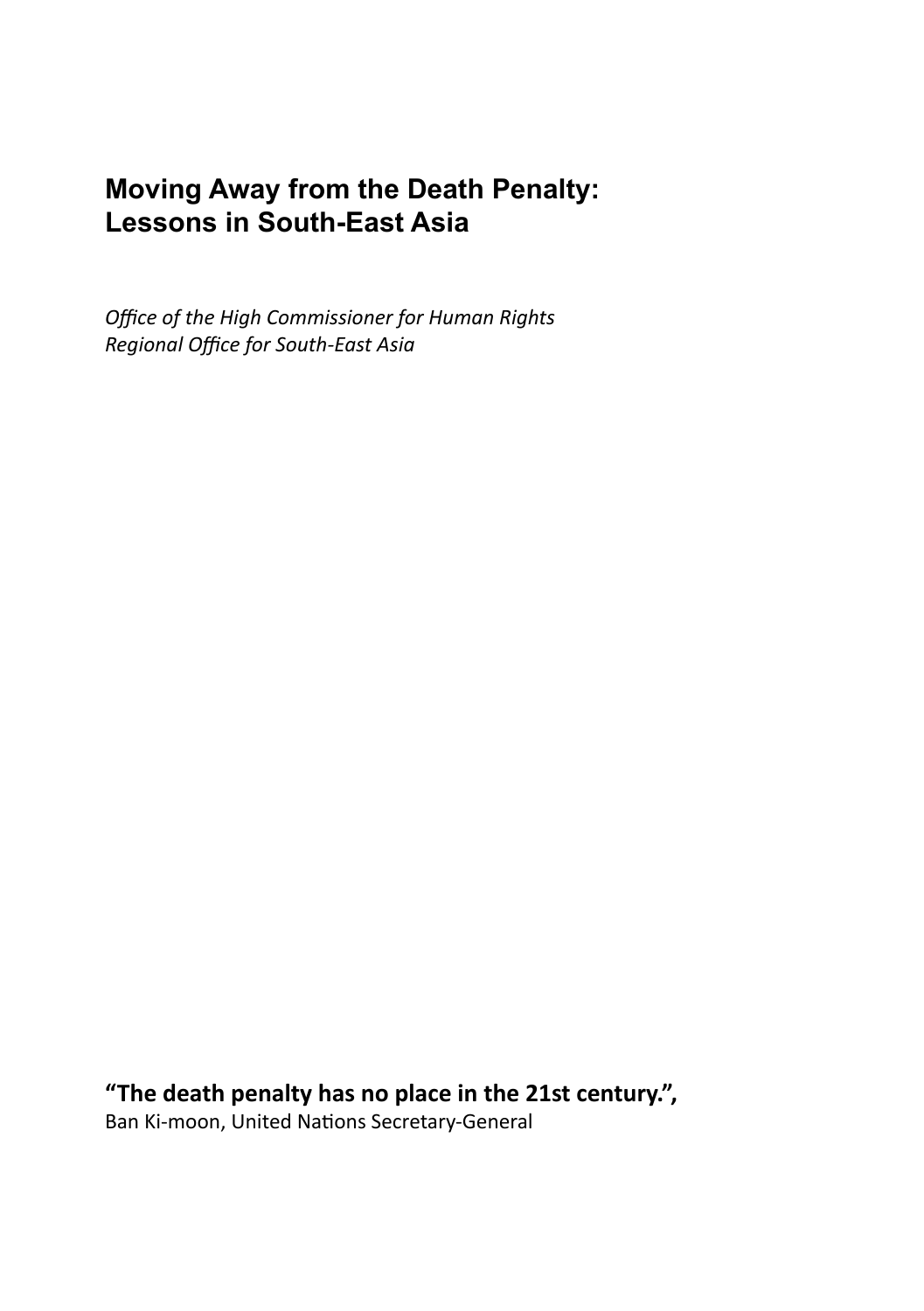# **Acknowledgements**

This publication is based on an "Expert Seminar on Moving Away from the Death Penalty", convened by the OHCHR Regional Office for South-East Asia and the Ministry of Justice of Thailand, in Bangkok, Thailand, from 22-23 October 2013.

The Regional Office acknowledges with appreciation the contribution of all the participants in the seminar. The input of the diverse group of experts – including representatives from various Governments, the ASEAN Intergovernmental Commission on Human Rights, national human rights institutions, non-governmental organisations, as well as international experts, lawyers, and academia in the region – was extremely beneficial.

Special thanks also for the support of Professor William Schabas who, prior to his participation in the seminar, conducted a technical mission to Bangkok in 2012 to assist the Regional Office in developing a strategy to support countries in the sub-region in their effort towards the abolition of the death penalty.

The Office also welcomes contributions from Amnesty International, the Anti-Death Penalty Asia Network, the International Commission against the Death Penalty, the International Commission of Jurists, and the Union for Civil Liberty during the drafting process, which have been very helpful.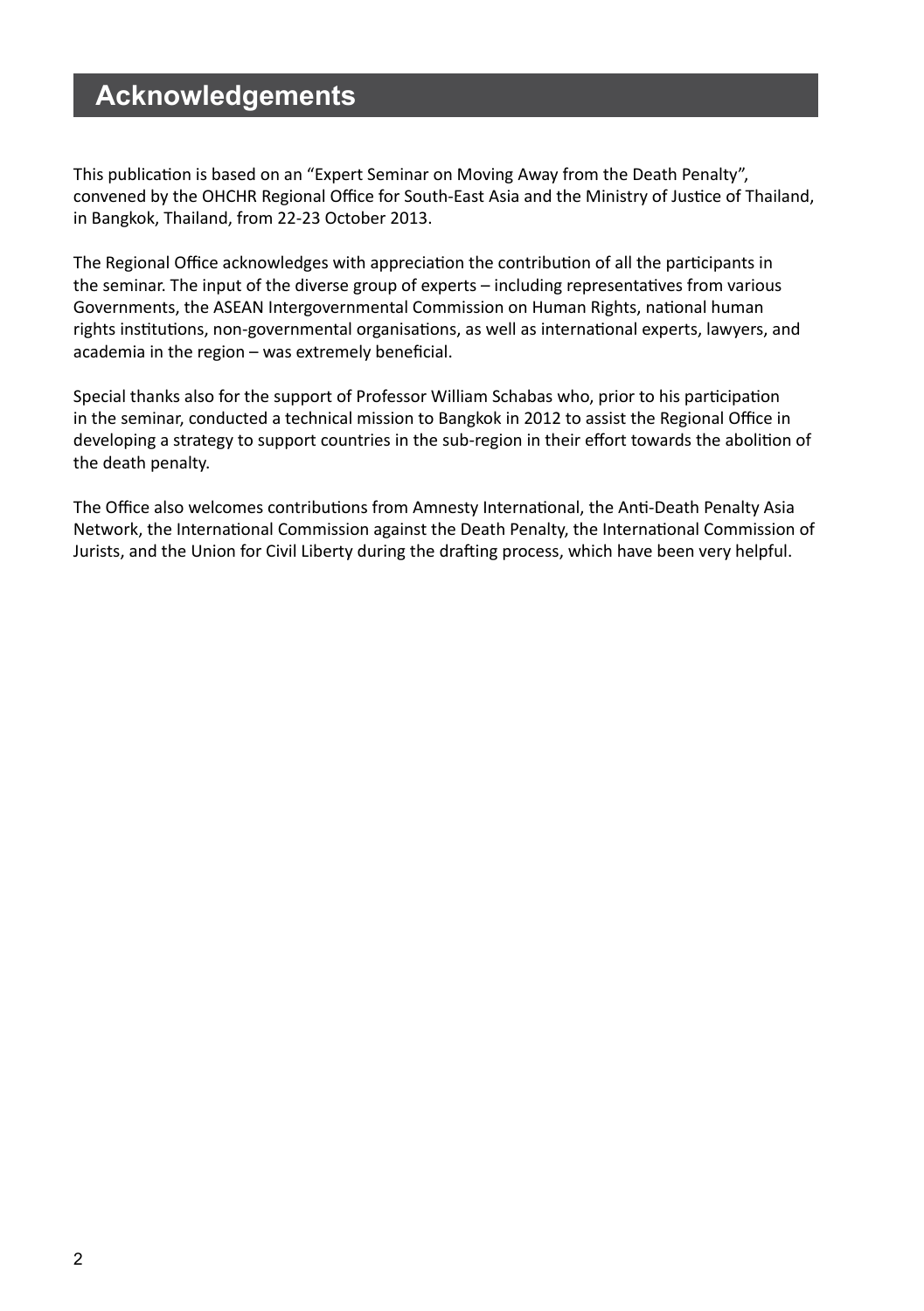# **Foreword**

This publication of the OHCHR Regional Office for South-East Asia comes at a very important juncture where there is a sense that the entire region is 'moving away' from capital punishment. Some States are fully abolitionist (Cambodia, Timor-Leste, and the Philippines), others are abolitionist in practice (Brunei Darussalam, Lao PDR, Myanmar), while others have an unofficial moratorium in place (Thailand). Some are undertaking important reductions in numbers of executions and other reforms (Singapore, Malaysia), while in others, the direction seems more uncertain (Indonesia, Vietnam). Fundamentally, it is a positive picture of progress and one consistent with the worldwide trend. The continuation of this trajectory should be encouraged so this region may eventually be free of capital punishment.

In 2012, I was invited by the Regional Office to undertake a technical mission to assist it with the development of a strategy to support countries of the region in their efforts toward abolition. In October 2013, I also participated in the "Expert Seminar on Moving Away from the Death Penalty in South-East Asia", convened with the Ministry of Justice of Thailand. It provided a good platform for stakeholders in this region to engage in discussion on this issue. As a professor of international law with particular expertise on the death penalty, I am pleased to be a part of this three-year initiative that has culminated in the production of this very insightful and constructive publication.

Important issues such as the question of threshold of the "most serious crimes", the use of the death penalty for drug-related crimes, the right to fair trial, and the role of public opinion and political will and leadership are especially critical and have been well addressed in this document. More importantly, this study provides a very useful overview of the law and practice of the death penalty in the region and how South-East Asian countries have measured up to the standards prescribed by international law on the use of the death penalty.

In the last 10 years, there has been significant development in the legislation on the death penalty in South-East Asia, with abolition finally firmly established in the Philippines, a reduction of the scope of the applicability of the death penalty in Singapore and Viet Nam, and commutations of sentences in Malaysia, Myanmar, Singapore and Thailand. I am confident that more countries in South-East Asia will take significant steps towards the abolition of the death penalty in the coming years. Given that context, this publication will be a useful resource for abolition-oriented reform for stakeholders at various levels of this debate.

William Schabas Professor of international law, Middlesex University (London) Professor of international criminal law and human rights at Leiden University Emeritus Professor of human rights law at the Irish Centre for Human Rights of the National University of Ireland, Galway Honorary Professor at the Chinese Academy of Social Sciences, in Beijing and Wuhan University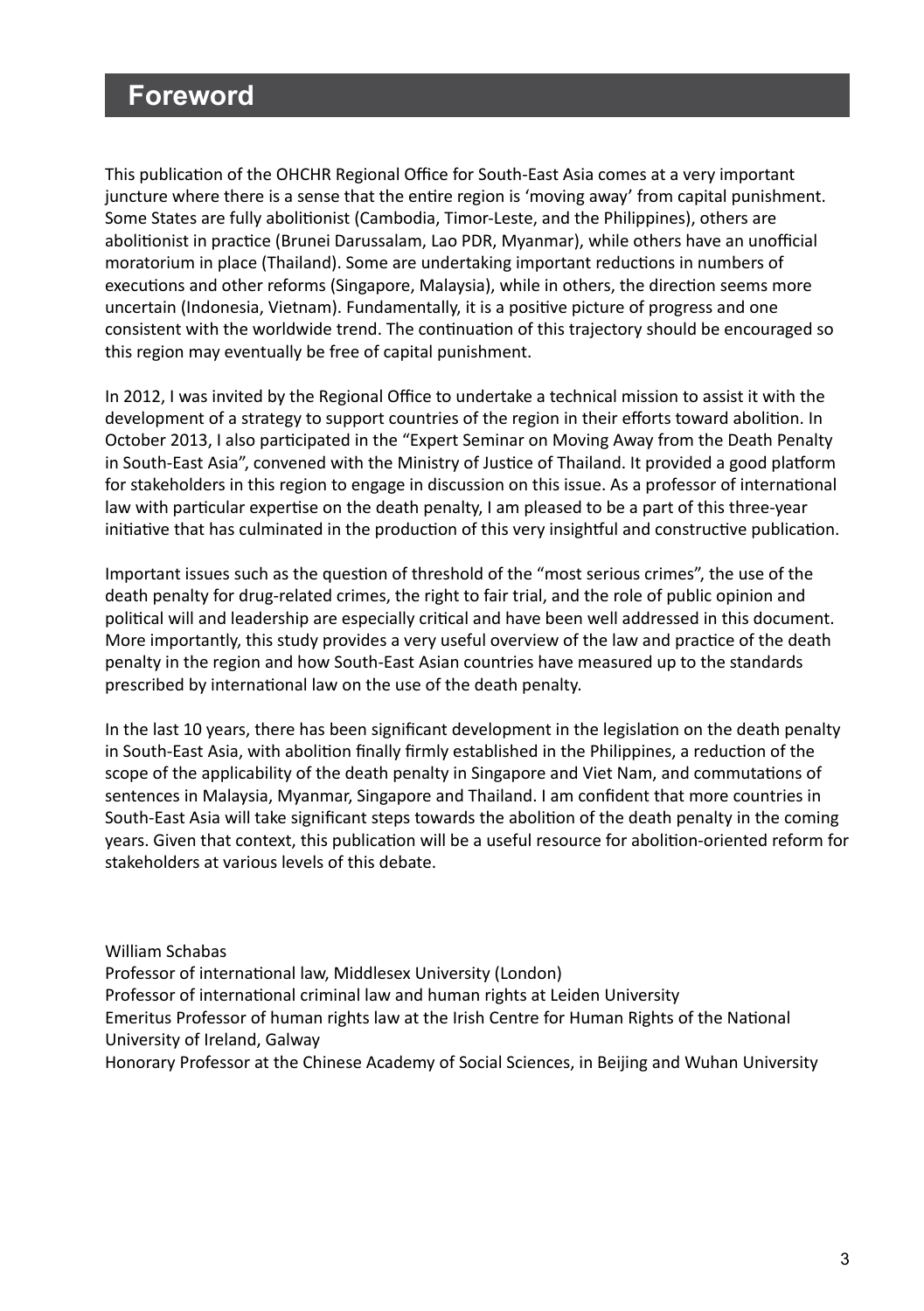# **Table of Contents**

| <b>Acknowledgements</b><br>Foreword                                | 2<br>3 |
|--------------------------------------------------------------------|--------|
| 1. Global Trends                                                   | 6      |
| 1.1 Global progress towards abolition                              | 6      |
| 1.2 Global call for a moratorium                                   | 7      |
| 1.3 Application of the death penalty                               | 8      |
| 2. International Legal Standards                                   | 9      |
| 2.1 Most serious crimes                                            | 9      |
| 2.2 Mandatory death penalty                                        | 11     |
| 2.3 Fair trial and due process guarantees                          | 11     |
| 2.3.1 Arbitrary use of the death penalty in mass trials            | 12     |
| 2.3.2 Access to consular services for foreign nationals            | 13     |
| 2.3.3 Clemency, pardon or commutation                              | 13     |
| 2.4 Prohibition of torture and other cruel, inhuman or degrading   |        |
| treatment or punishment                                            | 13     |
| 2.4.1 Death penalty per se                                         | 13     |
| 2.4.2 Method of execution                                          | 14     |
| 2.4.3 Treatment in detention                                       | 14     |
| 2.4.4 "Death row phenomenon"                                       | 15     |
| 2.5 Transparency                                                   | 15     |
| 2.6 Minimum standards of protection for vulnerable groups          | 17     |
| 2.6.1 Human rights of children of parents sentenced to             |        |
| the death penalty or executed                                      | 17     |
| 3. The question of public opinion                                  | 18     |
| 4. The Death Penalty: Gradual Reform in South-East Asia            | 19     |
| 4. 1 South-East Asian Trends                                       | 19     |
| 4.1.1 Death penalty in national law                                | 20     |
| 4.1.2 Ratification of international instruments                    | 21     |
| 4.1.3 Vote on "Moratorium on the use of the death penalty"         | 21     |
| 4.1.4 Recent application of the death penalty                      | 22     |
| 4.2 Adherence to international law and human rights standards      | 23     |
| 4.2.1 Most serious crimes                                          | 23     |
| 4.2.2 Fair trial and due process guarantees                        | 24     |
| 4.2.3 Prohibition of torture and other cruel, inhuman or degrading |        |
| treatment or punishment                                            | 25     |
| 4.2.4 Transparency and other safeguards                            | 26     |
| 4.2.5 Minimum standards of protection for vulnerable groups        | 26     |
| 4.3 Engagement with the public                                     | 26     |
| 4.4 Regional Cooperation                                           | 27     |
| 5. Conclusions and Recommendations                                 | 27     |
| <b>Annex A. Country Profiles</b>                                   | 29     |
| Annex B. Legislative Indicators among Member States                | 36     |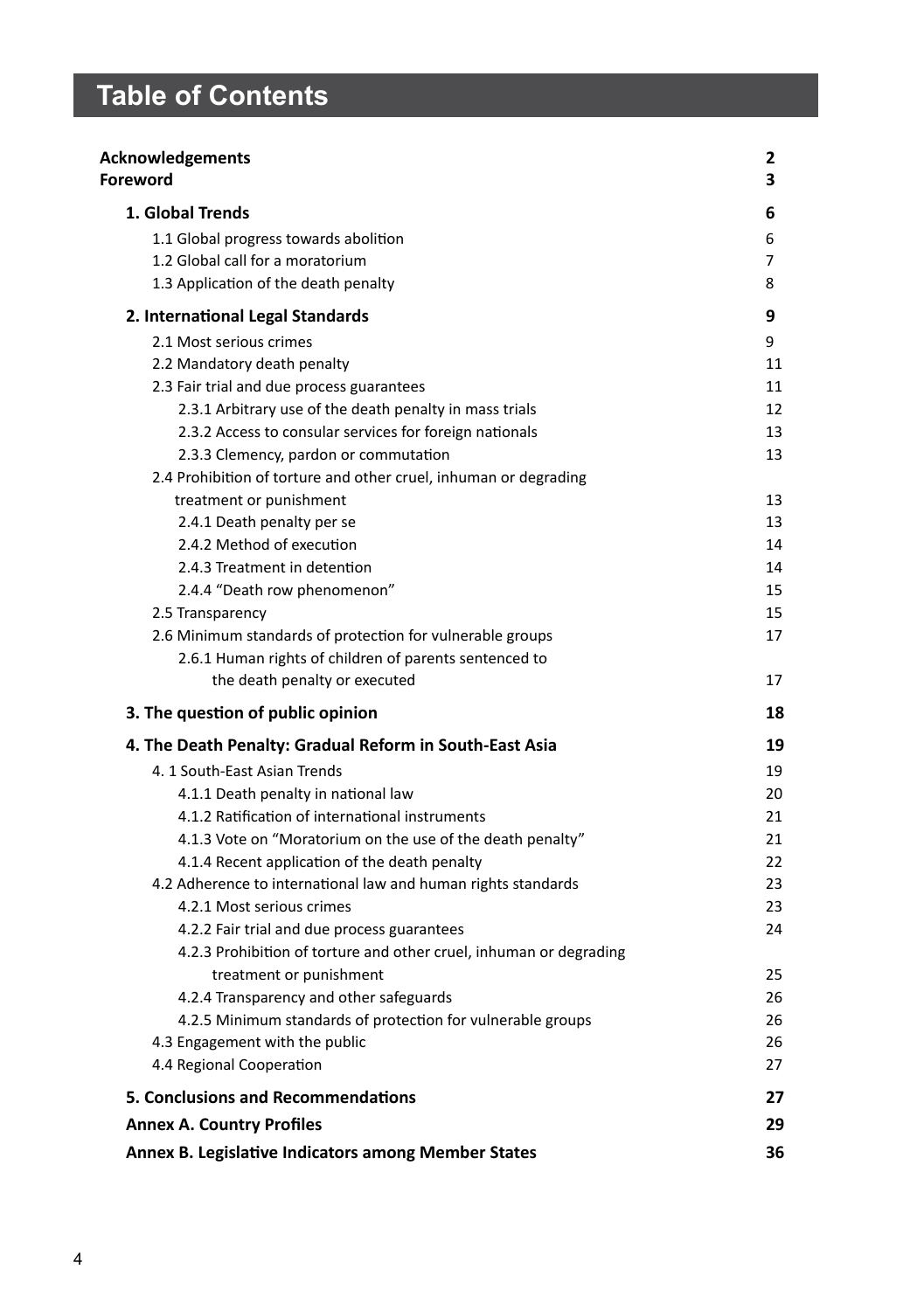# **Introduction**

"The death penalty has no place in the 21st century", United Nations Secretary-General Ban Ki-moon declared on 2 July 2014 at a special event to encourage States to implement a moratorium on the death penalty.<sup>1</sup>

This declaration resonates globally as around 160 countries in the world have either abolished the death penalty, introduced a moratorium or do not practice it.<sup>2</sup> Recent legislative reforms in South-East Asia regarding the death penalty generally correspond with that trend. The range of offences for which the death penalty applies and other reforms in the region denote incremental but tangible progress.

The Office of the United Nations High Commissioner for Human Rights (OHCHR) Regional Office for South-East Asia has engaged with stakeholders in advocating for the abolition of the death penalty in countries of the region. The Regional Office collaborated with the Ministry of Justice in Thailand to organize an Expert Seminar on "Moving Away from the Death Penalty in South-East Asia" in Bangkok on 22 - 23 October 2013.<sup>3</sup> Participants laid the ground for establishing a forum for intraregional exchange between key stakeholders on international and regional law and practice regarding the death penalty.4

The present publication provides an extensive review of global trends in death penalty matters, a summary of the applicable international legal standards, and the current status of legislative reform related to the death penalty in South-East Asia. As a product of the OHCHR Regional Office for South-East Asia, this publication is intended to be a resource for further discussions in the region toward the abolition of the death penalty.

<sup>&</sup>lt;sup>1</sup> Ban Ki-Moon, United Nations Secretary-General, in remarks at the panel on "Best practices and challenges in implementing a moratorium on the death penalty", New York, 2 July 2014. Available from www.un.org/sg/statements/index.asp?nid=7840

<sup>2</sup> Navi Pillay, former United Nations High Commissioner for Human Rights, opening remarks at the "High-Level Panel Discussion on the Question of the Death Penalty, Human Rights Council 25th Session", Geneva, 5 March 2014. Available from www.ohchr.org/EN/NewsEvents/ Pages/DisplayNews.aspx?NewsID=14339&LangID=E. See also Report of the Secretary General of the United Nations on the Question of the Death Penalty to the Human Rights Council, A/HRC/27/26, paragraph 5.

<sup>3</sup> OHCHR Regional Office for South-East Asia, "International Experts Welcome Efforts Toward the Abolition of Death Penalty in South East Asia", Press Release, Bangkok, 23 October 2013. Available from http://bangkok.ohchr.org/files/PRESS%20RELEASE\_Death%20Penalty%20 Seminar.pdf

<sup>4</sup> The Expert Seminar had participants from various Governments, the ASEAN Intergovernmental Commission on Human Rights, national human rights institutions, non-governmental organizations, as well as international experts, lawyers, and academia in the region.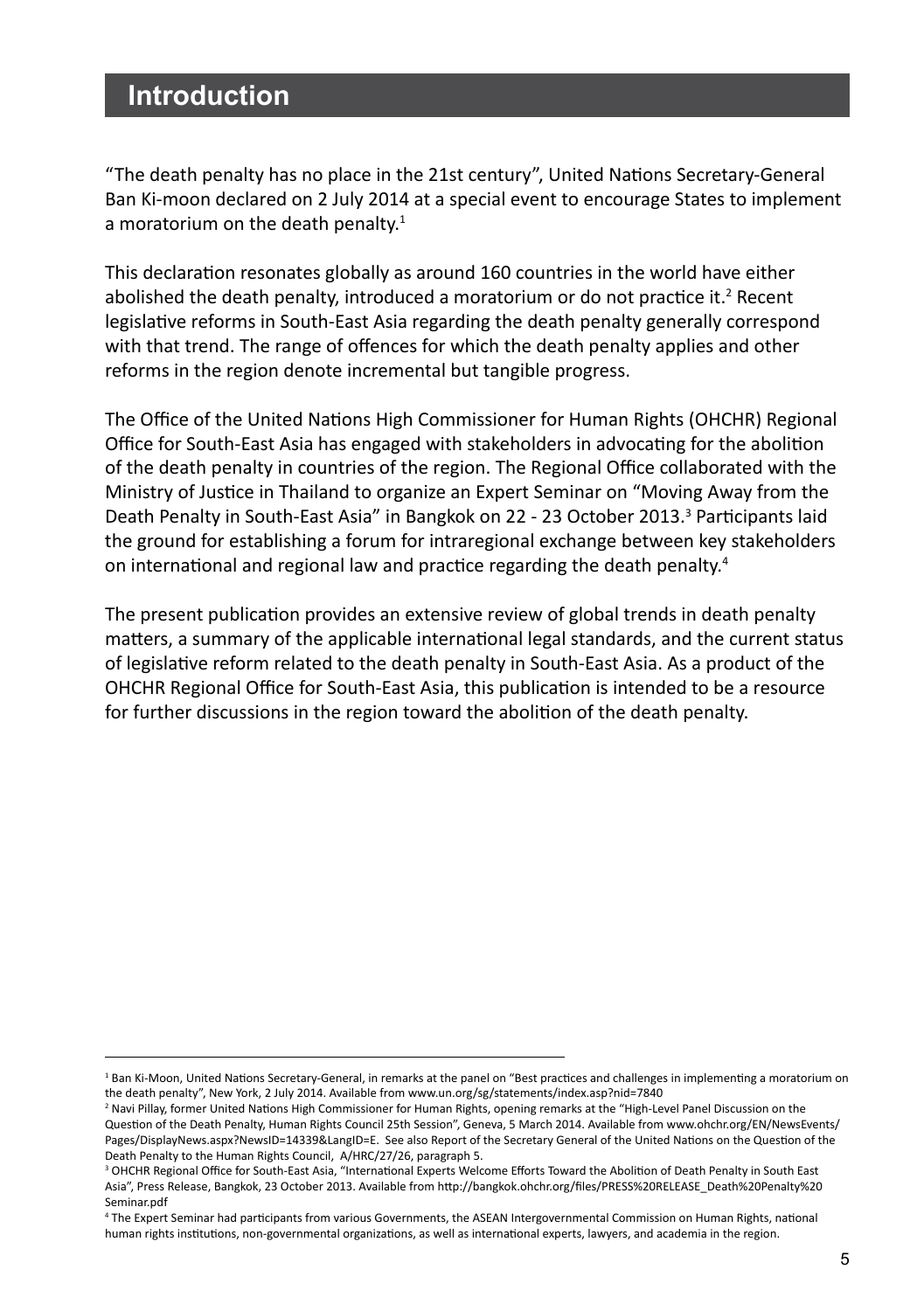# **1. Global Trends**

## *1.1 Global progress towards abolition*

Abolition of the death penalty in a state's legislation is a firm step in upholding the fundamental and inherent right to life that is enshrined in Article 3 of the Universal Declaration of Human Rights: "Everyone has the right to life, liberty and security of person."5 That principle is reinforced in Article 6 of the International Covenant on Civil and Political Rights: "Every human being has the inherent right to life. This right shall be protected law. No one shall be arbitrarily deprived of his life."6 The United Nations Human Rights Committee, the treaty body under the Covenant, has stated in its General Comment 6 on the right to life that "the law must strictly control and limit the circumstances in which a person may be deprived of his life by [State] authorities" as means of protection against the arbitrary deprivation of life.<sup>7</sup>

An exception to this provision may be permissible: Paragraph 2 of Article 6 of the International Covenant states that the sentence of death may be imposed only for the "most serious crimes" in countries that have not abolished the death penalty.<sup>8</sup> However, the drafters of the ICCPR were already paving the way for the move towards the abolition of the death penalty. The last paragraph of article 6 of the ICCPR provides that "nothing in this article shall be invoked to delay or prevent the abolition of capital punishment in any State party to the Covenant". This move materialized in 1989 through the adoption of the Second Optional Protocol to the ICCPR), aiming at the abolition of the death penalty, which states that "no one within the jurisdiction of a State Party to the present Protocol shall be executed".

The Special Rapporteur on extrajudicial, summary or arbitrary executions<sup>9</sup> has also concluded that the International Covenant "allows a narrowly defined exception by which life may be taken by the State which has not yet abolished the death penalty and envisages its progressive restriction."10 The death penalty therefore is a permissible exception in a State that has not yet abolished it; but only when applied restrictively and not arbitrarily, and it should be considered in the perspective of its eventual abolition.

State legislation restricting the use of the death penalty is a definitive indicator on the State's compliance with international human rights law. The removal of death penalty from laws ensures that executions are not only halted but withdrawn from the criminal justice system, thus denying the State the ability to take life absolutely and irreversibly. The status of legislation on the applicability of the death penalty is thus a good measure of how committed a State may be on abolition. As of December 2014, a total of 101 Member States of the United Nations had abolished the death penalty for all crimes and 7 for ordinary crimes, while 81 had ratified the Second Optional Protocol to the International Covenant (see table B.1).

The death penalty has been abolished for all crimes in a steadily increasing number of States. Where it has been retained, it is in general used only occasionally. According to the most recent annual report on death sentences and executions by Amnesty International,

<sup>5</sup> United Nations General Assembly, Resolution 217 A (III).

<sup>6</sup> United Nations, *Treaty Series*, vol. 999, p. 171.

<sup>7</sup> "General Comment No. 6: Article 6 (Right to life)", in "Compilation of General Comments and General Recommendations Adopted by Human Rights Treaty Bodies", Human Rights Instruments, vol. I. (HRI/GEN/1/Rev.9 (Vol. I)), p. 177, at para 3.

<sup>&</sup>lt;sup>8</sup> See section 3.1 for a discussion of "most serious crimes".

<sup>9</sup> Contained in A/67/275, p. 23, at para 116.

<sup>&</sup>lt;sup>10</sup> While it follows from paragraph 2 of Article 6 of the International Covenant that States parties are not obliged to abolish the death penalty, General Comment 6 of the Human Rights Committee also states that the language in paragraph 6 of the same article strongly suggests that abolition is desirable. HRI/GEN/1/Rev.9 (Vol. I), loc. cit., at para 6.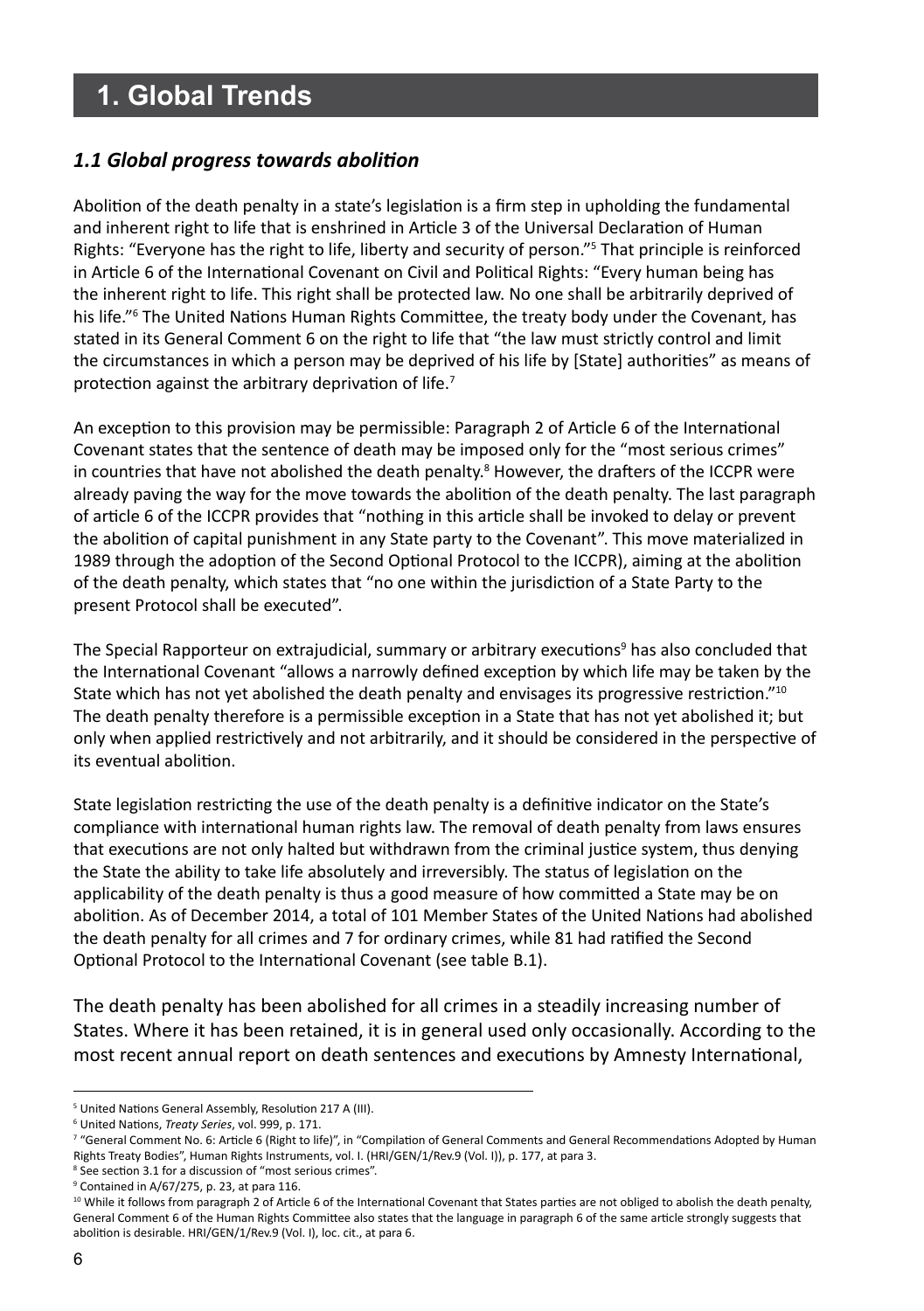nine countries carried out executions every year from 2009 to 2013: Bangladesh, China, Iran (Islamic Republic of), Iraq, the People's Democratic Republic of Korea, Saudi Arabia, the Sudan, the United States and Yemen. Five of these have been using the death penalty with high frequency: China, Iran (Islamic Republic of), Iraq, Saudi Arabia and the United States. Most other States that retain the death penalty do not apply it frequently.<sup>11</sup>

Most States that have abolished the death penalty in practice but not in law do not return to its use. A minority of de facto abolitionist States have resumed executions or reintroduced it in national laws but have not carried out executions after suspending the practice for several years. Some of those States have then again suspended its use. Of the 35 de facto abolitionist States, two have conducted executions in the past 10 years (table B.2).

# *1.2 Global call for a moratorium*

In 2007, in its Resolution 62/149, on "Moratorium on the use of the death penalty," the General Assembly expressed its "deep concern about the continued application of the death penalty" and called on "all States that still maintain the death penalty", inter alia, "to restrict progressively the use of the death penalty and reduce the number of offences for which it may be imposed; and to establish a moratorium on executions with a view to abolishing the death penalty."<sup>12</sup> The vote on this resolution, consisting of 104 in favour and 54 against with 29 abstaining, fairly reflects the global outlook on the use of the death penalty.

The General Assembly subsequently adopted Resolution 63/168 in 2008, Resolution 65/206 in 2010 and Resolution 67/176 in 2012, with voting patterns that reveal growing support for a moratorium on capital punishment (see figure 1).13 The number of Member States voting in favour of the moratorium has increased, while the resistance against it has decreased: some that once opposed it now abstain from voting.14

In its 2012 Resolution 67/176 on "Moratorium on the use of the death penalty", the General Assembly reiterated its "calls upon all States to establish a moratorium on executions with a view to abolishing the death penalty". It also calls upon "States that have abolished the death penalty not to reintroduce it, and encourages them to share their experience in this regard".

<sup>11</sup> Amnesty International, *Death sentences and executions 2013* (London, 2014), p. 34. Available from http://issuu.com/amnestypublishing/ docs/death\_sentences\_and\_executions\_2013

<sup>&</sup>lt;sup>12</sup> See Official Records of the General Assembly, Sixty-second Session, Plenary Meetings, 76th meeting (A/62/PV.76), p. 17.

<sup>13</sup> See *Official Records of the General Assembly, Sixty-third Session, Plenary Meetings,* 70th meeting (A/63/PV.70), p. 17, *Official Records of the General Assembly, Sixty-fifth Session, Plenary Meetings,* 71st meeting (A/65/PV.71), p. 19, and Official Records of the General Assembly, Sixtyseventh Session, Plenary Meetings, 60th meeting (A/67/PV.60), p. 17, respectively.

<sup>&</sup>lt;sup>14</sup> Amnesty International, "United Nations General Assembly Resolutions Calling for a Moratorium on the Use of the Death Penalty". Available from www.amnesty.org/en/death-penalty/united-nations-general-assembly-resolutions-calling-for-a-moratorium-on-the-use-of-the-deathpenalty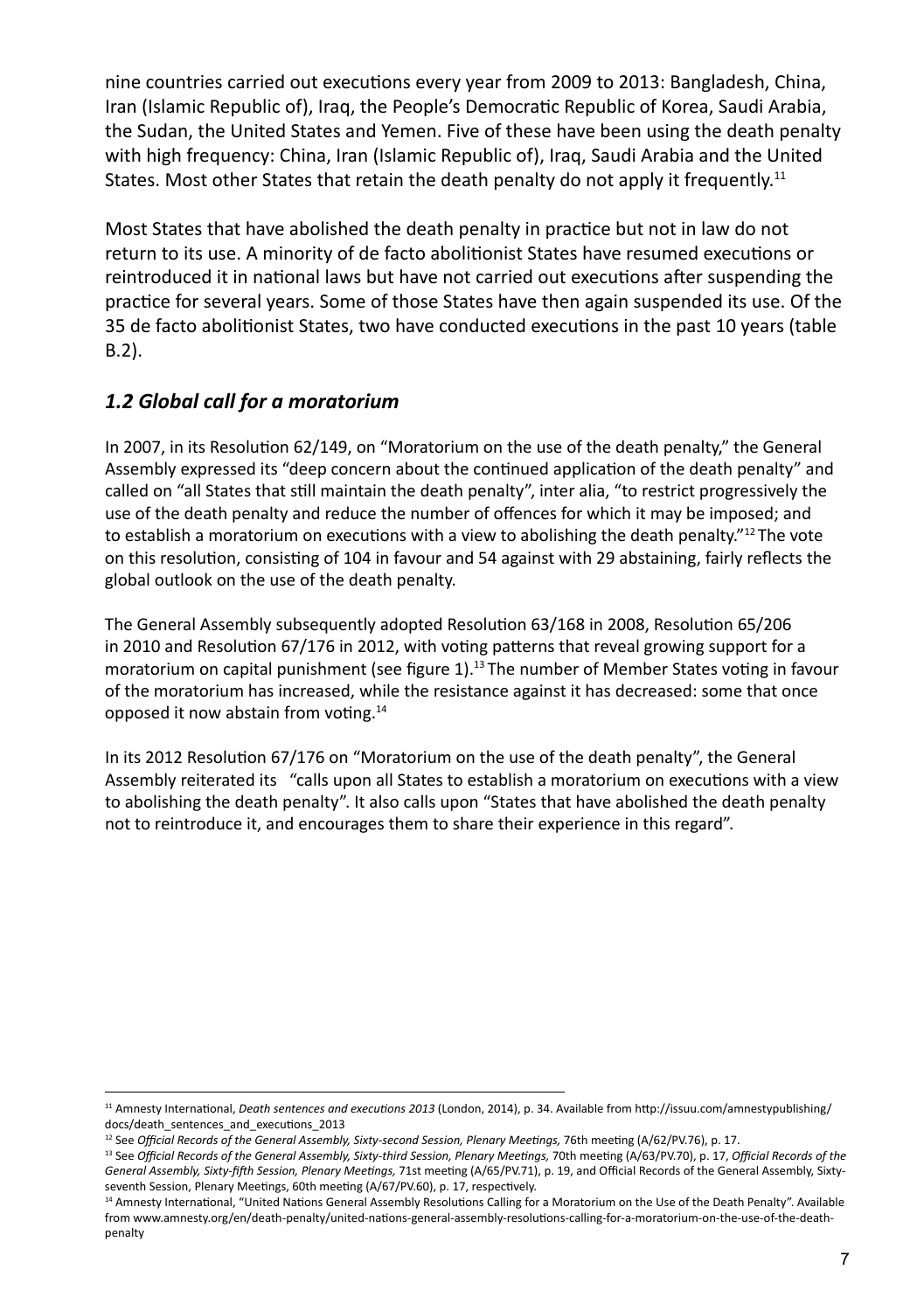**Figure 1. Global aggregate voting on resolutions on "Moratorium on the use of the death penalty"** 



## *1.3 Application of the death penalty*

While some 160 countries have either abolished the death penalty, observed a moratorium, or ceased practicing it,15 a minority of countries still practice it, often for drug-related offences. In some of these countries, the death penalty is mandatory for drug-related offences. The mandatory death penalty is problematic because it goes against the prohibition of the arbitrary deprivation of life and violates the right to fair trial.<sup>16</sup> Among the Member States of the United Nations, 32 still apply the death penalty in cases of drug-related offences, although fewer actually carry out executions for such offences.<sup>17</sup> Some, including Iran (Islamic Republic of), Saudi Arabia and China, use the death penalty very frequently, with a large proportion of the high rates of execution being applied for drug-related offences; particularly in Iran (Islamic Republic of).

The concern here is that efforts to combat drug crimes might work against the narrow interpretation that is prescribed for the application of the death penalty. There is no credible evidence that the death penalty deters drug crimes any more than lengthy imprisonment does. It is not the severity of punishment that deters wrongdoers, but its certainty. To curb crimes, the focus should therefore lie on reforming the justice system and rendering it more effective, while also ensuring that it is humane. Progress in tackling drug crimes could thus come at needless cost to human rights.

<sup>15</sup> Pillay, *op. cit.*

<sup>&</sup>lt;sup>16</sup> Please see page 11 for further clarification,

<sup>17</sup> United Nations News Centre, "Sectary-General calls on States to abolish death penalty", 3 July 2012. Available from http://www.un.org/ apps/news/story.asp?NewsID=42382#.VBZdAi6SzaY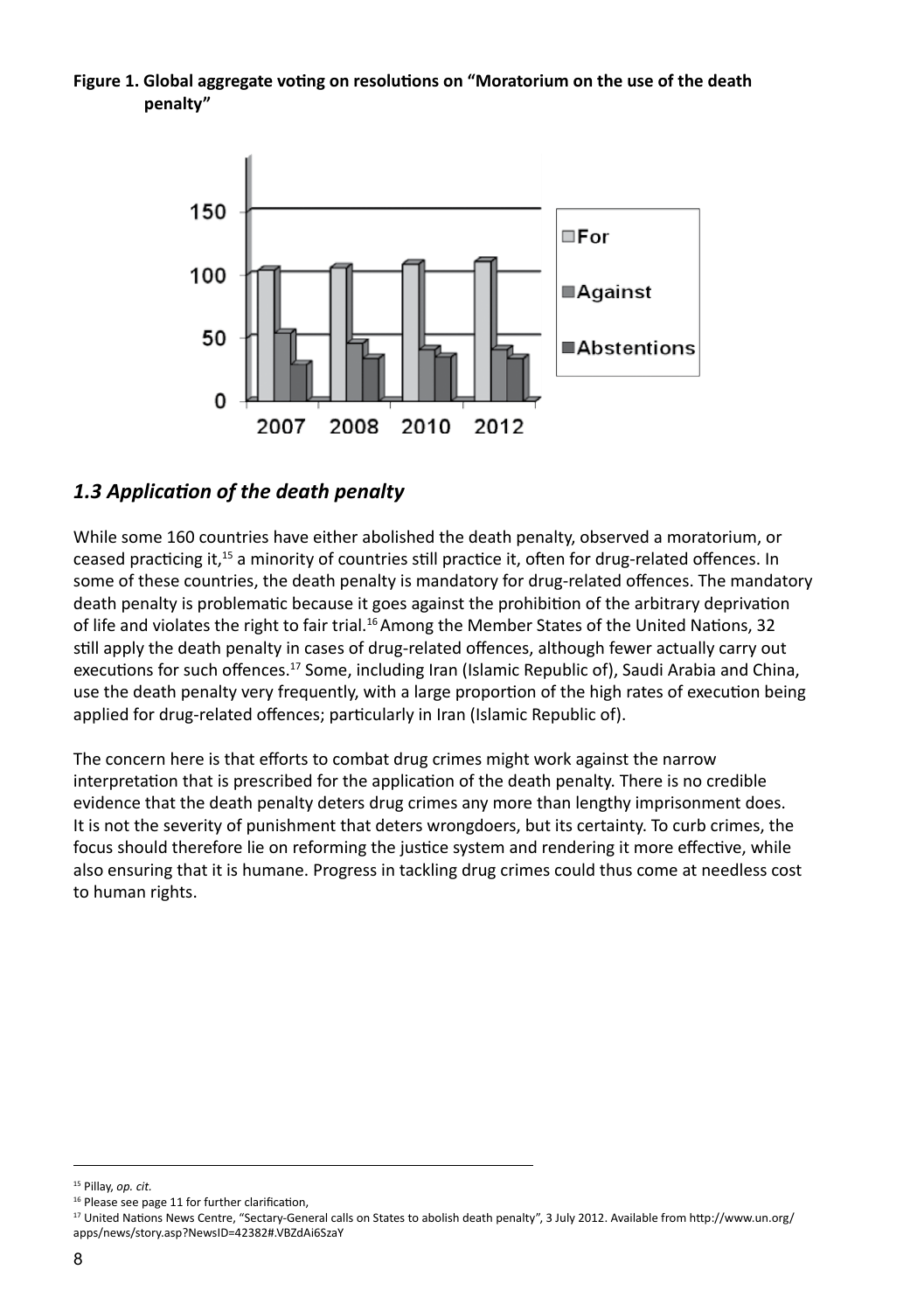# **2. International Legal Standards**

*"The application of the death penalty almost invariably entails cruel, inhuman and degrading treatment in violation of international law." – Former United Nations High Commissioner for Human Rights, Navi Pillay. 18*

Section 2 examines the key human rights standards of the use of the death penalty.

The use of the death penalty is discouraged explicitly or implicitly in international human rights instruments such as the International Covenant on Civil and Political Rights (ICCPR) and its Second Optional Protocol aims at its abolition. Numerous resolutions and agreements of the General Assembly and the Human Rights Council also support a move away from the death penalty, as do statements and guidance from other international and regional bodies. Despite international trends and standards against the death penalty, a minority of States persist in retaining the controversial practice.

#### *2.1 Most serious crimes*

"The inherent right to life" is guaranteed in the first paragraph of Article 6 of the ICCPR, with only one exception stipulated in paragraph 2 of the same Article: "In countries which have not abolished the death penalty, sentence of death may be imposed only for the most serious crimes in accordance with the law in force at the time of the commission of the crime and not contrary to the provisions of the present Covenant and to the Convention on the Prevention and Punishment of the Crime of Genocide. This penalty can only be carried out pursuant to a final judgement rendered by a competent court."

This provision spells out the limiting circumstances in which the right to life may be curtailed: only in countries that have not abolished the death penalty and under strict limitations, within a perspective of the eventual abolition of the death penalty.

The concept of "most serious crimes" is fundamental to understand how and when the death penalty may be lawful under international human rights law. The Human Rights Committee has stated clearly in its General Comment 6 on the right to life that:

*"The Committee is of the opinion that the expression "most serious crimes" must be read restrictively to mean that the death penalty should be a quite exceptional measure. It also follows from the express terms of article 6 that it can only be imposed in accordance with the law in force at the time of the commission of the crime and not contrary to the Covenant."*<sup>19</sup>

Given that the ICCPR has been widely ratified, the confusion here is not about agreement on the restricting standard, but rather on the interpretation of the limits set out in this provision of the Covenant. The term "most serious crimes" was not precisely defined in the Covenant and was only later clarified in General Comment 6 and has therefore lent itself to a range of interpretations. As a result, the limits of applicability for the death penalty have been stretched and extended to a wide range of offences in some States. While the universality of the fundamental right to life is uncontroversial, the interpretation of how to uphold this right in relation to the application of the death penalty has evolved. Subsequently the limits on the use of the death penalty as an exception to the right to life have become increasingly restrictive.

<sup>18</sup> Navi Pillay, former United Nations High Commissioner for Human Rights, "Moving away from the Death Penalty: Lessons from National Experiences", Foreword. Available from http://www.ohchr.org/Lists/MeetingsNY/Attachments/27/moving\_away\_from\_death\_penalty\_web.pdf 19 HRI/GEN/1/Rev.9 (Vol. I), loc. cit., at para 7.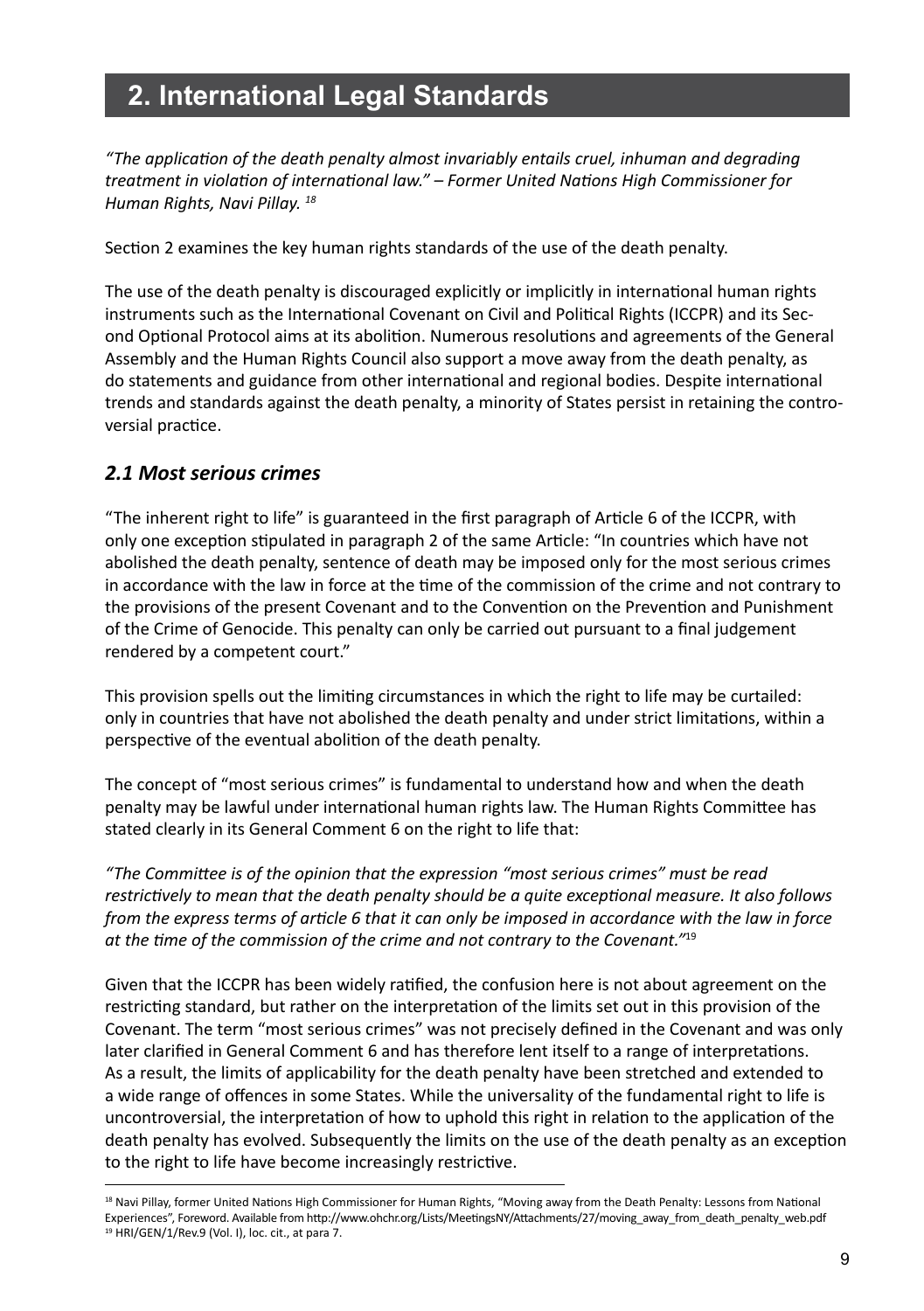Pursuant to international human rights jurisprudence, Secretary-General Ban Ki-Moon stated in his 2013 report "Question of the death penalty"<sup>20</sup> that the term of "most serious crimes" should only be applied to the crime of murder or intentional killing." The report denounced the use of the death penalty for drug-related offences, economic crimes, political crimes, adultery, and offences relating to consensual same-sex relationships. The most recent and narrow interpretation of the "most serious crimes," by the Special Rapporteur on extrajudicial, summary or arbitrary executions concurs with that position. In his report submitted to the General Assembly in 2012, the Special Rapporteur concluded that "In countries which have not abolished the death penalty, capital punishment may be imposed only for intentional killing, but it may not be mandatory in such cases".<sup>21</sup>

The international standard on interpreting "most serious crimes" means that the death penalty should be eliminated for crimes that do not meet the required limits of this provision, particularly drug-related offences, economic crimes, political crimes, adultery, and offences relating to consensual same-sex relationships . Imposing the death penalty for such crimes will therefore clearly constitute a violation of Article 6, paragraph 2, of the ICCPR. The interpretation of "most serious crimes" has built on growing jurisprudence, expert opinion, and existing objective safeguards that attest to the same principles. Constraints to prevent the arbitrary deprivation of life therefore limits the range of offences for which the death penalty is applicable, and other substantive restrictions, as well as procedural restrictions.

Even though the death penalty has long been defended as a tool for deterring serious crimes to maintain safety and security within a State, and while public support for the application of the death sentence may often favour punishing through the death penalty certain categories of offenders who have committed serious crimes, no conclusive evidence exists for its value as a deterrent.<sup>22</sup> Recent research on the effect of capital punishment on homicide, for example, does not establish "whether capital punishment decreases, increases, or has no effect on homicide rates."23

Investing in measures to address issues of public security and crime, such as more effective policing, and a fair and functioning criminal justice system, could be a more valuable strategy for the management of serious crimes.<sup>24</sup> Abolishing the death penalty requires commitment to manage crime with other measures such as competent law enforcement personnel, as well as a strong and creative leadership to gain buy-in from the people for such a change in criminal justice system.<sup>25</sup> Time is required for committed political leadership to gain support and to build the institutional infrastructure conducive to such a transition.26

<sup>20</sup> A/HRC/24/18, p. 7, at para 24.

<sup>&</sup>lt;sup>21</sup> A/67/275, op. cit., p. 14, at para. 67; quoting Roger Hood and Carolyn Hoyle, The Death Penalty, 4th ed. (Oxford, Oxford University Press, 2008), p. 132.

<sup>&</sup>lt;sup>22</sup> Preamble to Resolution 62/149 on the Moratorium on the use of the death penalty adopted by the General Assembly (A/RES/62/149), Preamble to Resolution 65/206 on the Moratorium on the use of the death penalty adopted by the General Assembly (A/RES/65/206), Preamble to Resolution 67/176 on the Moratorium on the use of the death penalty adopted by the General Assembly (A/RES/67/176), and Dr Jacqui Karn, Policing and Crime Reduction: The evidence and its implications for practice (London, The Police Foundation, 2013), p. 3. Available from http://www.police-foundation.org.uk/uploads/catalogerfiles/policing-and-crime-reduction/police-foundation-policeeffectiveness-report.pdf

<sup>&</sup>lt;sup>23</sup> Daniel S. Nagin and John V. Pepper, "Deterrence and the Death Penalty", National Research Council, (Washington, DC, National Academy of Sciences, 2012), p. 2.

<sup>&</sup>lt;sup>24</sup> Amnesty International, Not making us safer: Crime, public safety and the death penalty, (London, Amnesty International Publications, 2013), p. 4. Available from http://www.amnesty.org/en/library/asset/ACT51/002/2013/en/a862c002-448f-4640-8192-7873cb5b8c42/ act510022013en.pdf

<sup>25</sup> International Commission against the Death Penalty, How States abolish the death penalty, (Oslo, 2013) p. 6. Available from http://issuu. com/icdp/docs/report\_english

<sup>&</sup>lt;sup>26</sup> That said, there are other elements that can be integral to the abolition of the death penalty; judicial decisions and political pressure from regional institutions (such as the Council of Europe) can be as critical as the political will and leadership to initiative legislative reform.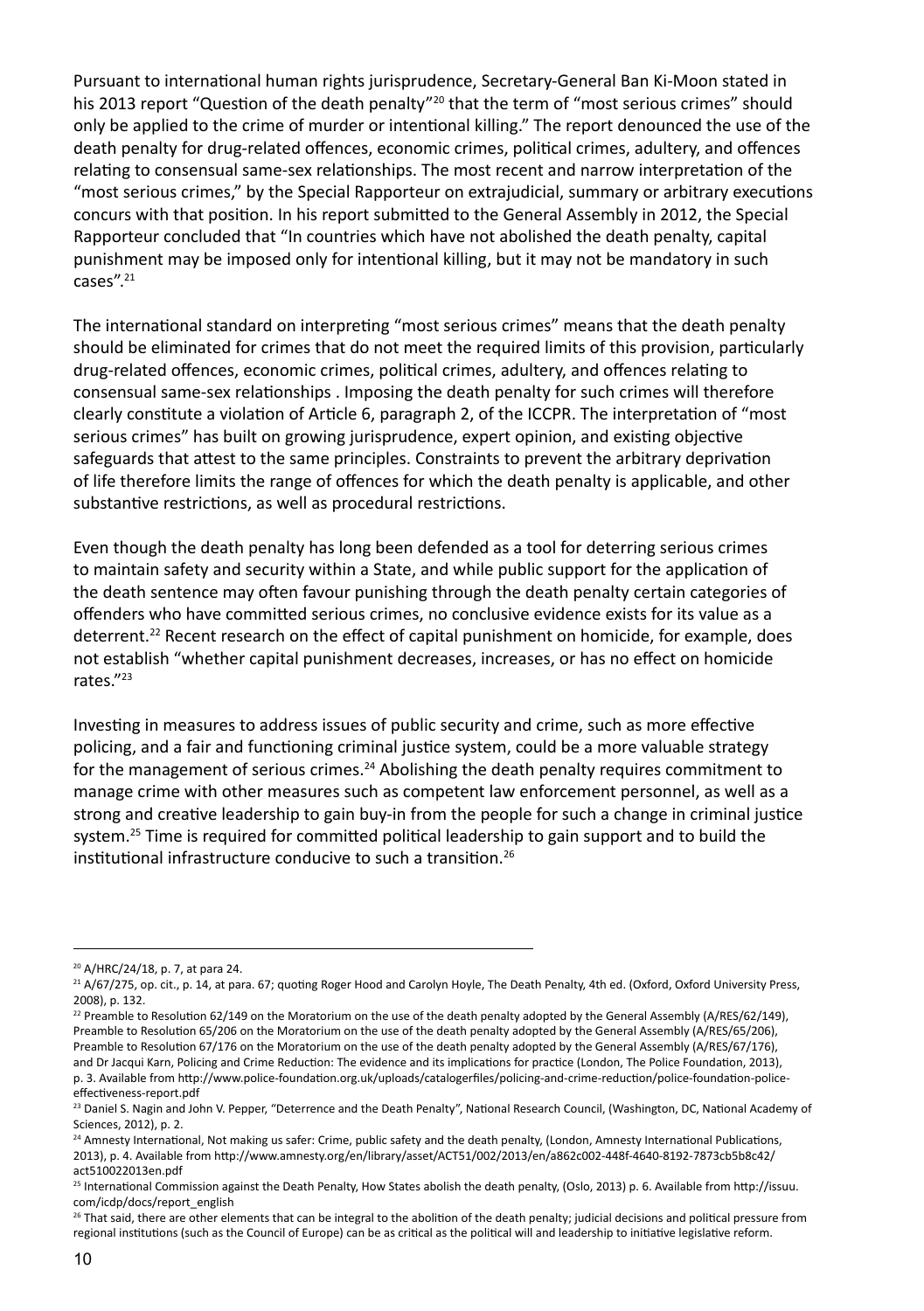## *2.2 Mandatory death penalty*

Mandatory death penalty is the removal of judicial discretion when imposing capital punishment, which prevents any possibility of taking into account the defendant's personal circumstances or the circumstances of the particular offence, and disregards any related mitigating factors. International human rights law prohibits the mandatory imposition of the death penalty.

The Human Rights Committee has stated that "the automatic and mandatory imposition of the death penalty constitutes an arbitrary deprivation of life, in violation of Article 6, paragraph 1 of the ICCPR", and is fundamentally incompatible with the right to fair trial and due process guarantees established in Article 14.27

Special Rapporteurs on extrajudicial, summary or arbitrary executions<sup>28</sup> have stated that under no circumstances should the death penalty be mandatory.29 Mandatory death penalty undermines the application of human rights law, because sentencing must reflect assessment of the factors in each case to ensure that the defendant's human rights and the narrow limits on the use of the death penalty have been respected.

## *2.3 Fair trial and due process guarantees*

"No judiciary, anywhere in the world, is so robust that it can guarantee that innocent life will not be taken, and there is an alarming body of evidence to indicate that even well-functioning legal systems have sentenced to death men and women who were subsequently proven innocent."-- Zeid Ra'ad Al Hussein, United Nations High Commissioner for Human Rights

The right to fair trial and due process is well established in international law. An unfair trial, failure to adhere to minimum guarantees for defence, or denial of the right to review, could result in the wrongful conviction of an innocent person. In cases that concern the death penalty, errors are clearly fatal and cause the arbitrary deprivation of a person's life.<sup>30</sup> The gravest mistake of any criminal justice system is to inflict the death penalty on an innocent person.<sup>31</sup> The highest standards of fairness should be upheld because the taking of life is an absolute and irreversible action. The Special Rapporteur on extrajudicial, summary or arbitrary executions has stated that it is arbitrary to impose the death penalty where the proceedings do not adhere to the highest standards of fair trial.<sup>32</sup>

The right to fair trial has been established in Article 14, paragraph 1, of the ICCPR:

*"All persons shall be equal before the courts and tribunals. In the determination of any criminal charge against him, or of his rights and obligations in a suit at law, everyone shall be entitled to a fair and public hearing by a competent, independent and impartial tribunal established by law."* <sup>33</sup>

The fair trial guarantees are detailed in the subsequent paragraphs of Article 14 of the ICCPR. General Comment 6 on the right to life by the Human Rights Committee clarifies the procedural

<sup>&</sup>lt;sup>27</sup> Rolando v. Philippines, Communication No. 1110/2002 (CCPR/C/82/D/1110/2002), at para 5.2.

<sup>28</sup> A/67/275, loc. cit.

<sup>&</sup>lt;sup>29</sup> Report of the Special Rapporteur on extrajudicial, summary or arbitrary executions (E/CN.4/1999/39), p. 22, at para 63.

<sup>30</sup> These standards are important not only to prevent wrongful conviction of innocent persons, but are essential to guaranteeing that inherent human rights are upheld for all persons, because the innocence of a person does not change these fundamental human rights that every person is entitled to.

<sup>&</sup>lt;sup>31</sup> The Death Penalty Project, The inevitability of error (London, 2014), p. 5. Available from http://www.deathpenaltyproject.org/wp-content/ uploads/2014/07/The-inevitability-of-error-English.pdf

<sup>32</sup> A/67/275, op. cit., p. 7, at para 25.

<sup>33</sup> International Covenant, *op. cit.*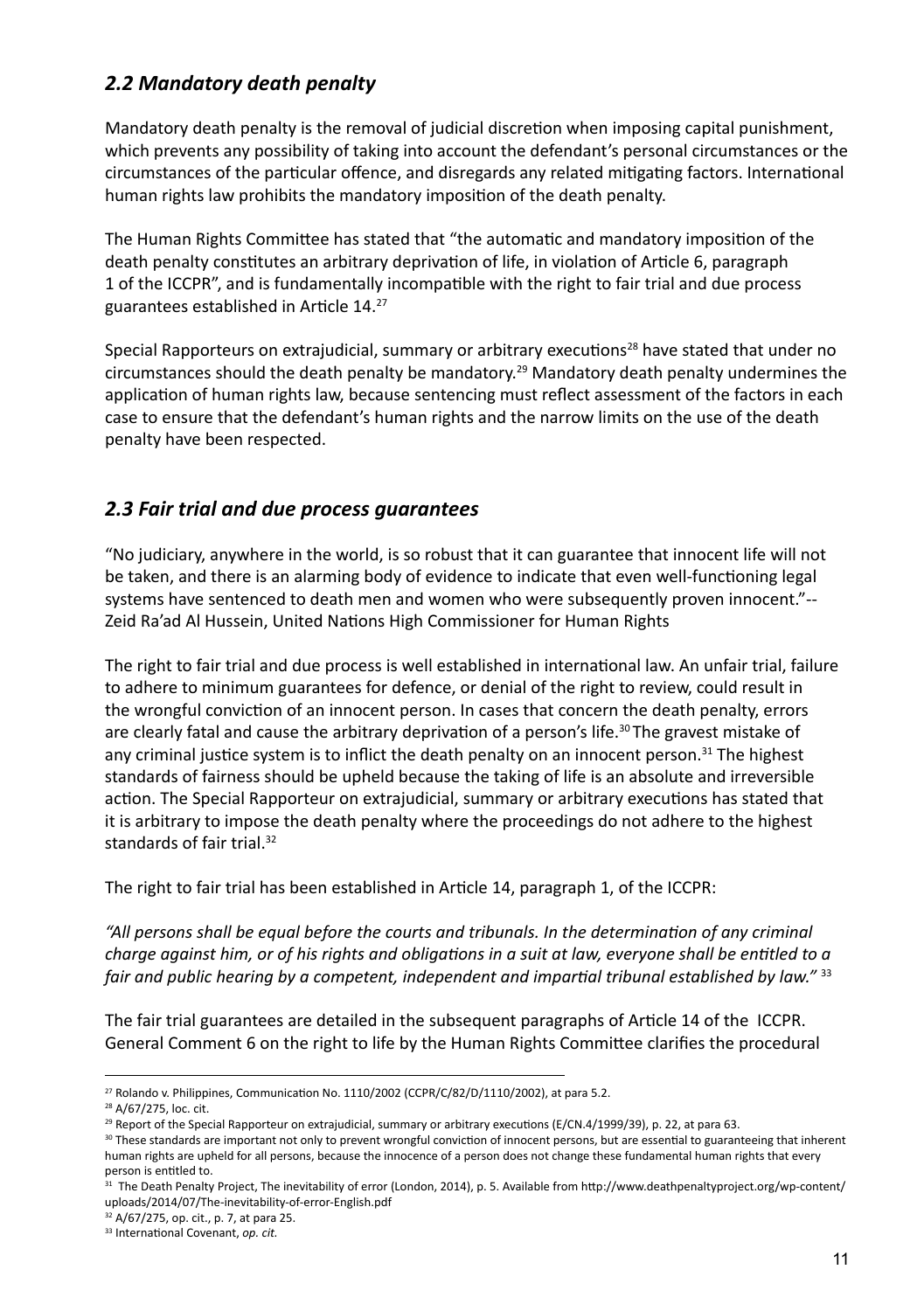guarantees that must be observed when it comes to the death penalty, which includes the right to a fair hearing by an independent tribunal, the presumption of innocence, the minimum guarantees for the defence, and the right to review by a higher tribunal—"in addition to the particular right to seek pardon or commutation of the sentence".<sup>34</sup>

Recalling paragraph 2 of Article 6 of the ICCPR and the restrictions it imposes on the lawful use of the death penalty, a closer reading of the text shows that the "most serious crimes" is not the only limit imposed, but is one of the components of the limits for application of the death penalty.

"(1) In countries which have not abolished the death penalty, sentence of death may be imposed only for the most serious crimes in accordance with the law in force at the time of the commission of the crime and (2) not contrary to the provisions of the present Covenant and to the Convention on the Prevention and Punishment of the Crime of Genocide. (3) This penalty can only be carried out pursuant to a final judgement rendered by a competent court."35

The language in that provision implies that all the constraining conditions must be met to ensure that the death penalty is used only in limited circumstances, since Article 6, paragraph 2, was conceived as an exception to the right to life guaranteed in Article 6, paragraph 1. Reading the second and third constraints together, the right to fair trial and due process guarantees are reaffirmed and made directly relevant to the imposition of the death penalty.<sup>36</sup>

Additionally, in General Comment 6, the Human Rights Committee has emphasized that the imposition of the death penalty upon the conclusion of a trial in which the due process and fair trial guarantees in article 14 of the Covenant have not been respected, constitutes a violation of article 6 of the Covenant on the right to life.<sup>37</sup>

These standards are reiterated in the "Safeguards guaranteeing protection of the rights of those facing the death penalty" approved by the Economic and Social Council Resolution 1984/50. Safeguard No. 5 states that "Capital punishment may be carried out pursuant to a final judgement rendered by a competent court after legal process which gives all possible safeguards to ensure a fair trial, at least equal to those contained in Article 14 of the [International Covenant]".38

Access to legal counsel is critical in ensuring that the right to fair trial has been upheld and that safeguards to protect the rights of those facing the death penalty have been adhered to. The Human Rights Committee has recommended that the "assistance of counsel should be ensured, through legal aid as necessary, immediately on arrest and throughout all subsequent proceedings to persons accused of serious crimes, in particular in cases of offences carrying the death penalty."39

#### *2.3.1 Arbitrary use of the death penalty in mass trials*

The phenomenon of sentencing large groups of individuals in mass trials is a major human rights concern. Such mass trials violate the international human rights standards of fair trial guarantees and other safeguards. Those trials are usually marred by procedural irregularities, including lack of

<sup>34</sup> HRI/GEN/1/Rev.9 (Vol. I), op. cit., p. 178, at para 7.

<sup>&</sup>lt;sup>35</sup> International Covenant, op. cit. Numbers have been added for clarification and are not in the original text of the International Covenant.

<sup>&</sup>lt;sup>36</sup> This section has focused on the procedural issues relating to the death penalty, but it is important to note that paragraph 2 of Article 6 of the International Covenant applies to substantive due process as well; i.e., the law in itself should not run contrary to the provisions in the Covenant.

<sup>&</sup>lt;sup>37</sup> "General comment No. 32: Right to equality before courts and tribunals and to a fair trial", in "Compilation of General Comments and General Recommendations Adopted by Human Rights Treaty Bodies", Human Rights Instruments, vol. I. HRI/GEN/1/Rev.9 (Vol. I), p. 260, at para 59.

<sup>38</sup> ECOSOC, Resolution 1984/50.

<sup>&</sup>lt;sup>39</sup> Concluding Observations of the Human Rights Committee on Trinidad and Tobago (CCPR/CO/70/TTO), p. 2, at para. 7(c).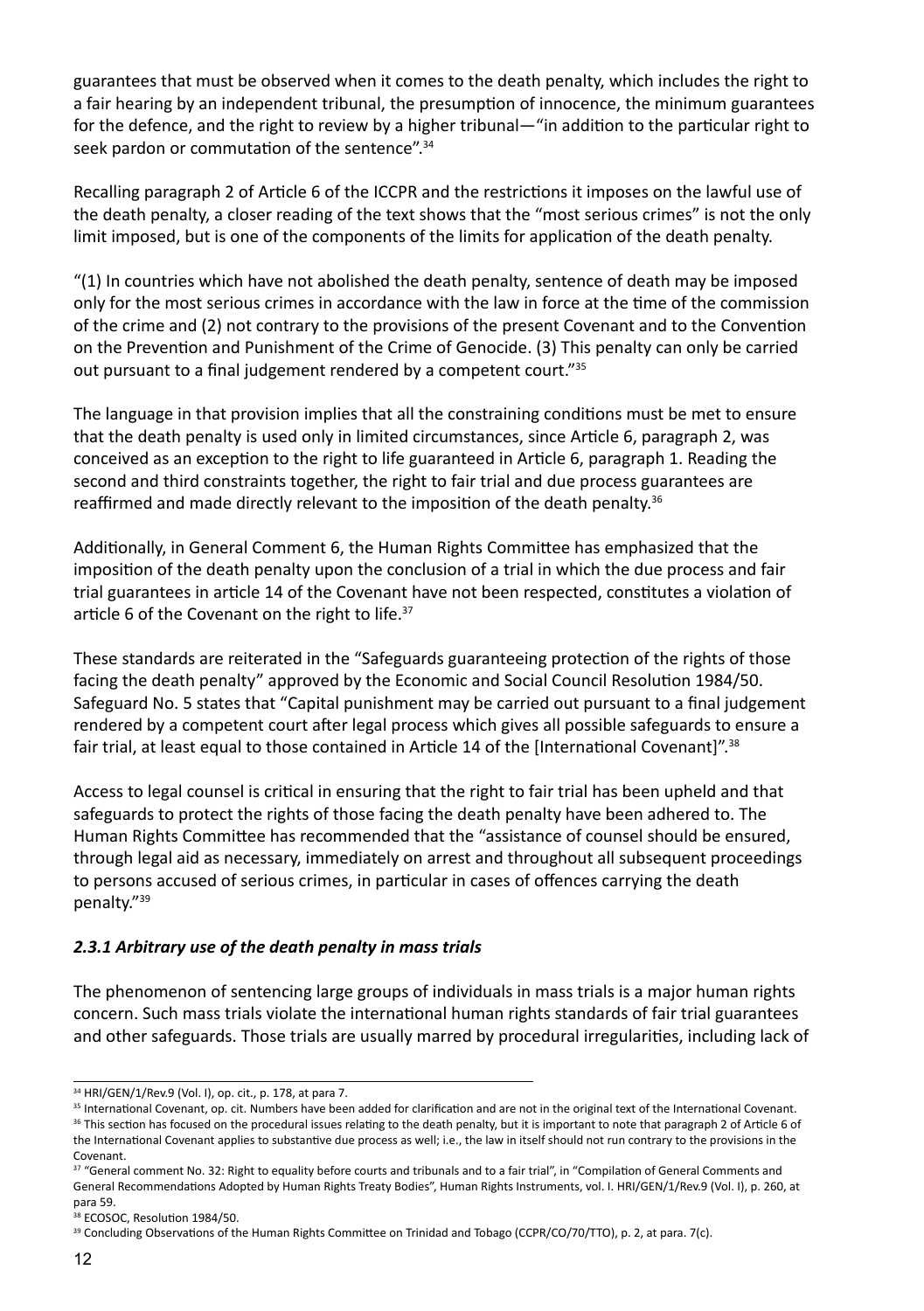adequate and timely access to lawyers, and instances of trials in absentia. In many cases, reports indicated that a number of suspects who were detained in custody died after they were tortured. Furthermore, the exact charges against each defendant were not clear, given that, in many cases, they were not individually read out in court. The courts also did not adhere to the presumption of innocence. Pursuant to general comment No. 32 (2007) on the right to equality before courts and tribunals and to a fair trial of the Human Rights Committee, the presumption of innocence, which is fundamental to the protection of human rights, imposes on the prosecution the burden of proving the charge, guarantees that no guilt can be presumed until the charge has been proved beyond reasonable doubt, ensures that the accused has the benefit of doubt and requires that persons accused of a criminal act must be treated in accordance with that principle.

#### *2.3.2 Access to consular services for foreign nationals*

Access to consular services is an important aspect of the protection of those foreign nationals facing the death penalty. All States should take every possible action to ensure reciprocal compliance with this safeguard, in line with the relevant provision on the right to seek consular service under the Vienna Convention on Consular Relations. Under international law, the denial of the right to consular notification leads to the violation of due process and the execution of a foreign national deprived of his or her right to consular services constitutes an arbitrary deprivation of life, in contravention of articles 6 and 14 of the International Covenant on Civil and Political Rights. 40

#### *2.3.3 Clemency, pardon or commutation*

Pardon and commutation of death sentences constitute positive steps in the process of the abolition of the death penalty. Article 6(4) of the International Covenant on Civil and Political Rights states that anyone sentenced to death shall have the right to seek pardon or commutation of the sentence. Amnesty, pardon or commutation of the sentence of death may be granted in all cases.

# *2.4 Prohibition of torture and other cruel, inhuman or degrading treatment or punishment*

The harshness of the death penalty goes beyond the execution itself; physical and/or mental torture and other cruel, inhuman or degrading treatment or punishment may be inflicted on a convict awaiting execution at different stages of his or her time in detention. Since the adoption of the Convention against Torture and Other Cruel, Inhuman or Degrading Treatment or Punishment (CAT), the absolute and non-derogable character of this prohibition has become accepted as a matter of customary international law, and should not be contravened by States parties regardless of their status of ratification.<sup>41</sup>

At times, the death penalty may be considered a violation of the prohibition of torture and other cruel, inhuman or degrading treatment or punishment.

#### *2.4.1 Death penalty per se*

It is important to first consider whether using the death penalty per se is a violation of the prohibition of torture and other cruel, inhuman or degrading treatment or punishment. The

<sup>40</sup> A/HRC/27/26, para 54

<sup>41 &</sup>quot;General Comment 2: Implementation of Article 2 by States Parties", Committee against Torture and Other Cruel, Inhuman or Degrading Treatment or Punishment (CAT/C/GC/2), p. 1, at para 1, and Article 38(1)(b) of the Statute of the International Court of Justice defines customary international law.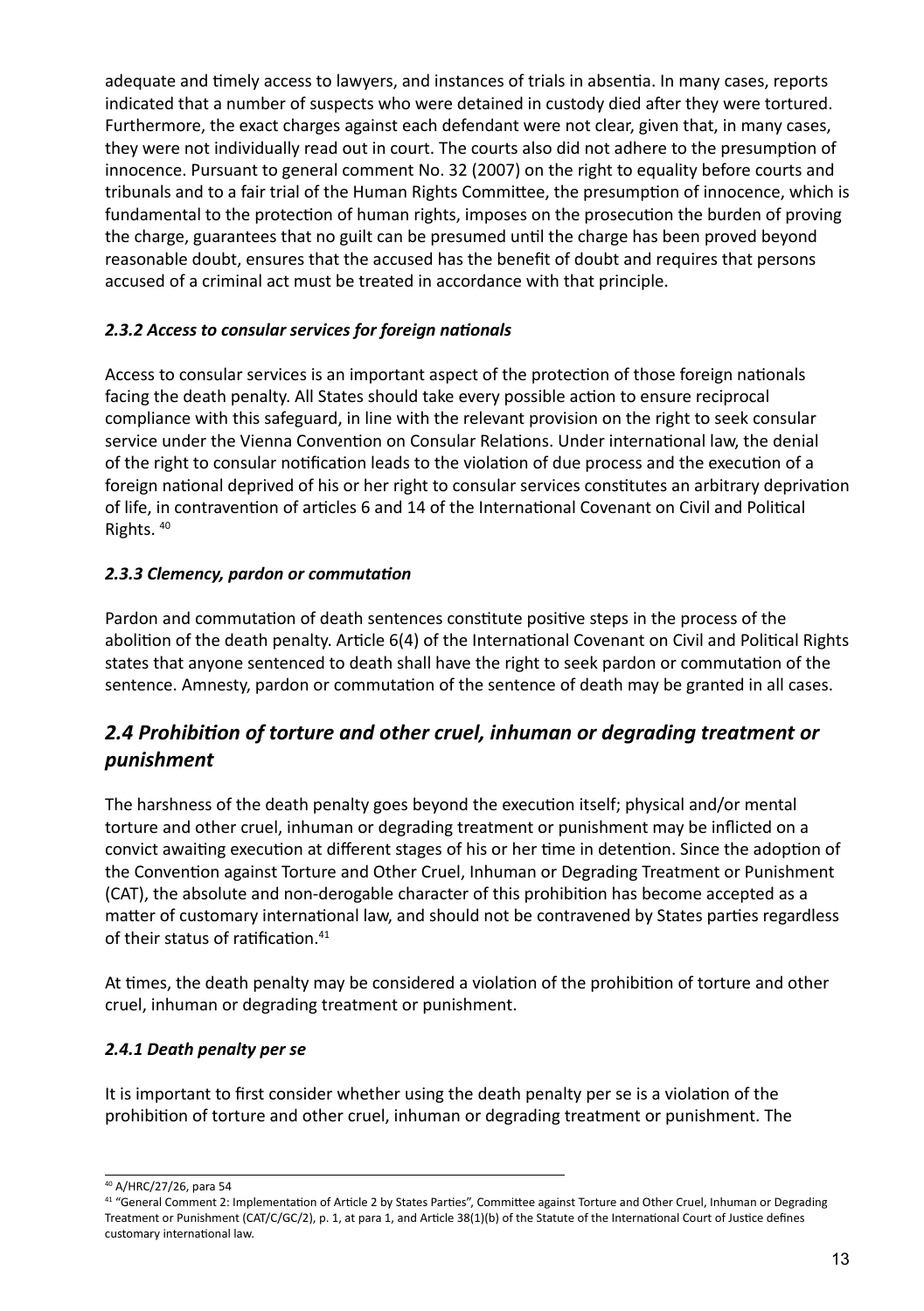definition of torture as per Article 1.1 of the CAT excludes "pain or suffering arising from, inherent in, or incidental to lawful sanctions."<sup>42</sup> The Special Rapporteur on torture and other cruel, inhuman or degrading treatment or punishment has argued that "lawful sanctions" under the CAT refers to sanctions that are lawful under both national and international law. This means that practices lawful under domestic law may still be considered a violation of Article 1 of the Convention if they constitute violations of international human rights law. The Special Rapporteur has urged States to consider whether using the death penalty per se marks failure to respect the inherent dignity of the person, causes severe mental and physical pain or suffering, and amounts to torture or cruel, inhuman or degrading treatment.<sup>43</sup>

#### *2.4.2 Method of execution*

The specific method of execution can also constitute a violation in this respect. For example, in 2003, death by stoning was condemned by the United Nations Commission on Human Rights.<sup>44</sup> The Human Rights Committee has further called for the abolition in law of the penalty of death by stoning.45 The Committee has also held that execution by gas asphyxiation constitutes cruel, inhuman or degrading treatment or punishment.<sup>46</sup>

The length of time of the method of execution and the availability of other less cruel methods should be considered in a State's decision of how the death penalty may be carried out.

#### *2.4.3 Treatment in detention*

The treatment of detainees on death row can often be cruel and inhumane. Safeguards are therefore important, particularly for death row convicts who typically live for years in detention while awaiting punishment.

Detention conditions often fall short of international standards due to the lack of resources dedicated to providing minimum standards of care for prisoners, regardless of their sentence. The provision of essential necessities, proper sanitation, and medical care are fundamental rights that should be accorded to detainees to ensure a minimum quality of life, however, these are often inadequately provided if at all. Overcrowding is a common problem in many places of detention.

Death row convicts also often face additional stigma, and are susceptible to cruel and inhumane treatment while in detention that might include extreme isolation, dark rooms and shackling. Those in pre-trial detention might experience torture to extract confessions or as a form of punishment.

According to Principle 6 of the Body of Principles for the Protection of All Persons under Any Form of Detention or Imprisonment<sup>47</sup> no person under any form of detention or imprisonment shall be subjected to torture or to cruel, inhuman or degrading treatment or punishment. No circumstance whatever may be invoked as a justification for torture or other cruel, inhuman or

<sup>42</sup> United Nations, Treaty Series, vol. 1465, No. 24841.

<sup>43</sup> Juan E. Méndez, Special Rapporteur on torture and other cruel, inhuman or degrading treatment or punishment, "Death penalty increasingly viewed as torture, UN Special Rapporteur finds", New York, 23 October 2012. Available from http://www.ohchr.org/en/ NewsEvents/Pages/DisplayNews.aspx?NewsID=12685&LangID=E

<sup>44</sup> UN Commission on Human Rights, Resolution 2003/67, p. 3, at para 4(i).

<sup>45 &</sup>quot;Concluding observations of the Human Rights Committee: Yemen" in "Consideration of Reports Submitted by States Parties under Article 40 of the Covenant (CCPR/CO/84/YEM), p. 4, at para 15. This is of particular relevance to the context of Brunei, where the new Syariah Penal Code Order 2013 included provisions for death by stoning, and will be discussed further in the later section on the use of the death penalty in South-East Asia and recent developments in the region.

<sup>46 &</sup>quot;Communication No. 469/1991" in Selected Decisions of the Human Rights Committee under the Optional Protocol, vol. 5, Forty-seventh to fifty-fifth sessions (United Nations Sales publication, Sales No. 04.XIV.9), p. 105, at para 16.1.

<sup>47</sup> United Nations General Assembly, Resolution 43/173 (A/RES/43/173).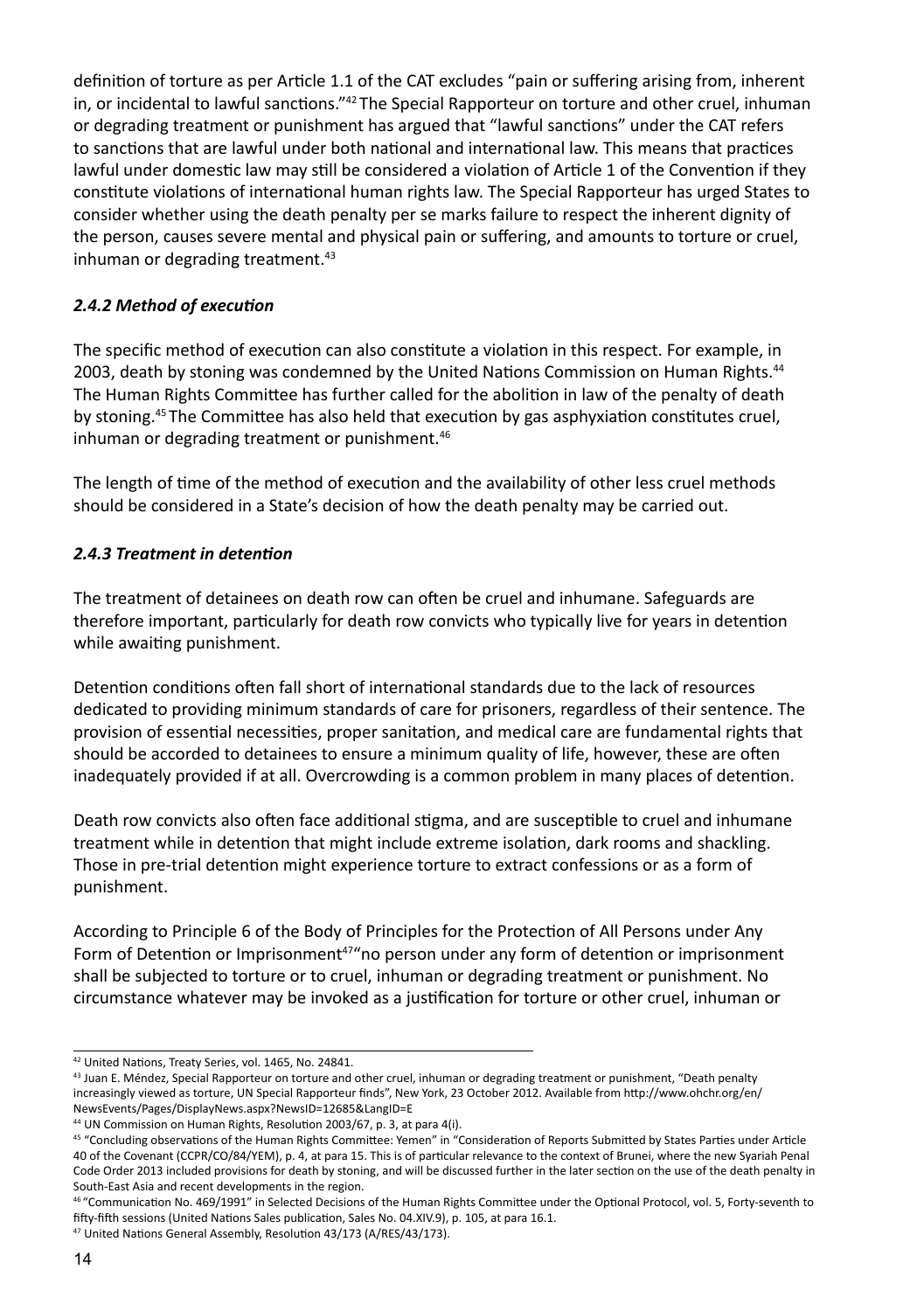degrading treatment or punishment." The widest possible protections against abuses, physical or mental, need to be in place. Consistent with Principle 3 of the Body of Principles, restriction of, or derogation from, human rights of persons under any form or detention or imprisonment is forbidden. International human rights norms such as the right to health, water, shelter and, more fundamentally; dignity of the person must be upheld.<sup>48</sup>

#### *2.4.4 "Death row phenomenon"*

"Death row phenomenon" refers to a combination of circumstances that produce severe mental trauma and physical suffering for prisoners sentenced to death, including prolonged periods waiting for uncertain outcomes, solitary confinement, poor prison conditions, and lack of educational and recreational activities.49

As documented by the Special Rapporteur on torture and other cruel, inhuman or degrading treatment or punishment, a convict who has been sentenced to death can be caught in a terrifying limbo and constant uncertainty between imminent death and the hope that his or her appeals for clemency could win him or her pardon. The mental trauma of a person on death row is compounded when left waiting for a long time for the execution, which can be decades, and it sometimes comes unannounced until moments before it happens. During that agonizing wait, additional punishments such as solitary confinement and deprivation of social interaction add to an already extremely harsh punishment.

Such practices may qualify as torture, cruel, inhuman or degrading treatment, stripping away the individual's fundamental right to life and all other rights. Hence, safeguards are important to protect against unnecessary further punishment of the person who faces execution, and ensure that international human rights standards are adhered to. The point here is not to advocate expediting of executions, but rather to ensure that conditions of death row inmates are adequate and that they are fully informed of the processes through access to legal counsel and aware of channels of appeal.

## *2.5 Transparency*

"*States have an obligation not to practise the death penalty in secret.*" – United Nations Secretary-General, Ban Ki-Moon<sup>50</sup>

Transparency is crucial in ensuring that the use of the death penalty is compliant with international law and accords with provisions of the International Covenant, relevant resolutions, and expert opinion. Stemming from their obligation to the right to life, to fair trial, and to freedom of expression and information, States have to be transparent in their use of the death penalty.<sup>51</sup>

Since the death penalty is conceptualized as a narrow exception to the right to life, transparency firstly ensures that the extraordinary power of the State to take a life is held in check by public oversight and, secondly, facilitates accountability for violations of the right to life. The public has the right to freedom of information, consistent with Article 19 of the ICCPR.<sup>52</sup> Transparency in the context of the death penalty is also essential to the fulfilment of State's obligation to provide

50 Report of the Secretary-General on Moratoriums on the use of the death penalty (A/65/280), p. 19, at para 72.

<sup>48 &</sup>quot;There shall be no restriction upon or derogation from any of the human rights of persons under any form of detention or imprisonment recognized or existing in any State pursuant to law, conventions, regulations or custom on the pretext that this Body of Principles does not recognize such rights or that it recognizes them to a lesser extent." Op. cit. Standard Minimum Rules for the Treatment of Prisoners, approved by the ECOSOC Resolutions 663 C (XXIV) and 2076 (LXII), is another relevant reference for the treatment of prisoners.

<sup>&</sup>lt;sup>49</sup> Juan Mendez, "The Death Penalty and the Absolute Prohibition of Torture and Cruel, Inhuman, and Degrading Treatment or Punishment", Human Rights Brief, vol. 20, No. 1 (Fall 2012), p. 3.

<sup>51</sup> A/67/275, op. cit, p. 20, at para 104.

<sup>52</sup> International Covenant, *op. cit*.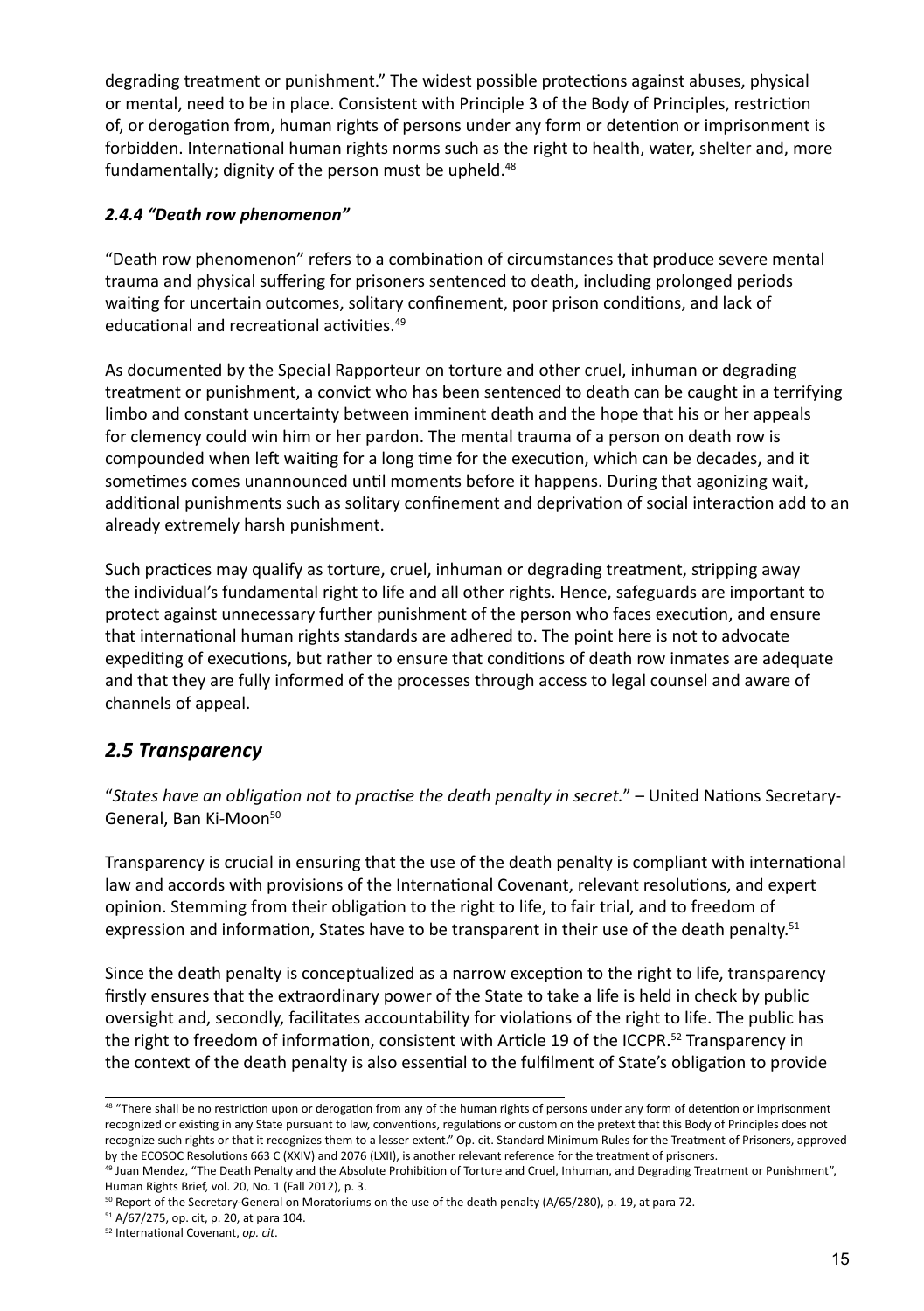information to condemned persons, their families and their lawyers, as well as the public. In examining the legal obligation of transparency in the application of the death penalty, the Special Rapporteur on extrajudicial, summary or arbitrary executions has confirmed that condemned persons, their families and their lawyers should be provided with timely and reliable information on the procedures and timing of appeals, clemency petitions and executions to ensure that due process rights and the prohibition of inhuman and degrading treatment are not violated.<sup>53</sup> Resolution 2005/59 of the Commission on Human Rights on the Question of the death penalty called upon all states that still maintain the death penalty to make information available to the public with regard to the imposition of the death penalty and to any scheduled execution.

Transparency in the context of the death penalty also applies to the availability of data on the use of the death penalty. The lack of data on the number of executions or individuals on death row is a serious impediment to international and national debates and scrutiny on the abolition of capital punishment. The "Impementation of the safeguards guaranteeing protection of the rights of those facing the death penalty" in Resolution 1989/64 of the Economic and Social Council urged Member **States** 

*"…to publish, for each category of offence for which the death penalty is authorized, and if possible on an annual basis, information on the use of the death penalty, including the number of persons sentenced to death, the number of executions actually carried out, the number of persons under sentence of death, the number of death sentences reversed or commuted on appeal and the number of instances in which clemency has been granted, and to include information on the extent to which the safeguards referred to above are incorporated in national law."* <sup>54</sup>

Most recently, General Assembly Resolution 67/176 has called upon States

*"…to make available reliable information with regard to their use of the death penalty, inter alia, the number of persons sentenced to death, the number of persons on death row and the number of executions carried out, which can contribute to possible informed and transparent national and international debates, including on the obligations of States pertaining to the use of the death penalty."* <sup>55</sup>

Taking the broader context of Article 19 into account, the right to freedom of information is mentioned as an element of the right to freedom of expression. The availability of information on the use of the death penalty is closely tied to the freedom of media in publishing information on individual cases or on data about the use of the death penalty. Ensuring transparency thus entails the assurance of an open environment for the public media.

The Special Rapporteur on extrajudicial, summary or arbitrary executions has neatly summarized the need for transparency in the context of the death penalty: (a) sufficient and relevant information must be provided to individuals facing execution, their families and lawyers; (b) transparency is key to informed public debate and democratic accountability; and (c) the international community can provide additional scrutiny of the practice.<sup>56</sup>

<sup>53</sup> International Covenant, op. cit., and Report of the Special Rapporteur on extrajudicial, summary or arbitrary executions: Transparency and the imposition of the death penalty (E/CN.4/2006/53/Add.3), p. 2.

<sup>54</sup> See 1989/64 in Official Records of the Economic and Social Council 1989, Organizational Session for 1989, First Regular Session of 1989, Supplement No. 1 (E/1989/89), p. 51, at para 5.

<sup>55</sup> A/RES/67/176, op. cit., p. 2, at para 4(b).

<sup>56</sup> A/67/275, loc. cit., at para 104.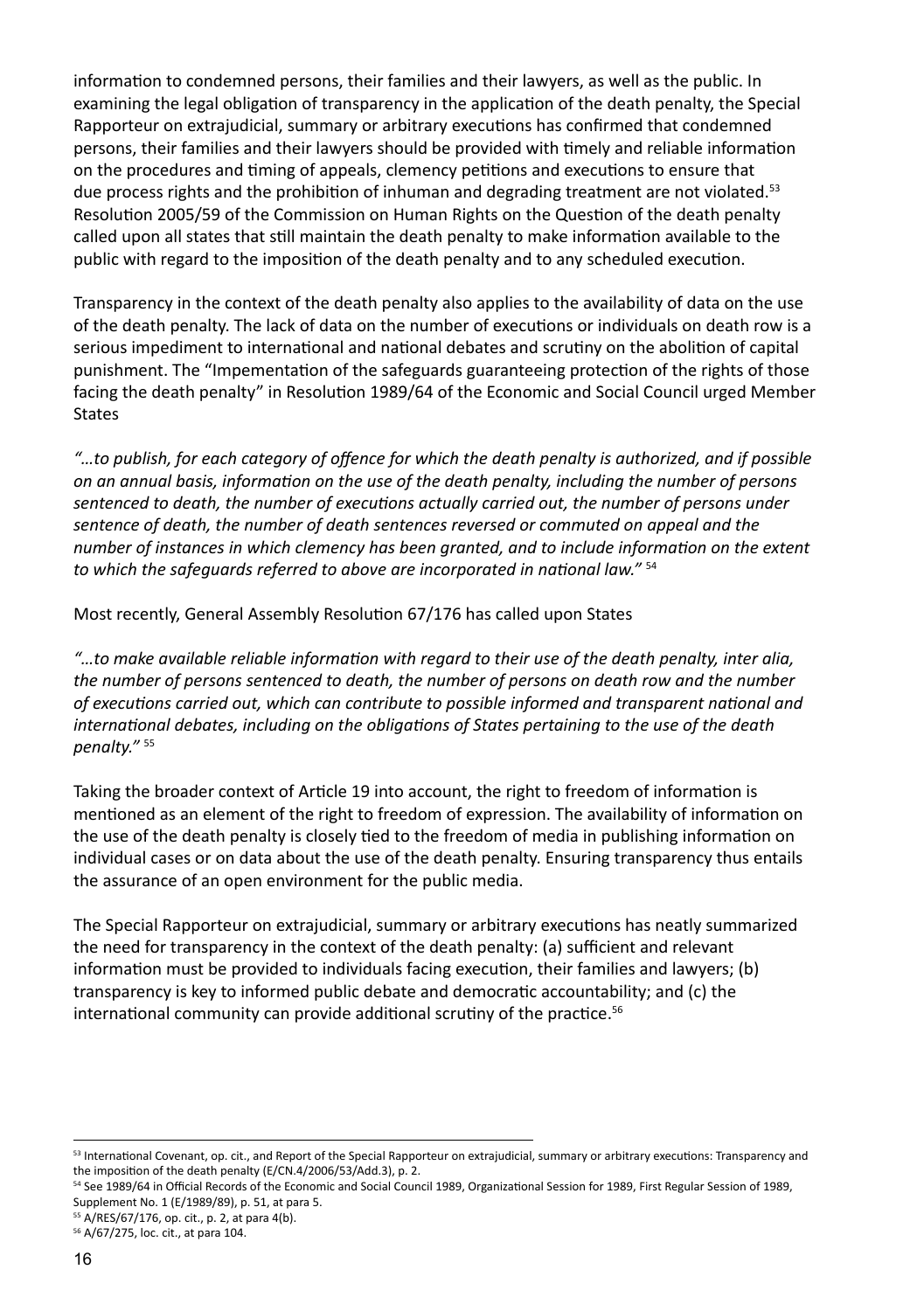## *2.6 Minimum standards of protection for vulnerable groups*

The international human rights framework provides special protections for vulnerable groups such as juveniles, pregnant women and new mothers, and persons with mental or intellectual disabilities. Following article 6 of the ICCPR, article 37(a) of CRC and paragraph 3 of resolution 1984/50 of the Economic and Social Council, those categories of persons can never be executed under international law, even if a State's national law permits the death penalty. Resolutions 2003/67 and 2005/59 of the Commission on Human Rights reiterated those strictures, General Assembly resolution 67/176 provides for protections for children and pregnant women, while resolution 1989/64 of the Economic and Social Council recommended the elimination of the death penalty for the mentally impaired.

#### *2.6.1 Human rights of children of parents sentenced to the death penalty or executed*

*"The sentencing of a parent to the death penalty or execution compromised the enjoyment of a wide spectrum of children's rights"- Marta Santos Pais, Special Representative of the Secretary-General on Violence against Children.*

In a resolution adopted in March 2013, the Human Rights Council acknowledges the negative impact of a parent's death sentence and his or her execution on their children, and urges States to provide those children with the protection and assistance they may require. It also calls upon States to provide those children, or, where appropriate giving due consideration to the best interests of the child, another member of the family, with access to their parents and to all relevant information about the situation of their parents (A/HRC/RES/22/11).

Existing research suggested a number of negative short- and long-term effects on children whose parents were sentenced to death or executed, including infringement of the enjoyment of a range of rights and obligations set out in the Convention on the Rights of the Child. These included, in particular: the obligation to ensure that the best interests of the child are duly taken into account and protected (art. 3); the right to be free from violence, in particular mental violence (art. 19); the right to special protection and assistance by the State action when a child was deprived of his or her family environment (art. 20) and the right to a standard of living adequate for a child's physical, mental, spiritual, moral and social development (art. 27, para. 1).<sup>57</sup>

Execution of a parent could affect a child's health in a number of ways, including emotional trauma leading to long-term damage to mental health. At the panel discussion on the human rights of children of parents sentenced to the death penalty of executed, held on 11 September 2013, at the twenty-fourth session of the Human Rights Council, the Deputy High Commissioner noted that children of parents who were sentenced to death might suffer discrimination, especially where the parent's offence was publicly known, including through media exposure.

Evidence also showed that the death penalty disproportionately affected the poor and certain racial, ethnic and religious minorities. Thus, a child could feel discrimination on grounds of race, religion or economic condition, as well as owing to the stigma due to the death sentence faced by their parents.58

<sup>57</sup> A/HRC/25/33, para 6

<sup>58</sup> A/HRC/25/33, para 7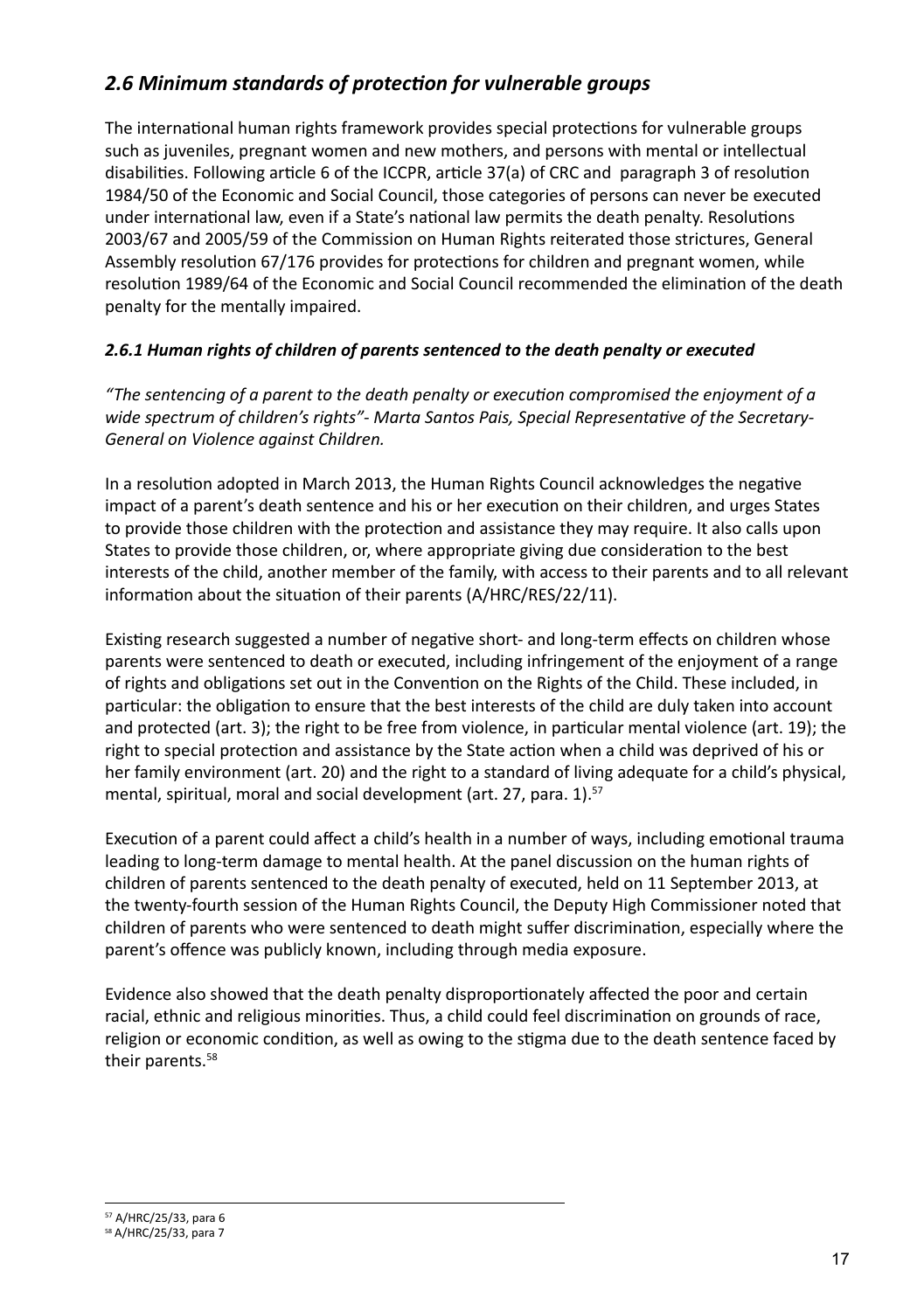# **3. The question of public opinion**

*"Human progress does not stand still. Popular support for the death penalty today does not mean that it will still be there tomorrow. There are undisputed historical precedents where laws, policies and practices that were inconsistent with human rights standards had the support of a majority of the people, but were proven wrong and eventually abolished or banned. Leaders must show the way how deeply incompatible the death penalty is with human dignity."* – Former United Nations High Commissioner for Human Rights, Navi Pillay 59

Public opinion is a complex and constantly evolving aggregation of a society's views. Strong public support for the application of the death sentence to punish certain categories of offenders has often been cited as a reason for retaining it in domestic legislation. The layers of complexity in public sentiment, particularly on a complicated issue like the death penalty, may be responsive to political leadership. Abolition of the death penalty is generally the result of a long and deliberative process, requiring firm commitment and strong political will. The cases described at the end of this section illustrate the intricate link between public opinion and political leadership.

Firstly, results of opinion polls can be easily influenced by the way they are framed and how and when questions are posed. Media reports of a wrongful conviction and execution can just as easily sway opinion against the death penalty as can a report of a serial murderer sway opinion towards it.

Secondly, the various provisions in international human rights standards related to the death penalty are typically not fully appreciated by the general public. Since the legality of the death penalty rests on narrow limits and a restrictive interpretation of those constraints, public opinion must not be permitted to circumvent clear legal provisions and the government has a duty to explain these. A case in point is the difficulty of the general public to distinguish between the death penalty and a mandatory death penalty.

Thirdly, informed public debate depends on freedom of expression. Recalling the Special Rapporteur Philip Alston's point on the legal obligation of transparency, meaningful public debate requires detailed disclosure by the State of information regarding the use of the death penalty. A free and informed media can also play an active and important role in invigorating debate and shaping public opinion. Challenges that the media may face in doing so add to the difficulty of understanding the real state of public sentiment on the death penalty.

Public knowledge is important in promoting an informed public debate about the issues surrounding the death penalty. Governments are responsible for human rights education, including promotion of respect for the right to life. Leadership in promoting various aspects of the debate, such as the proportionality of punishments, conformity with international human rights norms, and alternative measures, can have a significant bearing on public opinion.

Examples from the Philippines and Mongolia illustrate the importance of leadership for progress in abolishing the death penalty. Strong leadership to halt the practice of State execution and to initiate legislative reforms was critical in these success stories of abolition in Asia.

In the Philippines, the Constitution of 1987 led to de facto abolition of the death penalty, making the Philippines the first country in its region to do so. However, a surge in crime led to reinstatement of the death penalty in 1993, $^{60}$  as a measure to deter crime. Under the

<sup>&</sup>lt;sup>59</sup> Pillay, "High-Level Panel Discussion on the Question of the Death Penalty, Human Rights Council 25th Session", op. cit. <sup>60</sup> The Philippines, Republic Act No. 7659 (1993).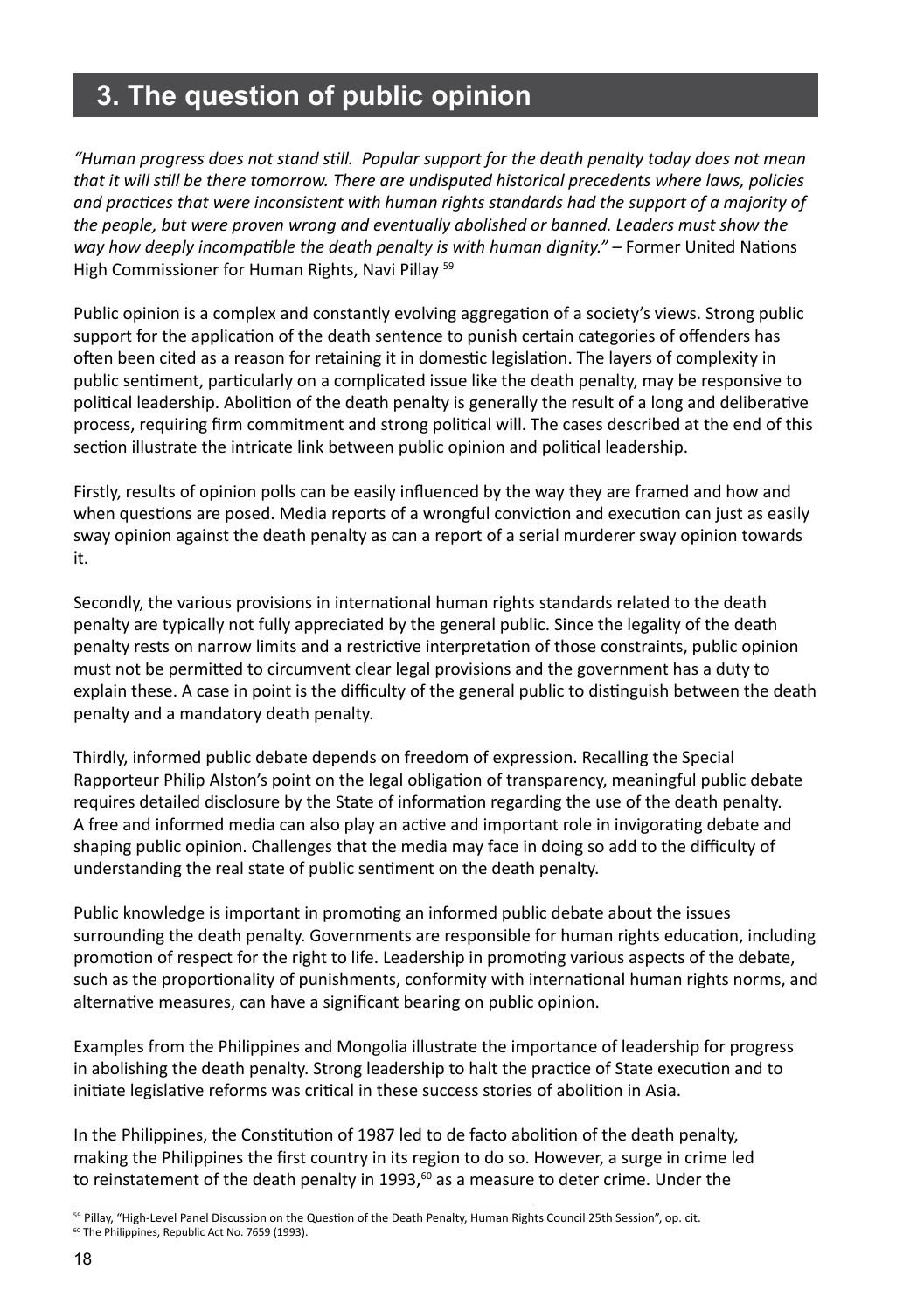administration of President Gloria Macapagal-Arroyo, the death penalty was prohibited once again in 2006, $61$  and all death sentences commuted to life imprisonment. The case of the Philippines shows how political leadership can be instrumental in maintaining or abolishing the death penalty.

In Mongolia, following the adoption of a new constitution in 1992, the use of the death penalty was limited to serious crimes. The breakthrough to abolition came in 2010, when President Tsakhia Elbegdorj announced a moratorium on the death penalty and submitted a bill to the Parliament to ratify the Second Optional Protocol to the International Covenant on Civil and Political Rights. His determination led Mongolia to abolish the death penalty in law and to ratify the Second Optional Protocol. The Mongolian case illustrates how political leadership can mould public debate and mobilizing Parliament to change the law.

# **4. The Death Penalty: Gradual Reform in South-East Asia**

The Global movement towards abolition of the death penalty has also been reflected in South-East Asia. As of May 2014, Cambodia, Timor-Leste and the Philippines had abolished the death penalty, and Brunei, Lao PDR and Myanmar are abolitionists in practice. None of the countries in South-East Asia were on the list of states identified by Amnesty International as having carried out executions regularlyfrom 2009 to 2013.<sup> $62$ </sup> There has also been an encouraging decrease in opposition from within the region to the General Assembly resolution on a moratorium on the use of the death penalty. Legislative reforms to restrict the use of the death penalty in some countries also show encouraging progress in the gradual move towards abolition. In South-East Asia, it can be observed that Governments are moving away from the death penalty through a number of reforms. The pace of these reforms varies from one country to another. There are also some lessons to learn from the practice in the sub-region.

# *4. 1 South-East Asian Trends*

South-East Asian progress in reforming legislation on the death penalty is best understood in the context of legal frameworks and trends in the rest of the world.

Table 1 provides an abbreviated view of the status of the death penalty in the eight countries of South-East Asia that have not abolished the death penalty (Brunei Darussalam, Indonesia, Lao People's Democratic Republic, Malaysia, Myanmar, Singapore, Thailand and Viet Nam), including both retentionist and abolitionist in practice states. More detailed information on those eight appears in annex A, "Country profiles".

Cambodia, Timor-Leste and the Philippines are not included in Table 1 or annex A because they have abolished the death penalty.

Annex B contains two tables of legislative indicators of the status of the death penalty in Member States of the United Nations.

<sup>&</sup>lt;sup>61</sup> The Philippines, Republic Act No. 9346 (2006).

<sup>62</sup> Amnesty International, *Death sentences and executions 2013, op. cit.*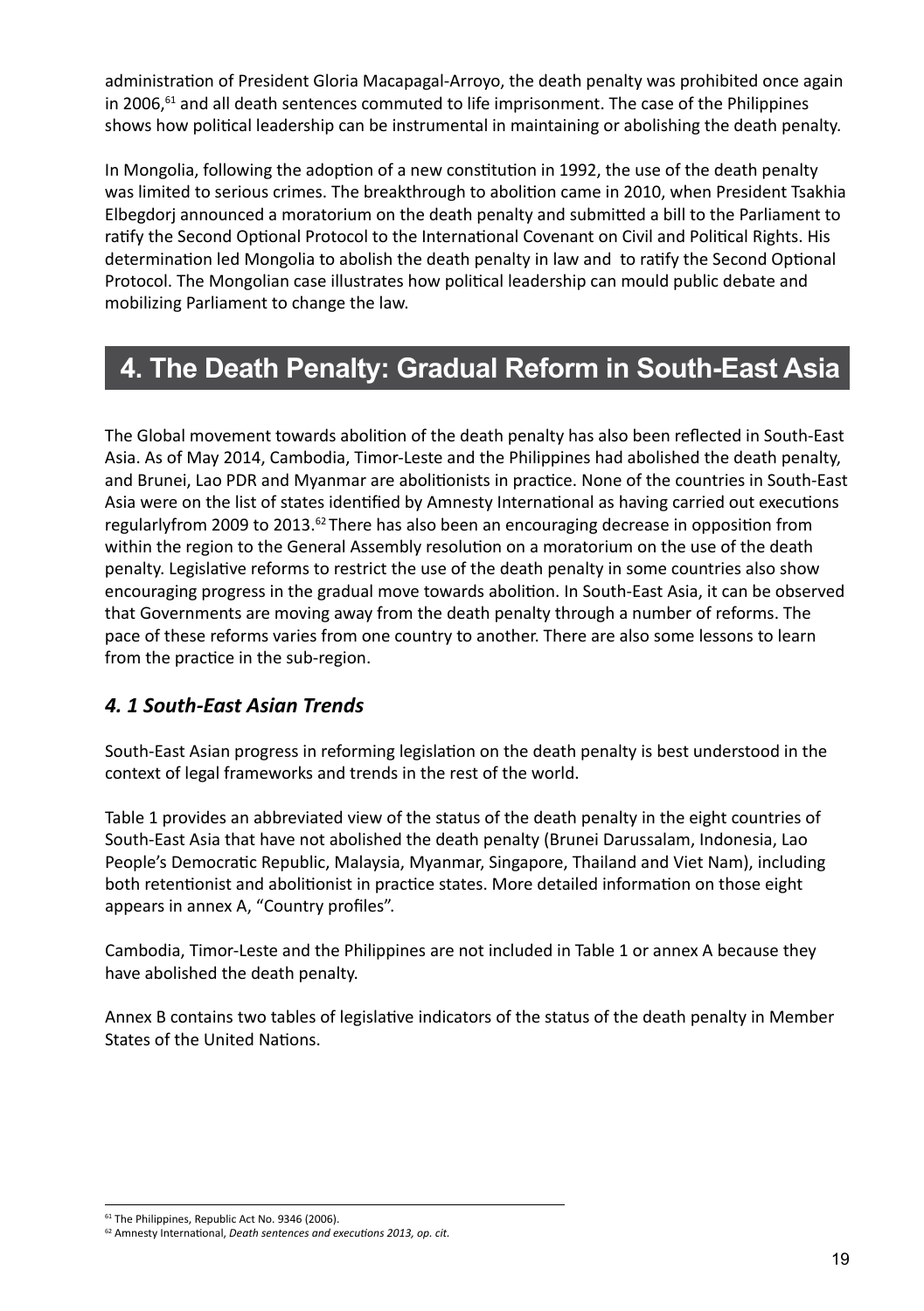#### **Table 1 Legislative status of the death penalty in eight South-East Asian countries that still retain it**

|                                                      | <b>BRNw</b>                                                                                              | <b>IDN</b>   | <b>LAO</b>                  | <b>MYS</b>   | <b>MMR</b>                  | <b>SGP</b>   | <b>THA</b>           | <b>VNM</b>           |
|------------------------------------------------------|----------------------------------------------------------------------------------------------------------|--------------|-----------------------------|--------------|-----------------------------|--------------|----------------------|----------------------|
| Status                                               | Abolitionist<br>in practice                                                                              | Retentionist | Abolitionist<br>in practice | Retentionist | Abolitionist<br>in practice | Retentionist | Retentionist         | Retentionist         |
| Ratified ICCPR                                       |                                                                                                          | $\sqrt{ }$   | √                           |              |                             |              | $\sqrt{}$            | $\sqrt{ }$           |
| Ratified OP2-ICCPR                                   |                                                                                                          |              |                             |              |                             |              |                      |                      |
| Ratified CAT                                         |                                                                                                          | $\sqrt{ }$   | $\sqrt{ }$                  |              |                             |              | $\sqrt{ }$           | Signed               |
| Vote on the 2012<br>Moratorium                       | Against                                                                                                  | Abstain      | Abstain                     | Against      | Against                     | Against      | Abstain              | Abstain              |
| Constitutional<br>provisions on the<br>right to life |                                                                                                          | √            |                             | $\sqrt{}$    | $\sqrt{ }$                  | √            | $\sqrt{ }$           | V                    |
| Last known execution                                 | 1957                                                                                                     | 2013         | 1989                        | 2013         | 1988                        | 2014         | 2009                 | 2014                 |
| Method of execution                                  | Hanging<br>Stoning                                                                                       | Shooting     | Shooting                    | Hanging      | Hanging                     | Hanging      | I ethal<br>injection | I ethal<br>injection |
| Offences punishable<br>by death                      | Where the death penalty is used, offences punishable by death are not restricted to intentional killing. |              |                             |              |                             |              |                      |                      |
| Mandatory death<br>penalty                           | $\sqrt{ }$                                                                                               |              | √                           | $\sqrt{}$    | $\sqrt{ }$                  | $\sqrt{ }$   | $\sqrt{63}$          |                      |
| Protections for<br>vulnerable groups                 | $\sqrt{ }$                                                                                               | √            | √                           | $\sqrt{}$    | $\sqrt{ }$                  | √            | $\sqrt{}$            | $\sqrt{ }$           |
| Recent reforms                                       |                                                                                                          |              |                             | $\sqrt{2}$   | $\sqrt{ }$                  | $\sqrt{ }$   | $\sqrt{ }$           | $\sqrt{ }$           |

**Note:**

ICCPR = International Covenant on Civil and Political Rights

OP2-ICCPR = Second Optional Protocol to the International Covenant on Civil and Political Rights, aiming at the abolition of the death penalty

CAT = Convention against Torture and Other Cruel, Inhuman or Degrading Treatment or Punishment

#### *4.1.1 Death penalty in national law*

All countries in South-East Asia, except Cambodia, the Philippines, and Timor-Leste, retain the death penalty in their domestic laws. Brunei Darussalam, the Lao People's Democratic Republic and Myanmar are abolitionists in practice; i.e. they have yet to formalize abolition but are not known to have carried out any execution for years. Myanmar commuted all death sentences in January 2014.<sup>64</sup>

The region has shown uneven progress away from the death penalty. The Philippines has the strongest position. It has abolished the death penalty and ratified the Second Optional Protocol to the ICCPR, indicating its firm commitment to eliminating the death penalty from its laws. Cambodia and Timor-Leste have abolished the death penalty for all crimes, and Myanmar appears to be set to do the same, but they have yet to ratify the second optional protocol.<sup>65</sup> Although the death penalty is imposed in accordance with the law, Myanmar reported in its most recent Universal Periodic Review (UPR) in 2011 that it had not carried out any executions since 1988 and had been commuting death sentences to life imprisonment.<sup>66</sup> The Special Rapporteur on the situation of human rights in Myanmar, while commending the Government for its effective moratorium on the use of the death penalty, regretted that the lower courts continued to hand down death sentences.<sup>67</sup> At Myanmar's Universal Periodic Review in January 2011, one recommendation was on abolishing the death penalty in law, to effectively deter lower courts in Myanmar from handing down sentences and stop the imposition of the death penalty.<sup>68</sup>

<sup>63</sup> Even though the punishment prescribed for certain offences does not include other alternatives, the Criminal Code of Thailand provides for consideration of mitigating circumstances.

<sup>64</sup> UN News Centre, "UN rights office praises Myanmar for commuting all death sentences", 10 January 2014. Available from http://www. un.org/apps/news/story.asp?NewsID=46904#.VBeVji6SzaY . *op. cit.*

<sup>65</sup> *Op. cit.*

<sup>66</sup> National report by Myanmar, submitted to the Human Rights Council (A/HRC/WG.6/10/MMR/1), p. 6, at para 37, and *op. cit.*

<sup>&</sup>lt;sup>67</sup> Compilation prepared by the Office of the High Commissioner for Human Rights, on Myanmar, submitted to the Human Rights Council (A/ HRC/WG.6/10/MMR/2), p. 6, at para 25.

<sup>&</sup>lt;sup>68</sup> Report of the Working Group on the Universal Periodic Review of Myanmar (A/HRC/17/9), p. 18, at para 106.9.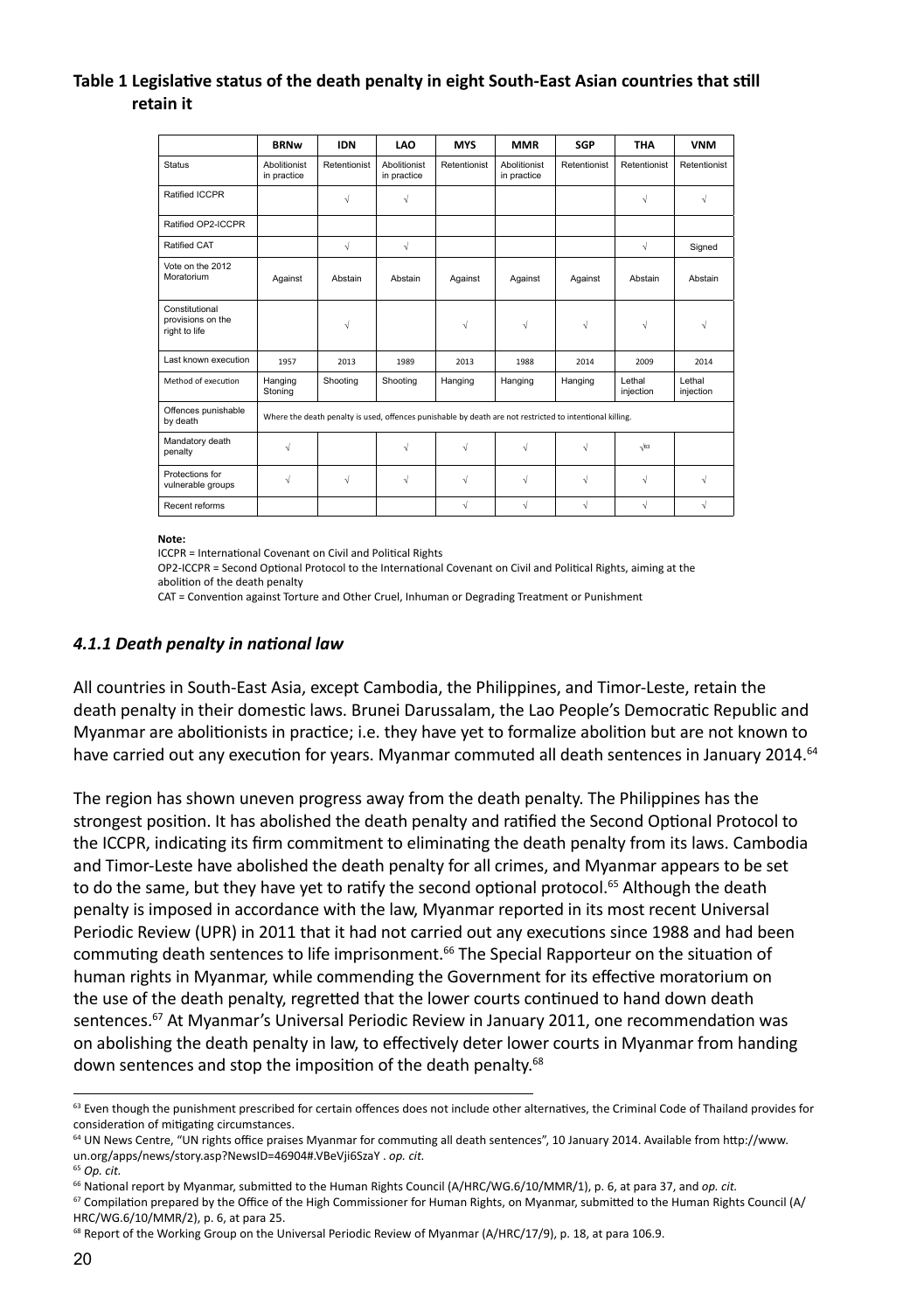Another significant development is the legislative reform adopted by the Singapore Parliament in November 2012, which imposed restrictions on the application of the mandatory death penalty (See Annex A.6). Similar announcements of reform have been made by Malaysia, while Viet Nam has reduced the number of offences punishable by death.

Regressive moves in other countries within South-East Asia with regard to legislation on death penalty include the recently introduced Syariah Penal Code Order 2013 in Brunei Darussalam, which widens the range of offences for which the death penalty is applicable and introduces stoning as a method of execution, which arguably constitutes torture, cruel, inhuman or degrading treatment.

#### *4.1.2 Ratification of international instruments*

Of the 10 countries in South-East Asia, six countries, including Cambodia, Indonesia, Lao People's Democratic Republic, the Philippines, Thailand, and Viet Nam, have ratified the ICCPR. However, only the Philippines has ratified the Second Optional Protocol to that Covenant that aims at the abolition of the death penalty.

Cambodia, Indonesia, Lao People's Democratic Republic, the Philippines and Thailand have ratified the Convention against Torture, while Viet Nam has signed but has yet to ratify it. All countries in South-East Asia have ratified the Convention on the Rights of the Child, which prohibits the application of the death penalty to juveniles.

The ratification status of countries in South-East Asia shows a general conformity with their status on the use of the death penalty. The Philippines can be regarded as the most progressive in terms of ratification of international agreements that directly relate to the use of the death penalty.

#### *4.1.3 Vote on "Moratorium on the use of the death penalty"*

Of the 10 countries in South-East Asia, Cambodia, Timor-Leste and the Philippines have consistently voted for the General Assembly resolution on "Moratorium on the use of the death penalty"; two have consistently abstained from voting (Lao People's Democratic Republic and Viet Nam), while four (Brunei Darussalam, Malaysia, Myanmar and Singapore) have consistently voted against the resolution.69

Even though outright support for the moratorium on the use of the death penalty has remained unchanged in South-East Asia, opposition has decreased since Indonesia and Thailand have changed their stance from voting against the moratorium to abstaining from the vote. Thus, a minority of four states in the region opposes the Moratorium.

#### **Figure 2 Aggregate voting on "Moratorium on use of the death penalty" of 11 South-East Asian countries**



69 A/62/PV.76, A/63/PV.70, A/65/PV.71, and A/67/PV.60, *op. cit.*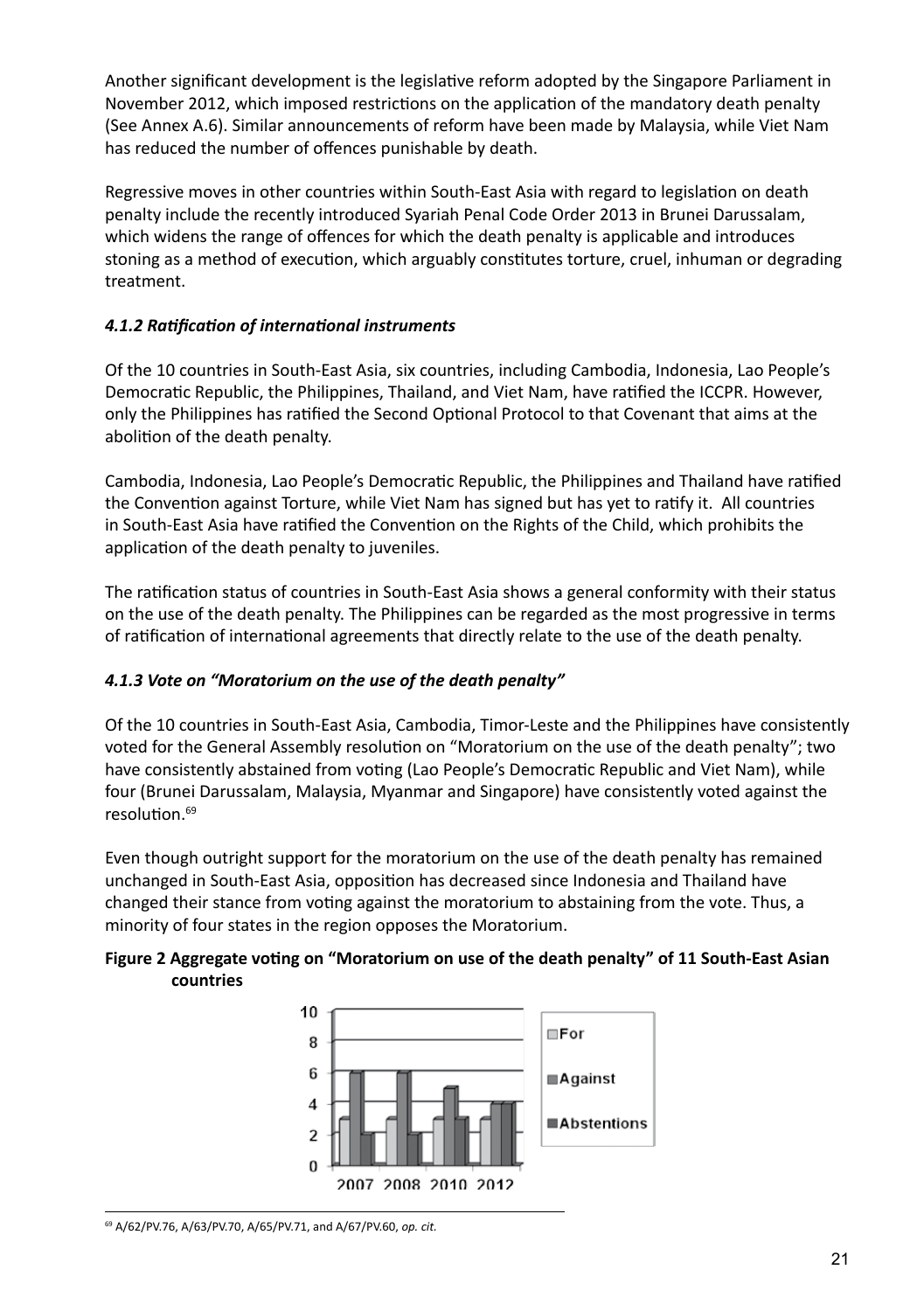The 11 countries of South-East Asia reflected in the aggregate indicators in figure 2 are Brunei Darussalam, Cambodia, Indonesia, Lao People's Democratic Republic, Malaysia, Myanmar, the Philippines, Singapore, Thailand, Timor-Leste and Viet Nam.

This provides further evidence that South-East Asia generally is part of the global trend against practising the death penalty. Greater detail on the voting behaviour of the 11 countries on the Moratorium is provided in table 2

| Country                                    | 2007    | 2008    | 2010    | 12012   | Change                           |
|--------------------------------------------|---------|---------|---------|---------|----------------------------------|
| <b>Brunei Darussalam</b>                   | Against | Against | Against | Against | $\overline{a}$                   |
| Cambodia                                   | For     | For     | For     | For     | $\overline{a}$                   |
| Indonesia                                  | Against | Against | Against | Abstain | Against $\rightarrow$ Abstention |
| Lao People's<br><b>Democratic Republic</b> | Abstain | Abstain | Abstain | Abstain | $\overline{\phantom{a}}$         |
| Malaysia                                   | Against | Against | Against | Against | $\overline{\phantom{a}}$         |
| Myanmar                                    | Against | Against | Against | Against | ۰                                |
| <b>Philippines</b>                         | For     | For     | For     | For     | $\overline{\phantom{a}}$         |
| Singapore                                  | Against | Against | Against | Against | ۰                                |
| <b>Thailand</b>                            | Against | Against | Abstain | Abstain | Against $\rightarrow$ Abstention |
| <b>Timor-Leste</b>                         | For     | For     | For     | For     | ۰                                |
| <b>Viet Nam</b>                            | Abstain | Abstain | Abstain | Abstain |                                  |

#### **Table 2 Voting on "Moratorium on the use of the death penalty" of 11 South-East Asian countries**

**Source:** The voting patterns of each country was extracted from the following documents, and compiled in this table.

Official Records of the General Assembly, Sixty-second Session, Plenary Meetings, 76th meeting (A/62/PV.76), p. 17, Official Records of the General Assembly, Sixty-third Session, Plenary Meetings, 70th meeting (A/63/PV.70), p. 17, Official Records of the General Assembly, Sixty-fifth Session, Plenary Meetings, 71st meeting (A/65/PV.71), p. 19, and Official Records of the General Assembly, Sixty-seventh Session, Plenary Meetings, 60th meeting (A/67/ PV.60), p. 17.

#### *4.1.4 Recent application of the death penalty*

In South East Asia, Indonesia, Malaysia, Singapore and Viet Nam are the countries that have most recently carried out executions.

Indonesia resumed executions in March 2013 after a four-year de facto moratorium. Two convicts were executed for drug trafficking and three for premeditated murder; but none of the executions was announced before being carried out.<sup>70</sup> The Human Rights Committee expressed regret that Indonesia has suspended its de facto moratorium and resumed executions, moreover for crimes that did not meet the threshold of the "most serious crimes" set out in Article 6 paragraph 2 of the International Covenant. The Committee recommended that Indonesia establish a moratorium on the death penalty. $71$ 

Malaysia carried out at least two executions in secrecy in 2013, one for murder and the other for drug-related offences. In March 2014, Malaysia granted a stay of execution for a death row convict

<sup>70</sup> Amnesty International, "Indonesia: Fifth execution confirms shocking new trend of secrecy", 18 November 2013. Available from http://www.amnesty. org/en/news/indonesia-fifth-execution-confirms-shocking-new-trend-secrecy-2013-11-18 . Amnesty International, "Indonesia: First execution in four years "shocking and regressive", 15 March 2013. Available from http://www.amnesty.org/en/for-media/press-releases/indonesia-first-execution-four-years-shocking-and-regressive-2013-03-15

years-snocking-anu-regressive-2015-02-1<br><sup>71</sup> Concluding observations of the Human Rights Committee on Indonesia (CCPR/C/IDN/CO/1), p. 3, at para 10.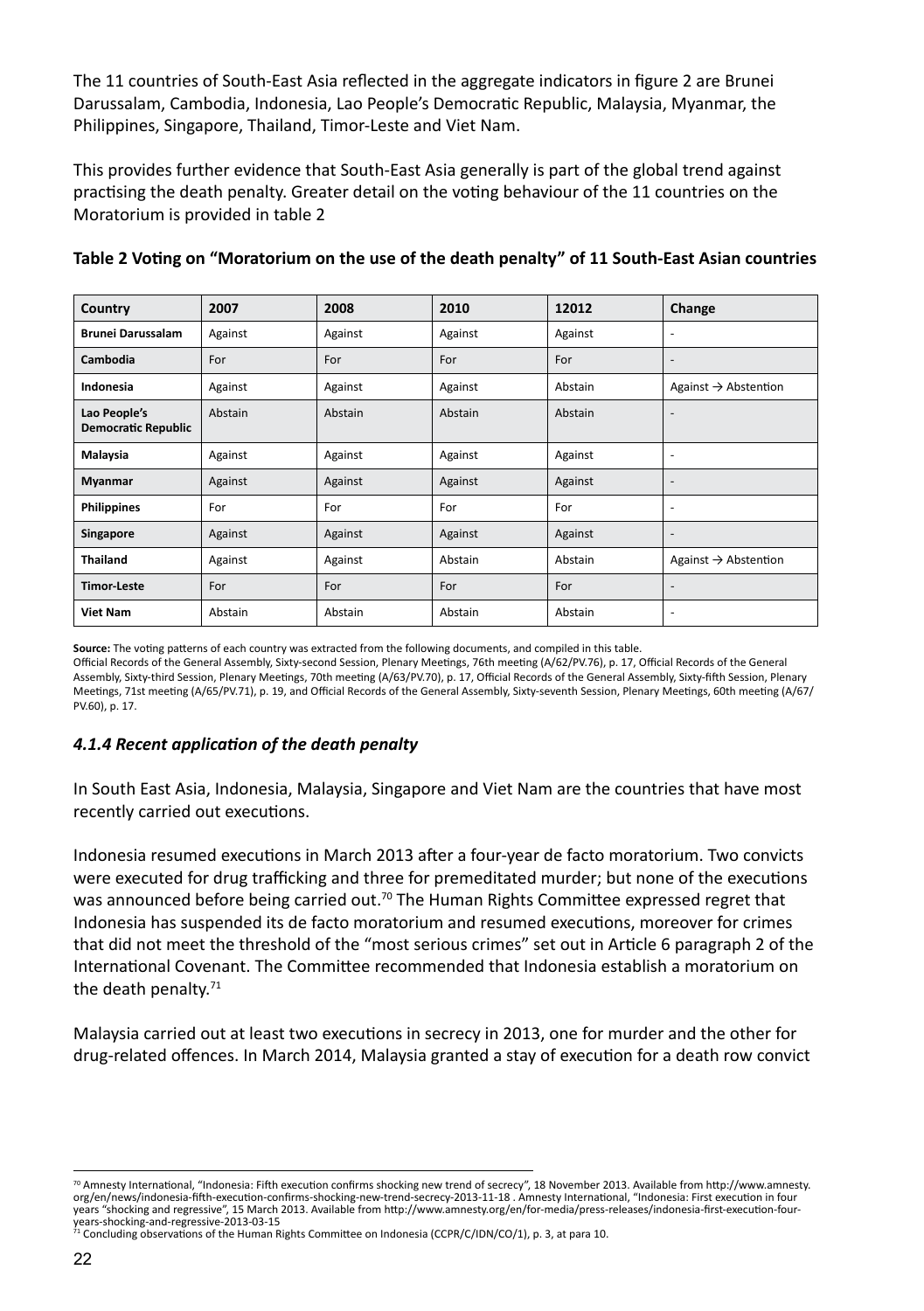— a Nigerian national who was convicted of murder but allegedly suffered from mental health problems — a category of person for which international law prescribes special protections and prohibits the death penalty.72

Singapore executed two people for drug-related offences on 18 July 2014, lifting its de facto moratorium of three years since the start of a legislative review in 2011, which was concluded in January 2013.<sup>73</sup>

In Viet Nam, at least seven executions were carried out in 2013 and three in 2014 after a pause of more than 18 months.<sup>74</sup>

## *4.2 Adherence to international law and human rights standards*

#### *4.2.1 Most serious crimes*

Several countries in South-East Asia impose the death penalty for some offences that are not considered "most serious crimes" under international law.

The South-East Asian countries that still retain capital punishment (i.e., Brunei Darussalam, Indonesia, Lao People's Democratic Republic, Malaysia, Singapore, Thailand and Viet Nam) do so for a range of offences, including drug-related, economic and arms-related, and for treason, rape and consensual same-sex relations.

Brunei Darussalam introduced its new Syariah Penal Code Order 2013, which has widened the types of crimes punishable by the death penalty, despite its de facto moratorium and halt on executions since 1957. Robbery, rape, adultery, sodomy, extramarital sexual relations for Muslims, insult of verses of the Quran and Hadith, blasphemy, declaring oneself a prophet or non-Muslim, and murder are offences for which the death penalty can be applied under the revised law. Phase One of the new Code was enforced on 1 May 2014.<sup>75</sup> The reintroduction of the death penalty in the Syariah Penal Code caused great concern in the international community<sup>76</sup> and was raised in the country's most recent UPR.77 During Brunei's Universal Periodic Review, its Government was recommended to examine whether its Syariah Penal Code Order adhered to international human rights standards, refrain from extending application of the death penalty and ensure that the death penalty be limited to the "most serious crimes".

In Indonesia, the issue of the death penalty was referred to the Constitutional Court for judicial review in 2007. The Court ruled that use of the death penalty did not contradict the Constitution, even though the latter provides that "each person has the right to live and the right to defend his life and existence". It insisted that the death penalty was regarded as a last resort and imposed only selectively for serious crimes. Nonetheless, Indonesia still applies the death penalty for drugrelated offences, which do not meet the threshold for "most serious crimes" as per international standards.<sup>78</sup> The Human Rights Committee recommended that Indonesia review its legislation to ensure that crimes involving narcotics were not subject to the death penalty.<sup>79</sup>

75 The Brunei Times, "Phase One of Syariah Penal Code Order to be enforced tomorrow, May 1", Bandar Seri Begawan, 30 April 2014. Available from http://www.bt.com.bn/bookmarks-breaking/2014/04/30/just-phase-one-syariah-penal-code-order-be-enforced-tomorrow-may-1<br><sup>76</sup> UN News Centre, "UN concerned at broad application of death penalty in Brunei's revised penal code" un.org/apps/news/story.asp?NewsID=47552#.U-r8fOOSxZg . International Commission of Jurists, "Brunei: new penal code a blueprint for human rights

violations", 27 January 2014. Available from http://www.icj.org/brunei-new-penal-code-a-blueprint-for-human-rights-violations/<br>" Report of the Working Group on the Universal Periodic Review of Brunei Darussalam (A/HRC/27/1 85, p. 12, at para 99, 103.

<sup>&</sup>lt;sup>72</sup> The Malaysian Bar, "Press Release | The Malaysian Bar Commends Swift Action by the Government in Stay of Execution of Death Sentence on Osariakhi Ernest Obayangbon", 14 March 2014. Available from http://www.malaysianbar.org.my/press\_statements/press\_release\_%7C\_the\_malaysian\_ bar\_commends\_swift\_action\_by\_the\_government\_in\_stay\_of\_execution\_of\_death\_sentence\_on\_osariakhi\_ernest\_obayangbon.html<br><sup>73</sup> OHCHR Regional Office for South-East Asia, "United Nations Human Rights Office Very Concerned by t Release, Bangkok, 22 July 2014. Available from http://bangkok.ohchr.org/files/ROB%20Press%20Release%20220714.pdf . International Commission against the Death Penalty, "Statement by the International Commission against the Death Penalty: Singapore executes two men and resumes executions<br>after more than three years", Geneva, 22 July 2014. Available from http://w

Statement\_Singapore-resumes-executions-July2014.pdf<br>"ª UN News Centre, "Resumption of death penalty 'major setback' for human rights in Viet Nam – UN", 9 August 2013. Available from http://www.<br>un.org/apps/news/story.asp?N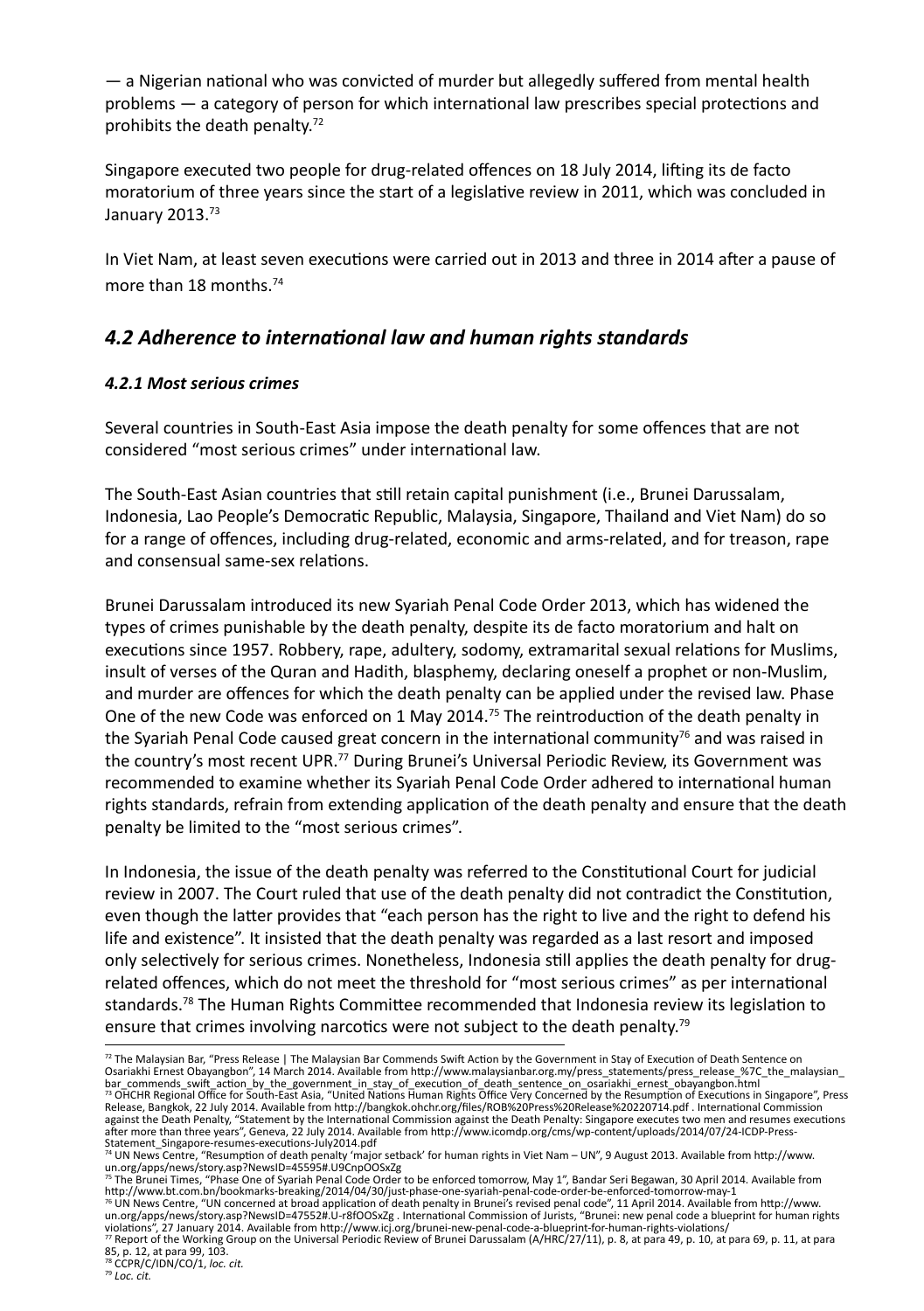The Lao People's Democratic Republic (Lao PDR) reported in its most recent UPR in May 2014 that it would consider revising the Penal Law, with a view to limiting the scope of crimes for which the death penalty would apply. During its UPR, LAO PDR was recommended to broaden its de facto moratorium and abolish the death penalty in all cases, including serious crimes, and to commute death sentences to prison terms. The Government committed to considering those recommendations.80

The continuing practice of executions in Malaysia, despite the Government's commitment to review the mandatory application of the death penalty and its willingness to consider a moratorium, was raised at its UPR in 2013. It was recommended to bring its legislation in line with international minimum standards, in particular by abolishing the mandatory death penalty and the death penalty for drug-related offences.<sup>81</sup> Malaysia reaffirmed its commitment to reviewing its legislation on the death penalty, and stated that it had "taken the initiative to undertake a study on comprehensive reform of administration of criminal justice in Malaysia, including on death penalty."82

Singapore considers capital punishment as a criminal justice issue, rather than a human rights issue, and maintains that it remains legal under international law. The Government argues that it imposes capital punishment only for the most serious crimes.<sup>83</sup> However, its application of the death penalty for crimes not restricted to intentional killing, such as drug crimes, suggests otherwise, as indicated by the execution of two individuals charged with drug offences in July 2014.

The Government of Thailand, in its most recent review<sup>84</sup> by the Committee against Torture, stated that it will consider a moratorium on the death penalty. Abolition of the death penalty was included in the draft of its Third National Human Rights Action Plan (2014-2018),<sup>85</sup> but there has since been a lack of tangible advancement in abolishing the death penalty and a high number of death sentences were passed in 2013, almost half of them for drug-related offences.<sup>86</sup> It was recommended during the UPR, that Thailand impose a moratorium on the death penalty with a view to abolition, as outlined in its National Human Rights Action Plan.<sup>87</sup>

Building on the amendments to Viet Nam's 2009 Penal Code, which abolished the death penalty for eight crimes and ended the application of the death penalty for juvenile offenders, the Government announced in 2014 its plans to further restrict the applicability of the death penalty.<sup>88</sup> Despite that announcement, the increase in the number of sentences imposed, including for crimes other than intentional killing, was raised at Vietnam's UPR in February 2014. Viet Nam was recommended to further reduce the list of crimes punishable by the death penalty, particularly economic crimes and drug-related offences.<sup>89</sup>

#### *4.2.2 Fair trial and due process guarantees*

A major problem in the use of the death penalty in South-East Asia is its mandatory imposition for a wide range of offences, predominantly drug-related, notably in Malaysia, Singapore,

<sup>&</sup>lt;sup>80</sup> Report of the Working Group on the Universal Periodic Review of Lao PDR (A/HRC/15/5), p. 4, at para 11. Report of the Working Group on<br><sup>80</sup> Report of the Working Group on the Universal Periodic (A/HRC/15/5/Add.1), p.

<sup>89.29.</sup>

<sup>86</sup> Thailand, Ministry of Justice, Death Penalty Statistics (Bangkok, Department of Corrections, 2013). Available from http://www.correct.go.th/<br>correct2009/stat/Deathpenaltyprisoner/DeathpenaltyprisonerApr2014.pdf

<sup>87</sup> A/HRC/19/8, *loc. cit.*<br>® National report submitted by Viet Nam to the Human Rights Council Working Group (A/HRC/WG.6/18/VNM/1), p.3, at para 10.<br>® Report of the Working Group on the Universal Periodic Review of Viet N 143.93, 143.94.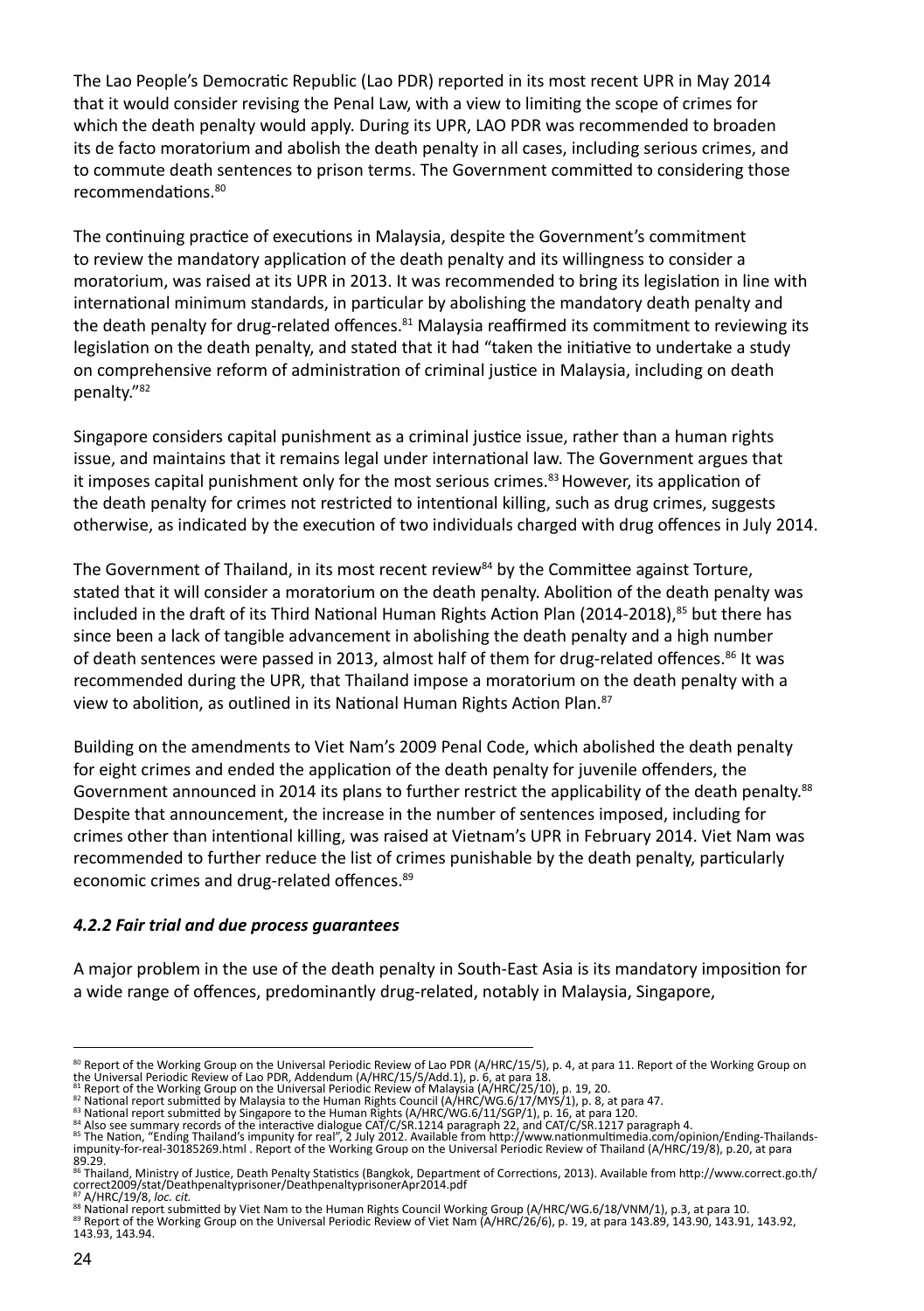and Thailand.<sup>90</sup> The removal of judicial discretion violates the right to fair trial and due process guarantees, thereby undermining the integrity of the justice system and the credibility of the judicial process.

Malaysia reiterated in its National Report at its UPR in 2013 that the death penalty is only applied for the most serious crimes as provided for in law, and only after rights of appeal have been exhausted, arguing for stringent safeguards in line with Article 6 of the ICCPR.<sup>91</sup> However, regardless of such safeguards, a number of States made recommendations concerning its continued use of mandatory imposition of the death penalty.<sup>92</sup>

Legislative reforms were passed by the Singapore Parliament in November 2012 following a review of the mandatory death penalty regime. The following changes to the law came into force in January 2013: The mandatory death penalty applies in cases of murder only when the intention is to kill; and drug traffickers, who have served only as couriers and have cooperated with the Central Narcotics Bureau in a substantive way or have a mental disability, may benefit from court discretion to be sentenced to death or to life imprisonment with caning.<sup>93</sup> Various sentences were also commuted. During the legislative review process from July 2011 until the adoption of changes in January 2013, a moratorium on executions was observed. Those awaiting their executions under the Penal Code or the Misuse of Drugs Act when the new legislation came into force were permitted to apply for consideration for re-sentencing. This reform has resulted in the commutations of 9 death sentences.<sup>94</sup> Irrespective of the legislative reform, other aspects in the amended Penal Code, such as the applicability of the death penalty to drug-related offences and the mandatory imposition of the death penalty for certain offences remain of concern.

#### *4.2.3 Prohibition of torture and other cruel, inhuman or degrading treatment or punishment*

Death by stoning constitutes torture or cruel, inhuman or degrading treatment or punishment according to international law. The recently introduced Syariah Penal Code Order 2013 in Brunei Darussalam has specified stoning as the method of choice for crimes of a sexual nature.

Not only does the substance of the new legislation fall short of the threshold of the "most serious crimes", but death by stoning also goes against the prohibition of torture or cruel, inhuman or degrading treatment or punishment.<sup>95</sup>

Brunei Darussalam, Malaysia and Singapore currently carry out executions by hanging, Indonesia and Lao People's Democratic Republic by shooting, and Thailand and Viet Nam by lethal injection.

Some progress has been made in Aceh in Indonesia, particularly in removing stoning as a method of execution for adulterers. In 2009, the legislative council passed a set of bylaws that replaced elements of the Criminal Code with Shariah provisions, which imposed harsh sentences such as stoning to death for adulterers. However, it was subsequently sent back to the legislative council for revision since it was met by much criticism and rejected by the provincial administration. The

<sup>90</sup> According to the Anti Death Penalty Asia Network (ADPAN) report "When Justice Fails", unfair trials is a significant problem in the application of the death penalty in Asia. Case studies on Indonesia, Malaysia and Singapore have been conducted by ADPAN. 91 A/HRC/WG.6/17/MYS/1, op. cit., p. 8, at para 45.

<sup>&</sup>lt;sup>92</sup> A/HRC/25/10, op. cit., p. 19, at para 146.108, 146.110, p. 20, at para 146.112, 146.114, 146.117, 146.124.<br><sup>93</sup> Mr K Shanmugam, Minister for Foreign Affairs and Law, "Ministerial Statement by the Minister for Foreign Shanmugam: Changes to the Application of the Mandatory Death Penalty to Homicide Offences", Singapore, 9 July 2012. Available from https://www.mlaw.gov.sg/content/dam/minlaw/corp/assets/documents/linkclick4dc3.pdf . Mr Teo Chee Hean, Deputy Prime Minister,<br>Coordinating Minister for National Security and Minister for Home Affairs, "Enhancing Our Drug C Penalty - Ministerial Statement by Mr Teo Chee Hean, Deputy Prime Minister and Coordinating Minister for National Security and Minister for<br>Home Affairs", Singapore, 9 July 2012. Available from http://www.mha.gov.sg/news\_d 94 Ministry of Home Affairs of Singapore, "Statement by MHA in response to media queries regarding capital punishment", Singapore, 18 July

<sup>2014.</sup> Available from http://www.mha.gov.sg/news\_details.aspx?nid=MzIxMg==-JKr4CnFh6eQ=<br><sup>95</sup> UN News Centre, "UN concerned at broad application of death penalty in Brunei's revised penal code", op. cit. International Commis Jurists, "Brunei: new penal code a blueprint for human rights violations", op. cit.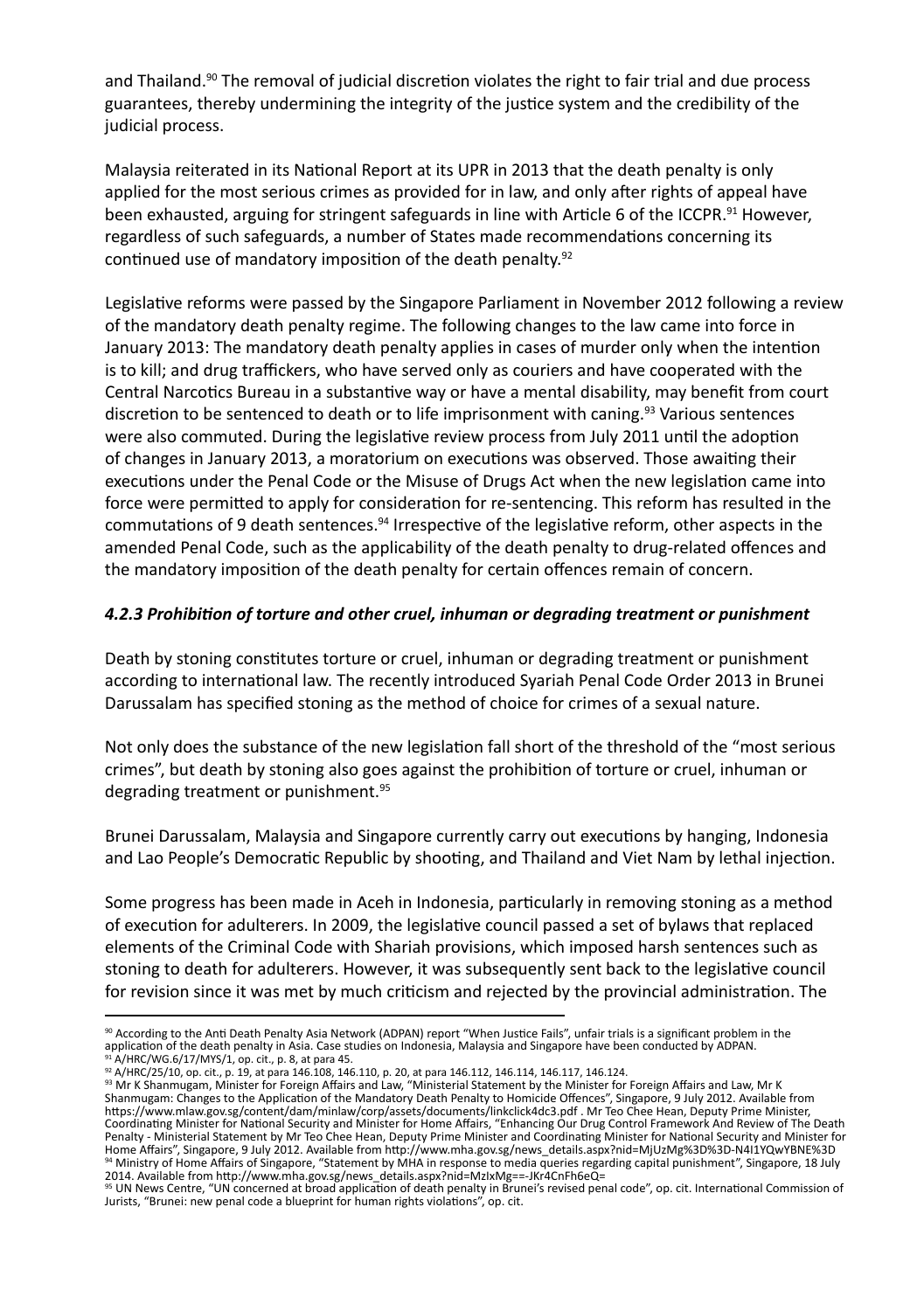provision on stoning has since been removed from the revised draft bylaw.<sup>96</sup>

In its concluding observations on Thailand, the Committee against Torture noted that Thailand had reviewed and reduced the use of shackles in detention facilities, but recommended specifically ending the use of permanent shackling for death-row prisoners.<sup>97</sup>

#### *4.2.4 Transparency and other safeguards*

Information on the use of the death penalty remains elusive in many countries in South-East Asia, especially Lao People's Democratic Republic, Malaysia, Singapore, and Viet Nam, where figures are not published on the use of capital punishment. Death sentences are also carried out in secret in some countries, with no advance notice, particularly in Indonesia, Malaysia, and Viet Nam.<sup>98</sup>

Pursuant to his visit to Indonesia in 2007, the Special Rapporteur on Torture urged the Government to end the secrecy surrounding its execution practices.<sup>99</sup>

The lack of transparency on the application of death penalty was raised in Singapore's most recent UPR, in 2011. Among the recommendations was that the Government should "make available statistics and other factual information on the use of the death penalty".<sup>100</sup> The Singapore Prison Service has since published statistics of capital executions in its Annual Statistics Release (from 2012 onwards); But the lack of information to family members and relatives remains an issue of concern.101

During Vietnam's UPR, the Government was recommended to publish precise information on the identity and number of convicted persons on death row.<sup>102</sup>

#### *4.2.5 Minimum standards of protection for vulnerable groups*

All the countries in South-East Asia have legislation that ensures exceptions to the death penalty for children, pregnant women, and persons with mental or intellectual disabilities.<sup>103</sup> However, the law in Myanmar does not provide explicit protection for juvenile offenders even though Myanmar is party to the Convention on the Rights of the Child and has withdrawn its reservations. Although Viet Nam has legislation that specifically excludes children and pregnant women from the death penalty, there is none for persons with mental or intellectual disabilities; the Penal Code does at least consider such impairments as extenuating circumstances that could be applied to death penalty cases.

# *4.3 Engagement with the public*

Malaysia has committed to remaining open and to continue its "engagement and consultation with the public on [the issue of the death penalty] including on possible alternatives to the death penalty," in its national report submitted before its UPR in October 2013.104

<sup>96</sup> The Jakarta Globe, "Aceh Government Removes Stoning Sentence From Draft Bylaw", Banda Aceh, 12 March 2013. Available from http:// www.thejakartaglobe.com/news/aceh-government-removes-stoning-sentence-from-draft-bylaw/

<sup>&</sup>lt;sup>97</sup> Concluding observations on the initial report of Thailand, by the Committee against Torture (CAT/C/THA/CO/1), p. 11, at para 23.<br><sup>98</sup> Amnesty International, "Death Penalty 2013: Shroud of secrecy around executions in

www.amnesty.org/en/for-media/press-releases/death-penalty-2013-shroud-secrecy-around-executions-asia-pacific-2014-03-27 99 Report of Special Rapporteur on torture and other cruel, inhuman or degrading treatment or punishment: Mission to Indonesia (A/

HRC/7/3/Add.7), p. 27, at para 89.<br><sup>100</sup> Report of the Working Group on the Universal Periodic Review of Singapore (A/HRC/18/11).

<sup>&</sup>lt;sup>101</sup> Amnesty International, "Singapore - The Death Penalty: A Hidden Toll of Executions", which reported the lack of transparency about executions and statistics regarding death sentences or executions.<br><sup>102</sup> A/HRC/26/6, op. cit., p. 20, at para 143.113.

<sup>103</sup> Thailand withdrew its reservations under ICCPR in 2012.<br><sup>104</sup> A/HRC/WG.6/17/MYS/1, loc. cit., at para 46.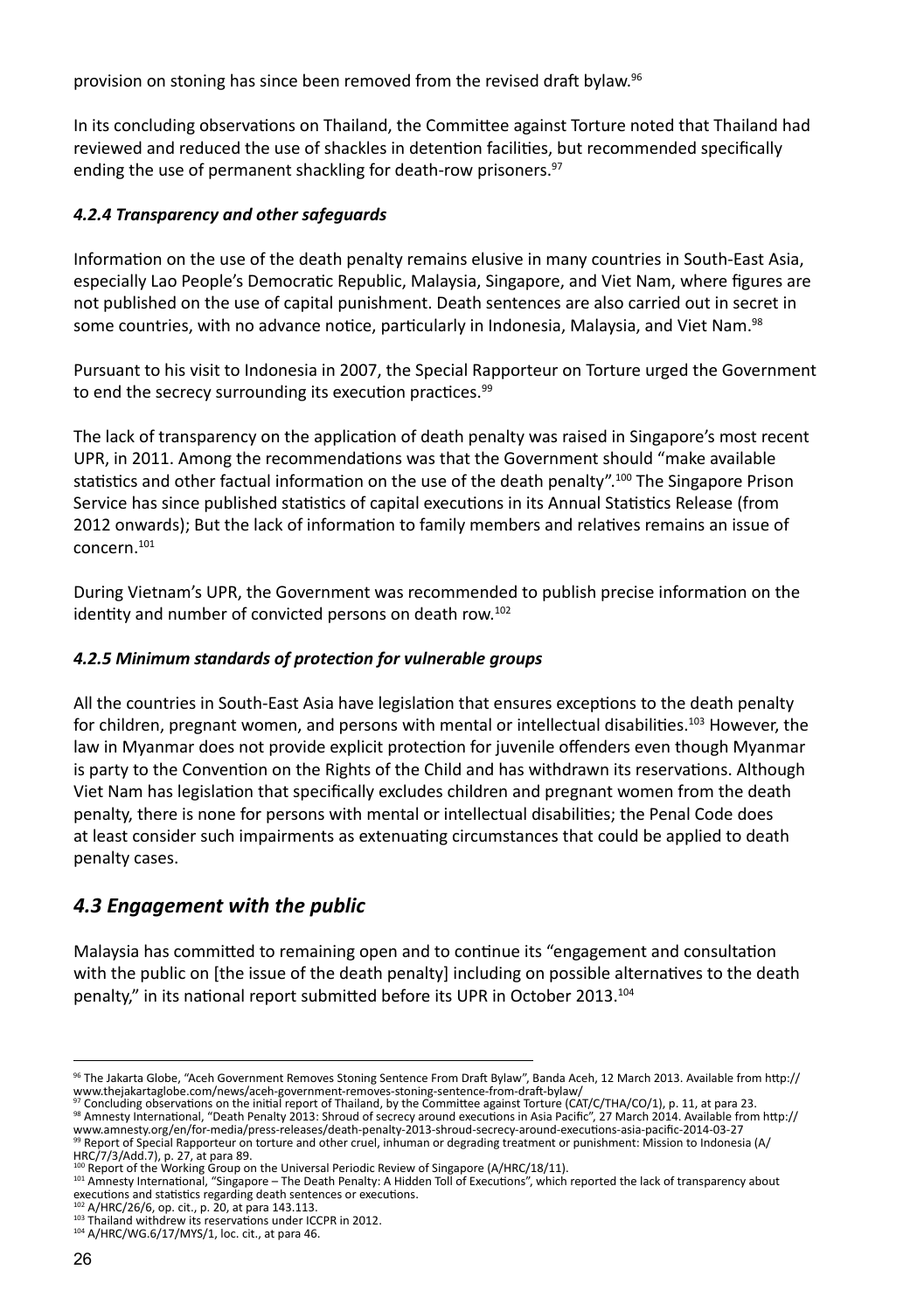In Thailand, the Rights and Liberties Protection Department within the Ministry of Justice announced in August 2013 that it will conduct a study and a public consultation on the possibility of abolishing the death penalty [in Thailand]. The Government has stated that it values a national consultation on the death penalty.

# *4.4 Regional Cooperation*

Regional support and cooperation can be crucial in promoting and protecting human rights. The framework of the ASEAN Intergovernmental Commission on Human Rights (AICHR) could be useful in this regard. Article 11 of the ASEAN Human Rights Declaration reiterates that "Every person has an inherent right to life which shall be protected by law," and that "no person shall be deprived of life save in accordance with law".

The importance of regional cooperation was discussed at the expert seminar on the death penalty at Bangkok in 2013. The seminar chair, Vitit Muntarbhorn, stressed that States needed support in taking concrete steps to develop protection measures and instruments in moving away from mandatory death sentences, as they sought to implement the ASEAN Human Rights Declaration with its protection for the right to life. The Indonesian Representative for AICHR Rafendi Djamin stated that AICHR needed to table a discussion on the death penalty.<sup>106</sup>

National experience can be shared as a means of building support for abolishing the death penalty. A case in point comes from the experience of the Philippines, as it moved between abolishing and retaining capital punishment in its laws. Bilateral engagement on commutations can be an alternative way to exert pressure regionally to reduce the use of the death penalty with a view towards its eventual abolition. Indonesia, for instance, has worked with Malaysia regarding Indonesian nationals who were sentenced to death in Malaysia.

# **5. Conclusions and Recommendations**

International human rights law places stringent constraints on the conditions under which an exception to the right to life may be permissible. A majority of countries are moving away from the use of the death penalty, although progress in South-East Asia has been generally slower than the global pace towards abolishing this practice, both in law and in practice.

Nevertheless, the countries of South-East Asia are moving away from using the death penalty, albeit at different speeds.

The United Nations Office of the High Commissioner recommends the following for all States:

(1) In line with United Nations, international and regional human rights bodies, expedite efforts to impose an official moratorium on all executions and commute all sentences, with a view to formally abolishing the death penalty eventually;

(2) Ratify the Second Optional Protocol to the International Covenant on Civil and Political Rights, aiming at the abolition of the death penalty, if they have not yet done so;

(3) Provide opportunities for intergovernmental organizations, international and regional organizations, and non-governmental organizations to engage in discussions about the death penalty;

<sup>105</sup> National report submitted by Thailand to the Human Rights Council (A/HRC/WG.6/12/THA/1), p. 6, at para 33.

<sup>106</sup> OHCHR Regional Office for South-East Asia, "Internal notes on the Expert Seminar on Moving Away from the Deaht Penalty in South-East Asia", Bangkok, 2013.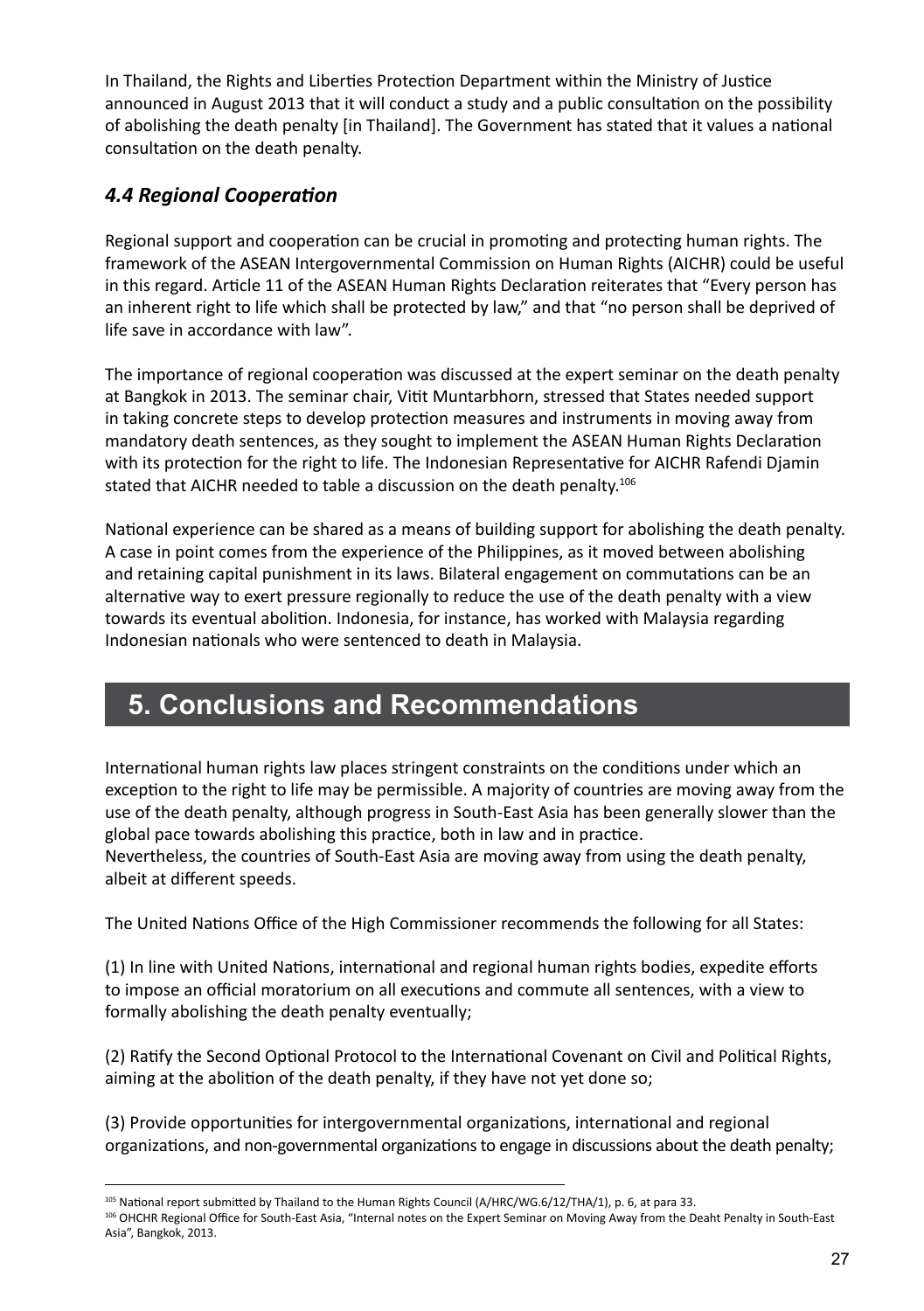(4) Engage in regional cooperation and collaboration on platforms such as the ASEAN Intergovernmental Commission on Human Rights, with a view to formally abolishing the death penalty in their respective countries;

(5) Ensure that imposition of the death penalty is restricted only to those crimes that involve intentional killing and that the mandatory death penalty is removed from domestic law;

(6) Ensure that the highest standards of fair trial and due process guarantees are upheld, and international law and human rights norms are respected in all death-penalty cases;

(7) Ensure that safeguards and special protections for vulnerable groups are in place, so that the death penalty is not imposed on children, pregnant women, persons with mental or intellectual disabilities, and the elderly;

(8) Ensure transparency regarding individual cases of capital punishment. Specifically ensure access to information by prisoners, their family members and the public; and ensure that data on the use of the death penalty is publicly available, including the number of sentences handed down, executions carried out and individuals on death row;

(9) Amend domestic laws on extradition and deportation of persons to specifically prohibit involuntary transfer of persons to States where there is genuine risk that the death penalty may be imposed in violation of internationally recognized standards, unless adequate safeguards are established to ensure that the death penalty will not be carried out; and

(10) In abolitionist in practice states, in line with United Nations, international and regional human rights bodies, expedite efforts to impose an official moratorium on all executions, with a view to formalizing the abolition of the death penalty in due course.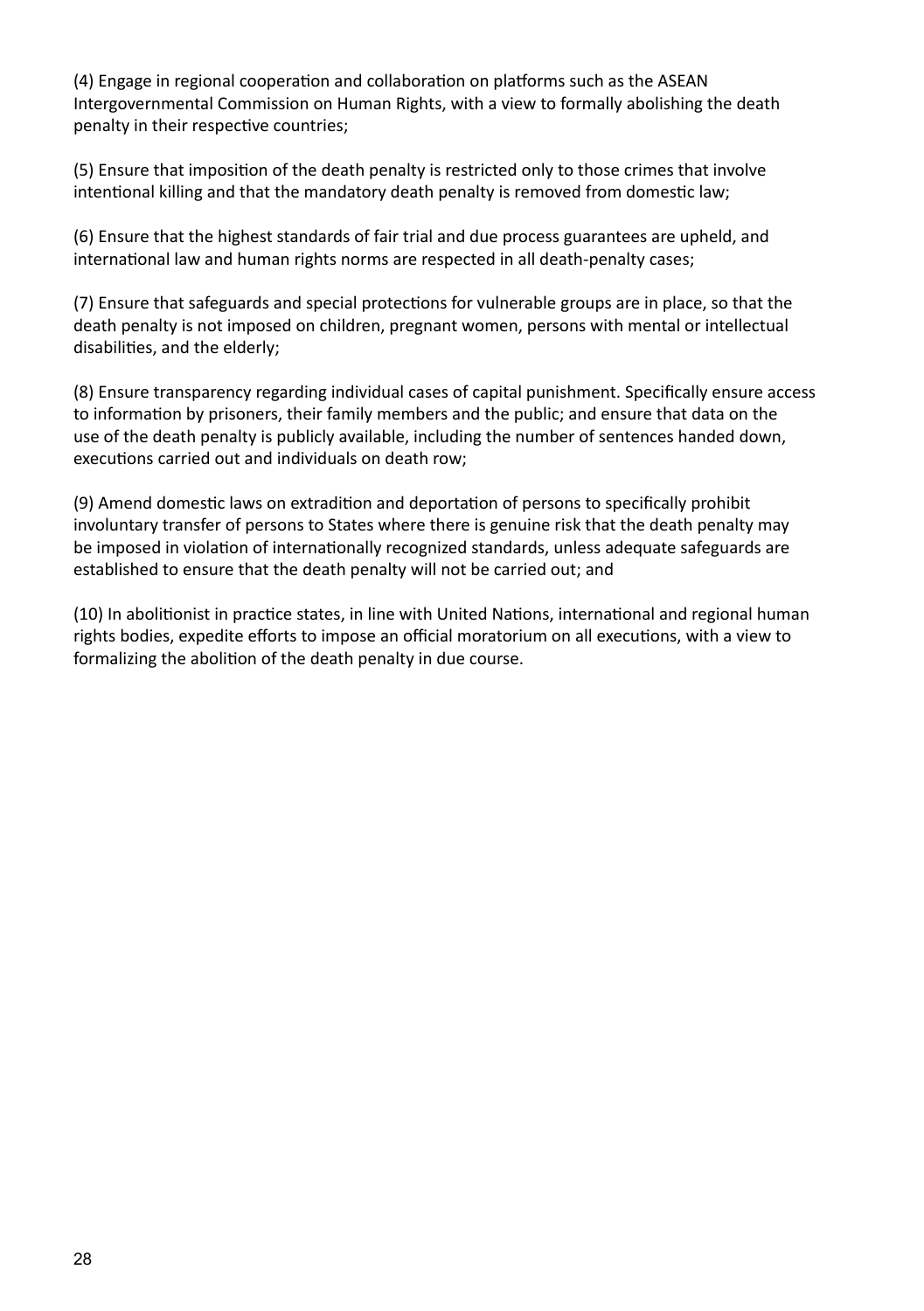# **Annex A. Country Profiles**

# **A.1 Brunei Darussalam**

Brunei is abolitionist in practice on the use of the death penalty. It has not ratified the International Covenant on Civil and Political Rights, the Second Optional Protocol to the International Covenant on Civil and Political Rights, aiming at the abolition of the death penalty, and the Convention against Torture and Other Cruel, Inhuman or Degrading Treatment or Punishment. In 2012 it voted against the General Assembly resolution on a Moratorium on the use of the death penalty.

The number of individuals currently on death row is unknown and few death sentences have been reported in the past 10 years, with none in 2007, 2011, 2012, and 2013.<sup>107</sup>No executions have been carried out in the last 10 years; the last known execution was in 1957.<sup>108</sup>

The method of execution is by hanging or stoning. Offences punishable by death are detailed in the Brunei Penal Code, Brunei Internal Security Act, Brunei Misuse of Drugs Act, and the recently implemented Syariah Penal Code Order of 2013. Offences include acts against royalty, murder, kidnapping, offences relating to firearms, drug-related offences, extramarital sexual offences, and sodomy, of which the majority carry a mandatory death penalty.

Individuals below 18 at the time of the crime, pregnant women, and mentally impaired or defective persons are exempted from the death penalty.

Clemency can be obtained from the Sultan, as provided in Section 9 of the Constitution, which states that "His Majesty the Sultan and Yang Di-Pertuan may exercise in his absolute discretion" the power to grant pardon, respite or substitute a less severe form of punishment. Section 244 of the Criminal Procedure Code describes the process of a royal pardon.<sup>109</sup>

The introduction of the Syariah Penal Code Order of 2013 (with phased implementation from May 2014 through to May 2016) is a regression in Brunei's current status on the death penalty. The Syariah Penal Code Order of 2013 broadens the range of offences where the death penalty is applicable, retaining the death penalty for acts that do not meet the threshold of "most serious crimes". The method of punishment by stoning is also a contravention of international law.110

# **A.2 Indonesia**

Indonesia retains the use of the death penalty. It has ratified the International Covenant on Civil and Political Rights and the Convention against Torture and Other Cruel, Inhuman or Degrading Treatment or Punishment. Indonesia has not, however, ratified the Second Optional Protocol to the International Covenant. In 2012 it abstained from voting on the General Assembly resolution on a Moratorium on the use of the death penalty. Section 28 of the Constitution of the Republic

<sup>107</sup> Excerpts from Amnesty International, Death sentences and executions in 2007 (London, 2008), Amnesty International, Death sentences and executions in 2008 (London, 2009), Amnesty International, Death sentences and executions in 2009 (London, 2010), Amnesty International, Death sentences and executions in 2010 (London, 2011), Amnesty International, Death sentences and executions in 2011 (London, 2012), Amnesty International, Death sentences and executions in 2012 (London, 2013), Amnesty International, Death sentences and executions in 2013, op. cit.

<sup>108</sup> Amnesty International, "Death Penalty: Countries Abolitionist in Practice". Available from http://www.amnesty.org/en/death-penalty/ countries-abolitionist-in-practice

<sup>109</sup> Brunei, Constitutional Matters of Brunei Darussalam, Constitutional Matters I (Constitution of Brunei Darussalam) (1984) and Constitutional Matters II (Succession and Regency Proclamation) (1959).., Criminal Procedure Code of Brunei Darussalam (1951). 110 UN News Centre, "UN concerned at broad application of death penalty in Brunei's revised penal code", op. cit. International Commission of Jurists, "Brunei: new penal code a blueprint for human rights violations", op. cit.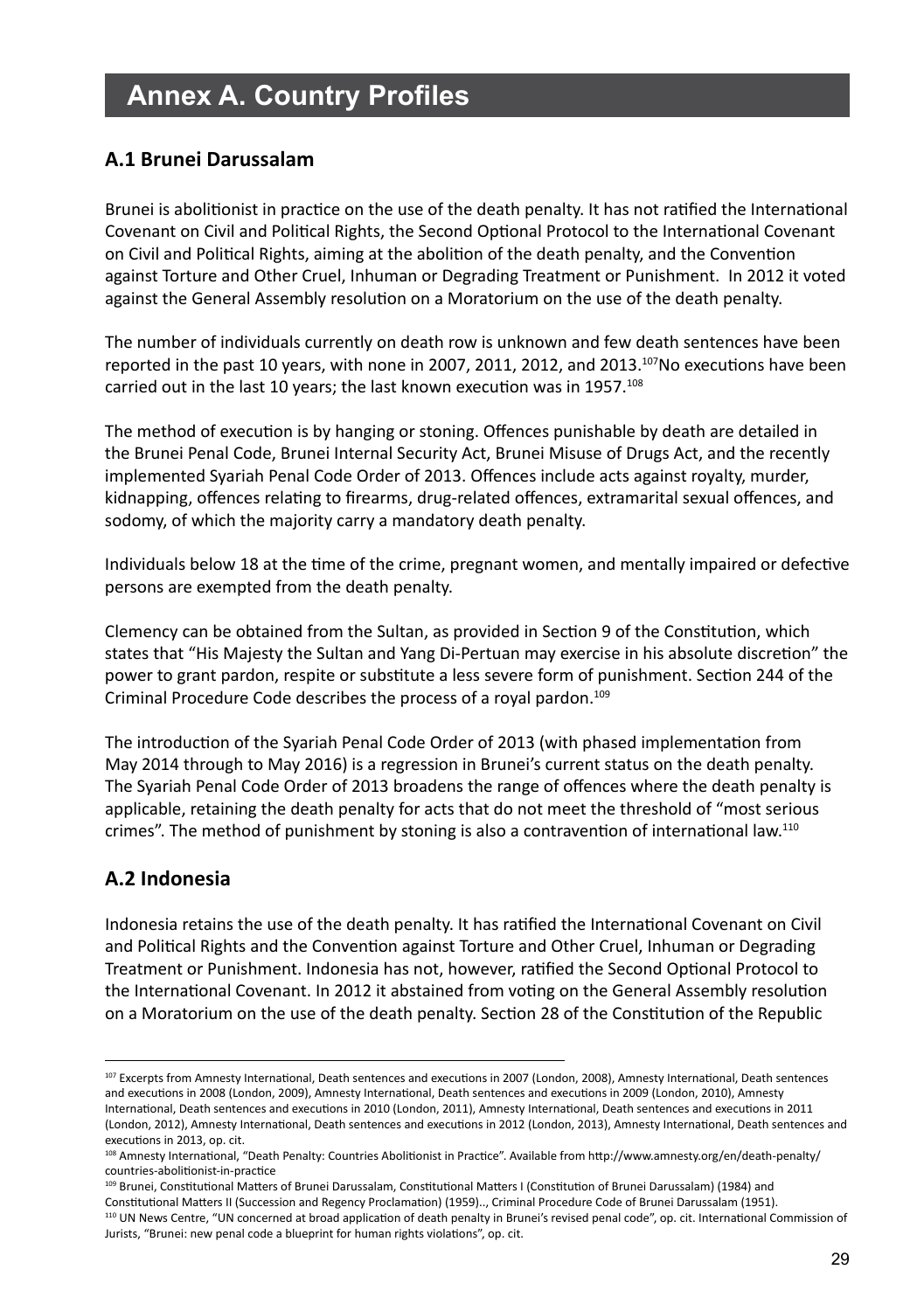of Indonesia has clear provisions on the right to life, the right to legal recognition and protection, fundamental human rights that shall not be curtailed, and the commitment of the State to the implementation of fundamental human rights.<sup>111</sup>

As of 31 December 2013, 149 individuals were on death row, with new sentences having been passed every year since 2006.<sup>112</sup> Indonesia did not carry out any executions from 2009 to 2012, but resumed executions in 2013, executing 5 individuals for offences relating to murder and drugtrafficking.<sup>113</sup> None of the executions held in 2013 were announced before being carried out.<sup>114</sup> The Human Rights Committee regretted that Indonesia had resumed executions and that it had continued to impose the death penalty for drug crimes that did not meet the threshold of "most serious crimes."115

The method of execution was by firing squad.

Offences punishable by death are detailed in the Penal Code of Indonesia, Indonesia Narcotics Law, and the Indonesia Law on Human Rights Courts. The offences include crimes against the security of the State, crimes against life, crimes relating to navigation (piracy), drugs-related offences, terrorism, and crimes against humanity. There is no mandatory death penalty in Indonesia.

Mentally defective and mentally disordered persons, individuals below the age of 16 at the time of the crime and pregnant women are exempted from the death penalty. Presidential clemency is set out in Section 14.1 of the Constitution of the Republic of Indonesia, which states that the "the President may grant clemency and rehabilitation taking into account the considerations of the Supreme Court."

The question of the death penalty was referred to the Constitutional Court for judicial review in July 2012. The Court ruled that the death penalty did not contradict the Constitution. The Court insisted that the death penalty was regarded as a last resort and imposed only selectively for serious crimes. Indonesia rejected recommendations at its UPR in May 2012 to make official the moratorium on executions.116

In Aceh, the legislative council in 2009 passed a set of bylaws that would replace elements of the Criminal Code with Shariah provisions, which imposed harsh sentences such as stoning to death for adulterers.<sup>117</sup> Following the refusal of the provincial administration to sign or implement the bylaw, the Aceh government eventually removed the provision for the stoning to death of adulterers.

# **A.3 Lao People's Democratic Republic**

The Lao People's Democratic Republic has de facto abolished the use of the death penalty. It has ratified the International Covenant on Civil and Political Rights and the Convention against Torture and Other Cruel, Inhuman or Degrading Treatment or Punishment. It has not, however, ratified the Second Optional Protocol to the International Covenant and has abstained from voting on all the

<sup>&</sup>lt;sup>111</sup> Indonesia, The Constitution of the Republic of Indonesia (1945).

<sup>112</sup> Excerpts from Amnesty International, Death sentences and executions in 2007, Death sentences and executions in 2008, Death sentences and executions in 2009, Death sentences and executions in 2010, Death sentences and executions in 2011, Death sentences and executions in 2012, Death sentences and executions in 2013, op. cit.

<sup>113</sup> Amnesty International Death sentences and executions in 2013, op. cit., p. 23."Indonesia: Fifth execution confirms shocking new trend of secrecy", op. cit. "Indonesia: First execution in four years "shocking and regressive", op. cit.

<sup>114</sup> Op. cit.

<sup>115</sup> CCPR/C/IDN/CO/1, loc. cit.

<sup>116</sup> Report of the Working Group on the Universal Periodic Review on Indonesia: Views on conclusions and/or recommendations, voluntary commitments and replies presented by the State under review (A/HRC/21/7/Add.1), p. 3, at para 6.6.

<sup>117</sup> Human Rights Watch, "Indonesia: New Aceh Law Imposes Torture", New York, 11 October 2009. Available from http://www.hrw.org/ news/2009/10/11/indonesia-new-aceh-law-imposes-torture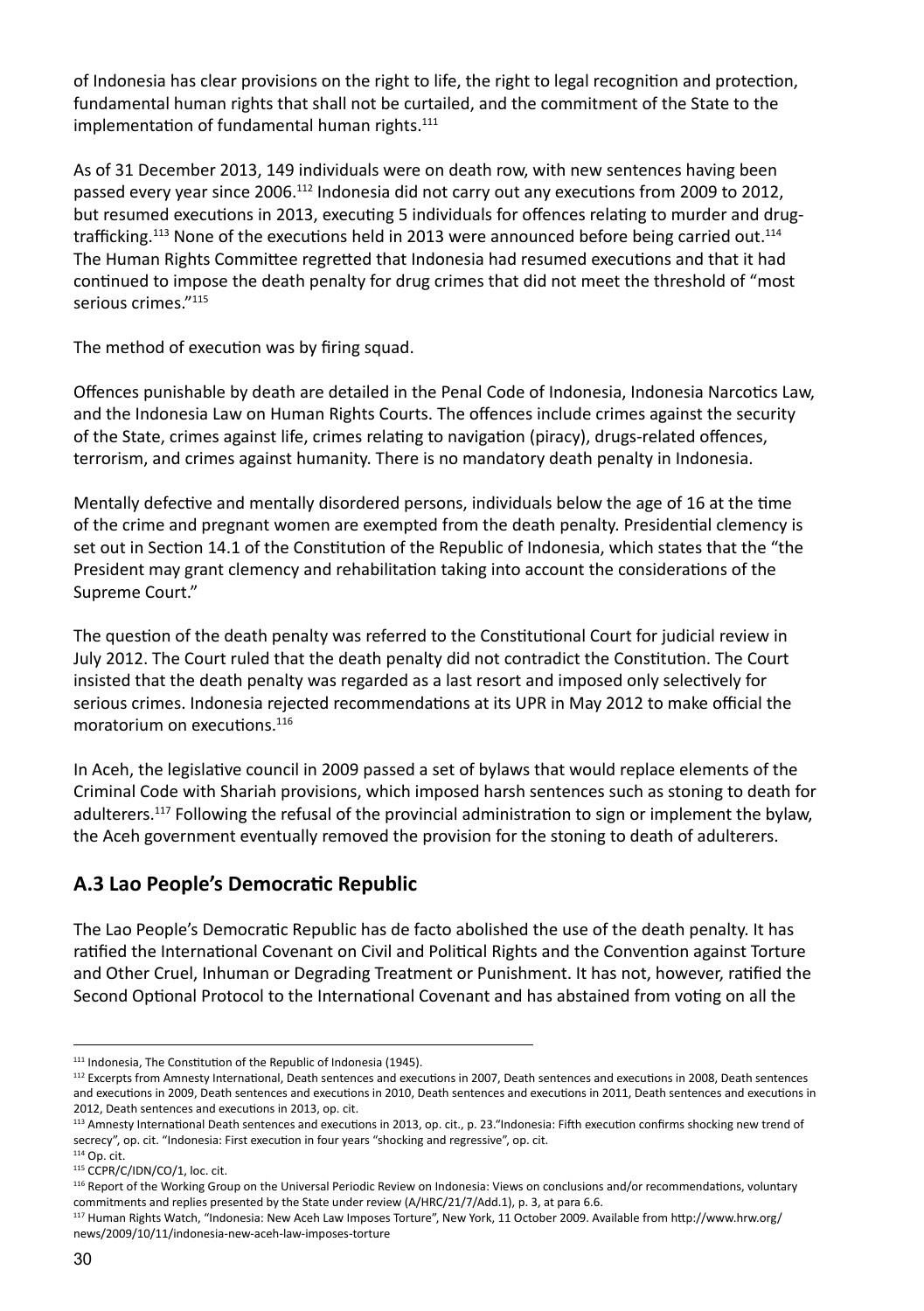General Assembly resolutions on the Moratorium on the use of the death penalty. There are no provisions in the Constitution for the right to life or fundamental liberties.

At least 92 individuals were on death row, as of 31 December 2013, with new sentences having been passed in 2008, 2010, 2012 and 2013.118 However, no executions have been conducted since 1989.119 The method of execution is by firing squad.

Offences punishable by death are detailed in the Lao People's Democratic Republic Penal Law and the Law on the Development and Protection of Women. The offences include treason, rebellion, harm against the interests of national security, murder and drug-related offences. There is a mandatory death penalty for the production, trade and consumption or possession of requisite amounts of narcotics.

Offenders who are less than 18 years old at the time of offence, mentally disturbed offenders, and pregnant women are exempted from the death penalty.

According to Section 107 of the Lao People's Democratic Republic Criminal Procedure Code on the implementation of the death penalty, "the person subject to death penalty has the right to request the President of the State for a pardon within thirty days from the date of such order or from the date when he was informed about such order."120

There have been no recent reforms on death penalty in Lao People's Democratic Republic.

## **A. 4 Malaysia**

Malaysia is a retentionist state in the use of the death penalty. It has ratified neither the International Covenant on Civil and Political Rights, the Second Optional Protocol to the International Covenant, nor the Convention against Torture and Other Cruel, Inhuman or Degrading Treatment or Punishment. It has voted against all the General Assembly resolutions on the Moratorium on the use of the death penalty. There are provisions in the Malaysia Federal Constitution for the liberty of the person, where Section 5 states that "no one shall be deprived of his life or personal liberty save in accordance with law."<sup>121</sup>

There were 992 individuals on death row, as at 31 December 2013, with more than 60 new sentences imposed every year for the previous 6 years (at least 68 in 2009, at least 114 in 2010, at least 108 in 2011, at least 60 in 2012, and at least 76 in 2013). There were at least two executions in 2013, but the secrecy surrounding executions makes it difficult to estimate the number of people executed.<sup>122</sup> There were at least four known commutations and two acquittals in 2013.<sup>123</sup>

The method of execution is by hanging.

Offences punishable by death are detailed in the Malaysia Penal Code, Malaysia Internal Security Act, Malaysia Kidnapping Act, Malaysia Firearms (Increased Penalties) Act, and the Malaysia Dangerous Drugs Act, with the mandatory death penalty imposed for offences relating to murder, firearms, trafficking in dangerous drugs and offences against the Head of State.

<sup>118</sup> Excerpts from Amnesty International, *Death sentences and executions in 2007, Death sentences and executions in 2008, Death sentences and executions in 2009, Death sentences and executions in 2010, Death sentences and executions in 2011, Death sentences and executions in 2012, Death sentences and executions in 2013, op. cit.*

<sup>119</sup> Amnesty International, "Death Penalty: Countries Abolitionist in Practice", *op. cit.*

<sup>120</sup> Lao PDR, Law on Criminal Procedure (2004).

<sup>121</sup> Malaysia, Federal Constitution of Malaysia, amended 2007 (1957).

<sup>122</sup> Amnesty International, Death sentences and executions in 2013, *op. cit.,* p. 24.

<sup>123</sup> *Op. cit*.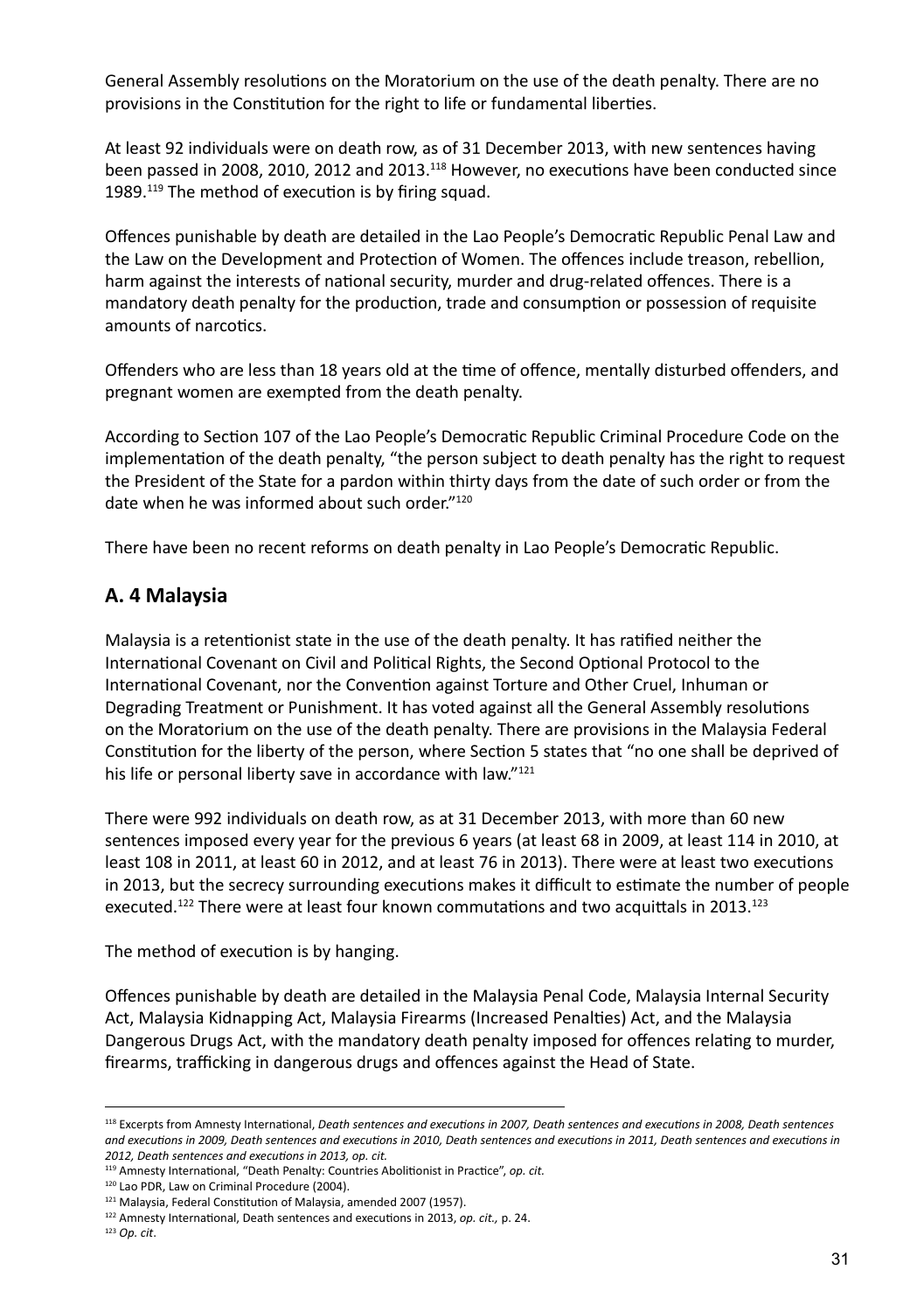Pregnant women, children, and persons of unsound mind are exempted from the death penalty.

The power of pardon from the Yang di-Pertuan Agong is established in Section 42 of the Malaysia Federal Constitution, which states that he has "power to grant pardons, reprieves and respites in respect of all other offences committed in his State." It is similarly outlined in Sections 300 and 301 of the Malaysia Criminal Procedure Code. Detailed provisions on the death penalty are stated in Sections 281 of the Malaysia Criminal Procedure Code, which sets out procedures for appeal and implementation of the execution.<sup>124</sup>

In its national report submitted for its UPR in October 2013, the Government stated that it had conducted a comprehensive review of the administration of criminal justice in Malaysia, including the death penalty, and it agreed to examine the recommendations from the UPR, including the moratorium on the death penalty, with a view to abolition.<sup>125</sup>

## **A.5 Myanmar**

Myanmar is abolitionist in practice in the use of the death penalty. It has ratified neither the International Covenant on Civil and Political Rights, the Second Optional Protocol to the International Covenant, nor the Convention against Torture and Other Cruel, Inhuman or Degrading Treatment or Punishment. It has voted against all the General Assembly resolutions on the Moratorium on the use of the death penalty. There are provisions in the Constitution of the Republic of the Union of Myanmar on the right to life, where Section 353 states that "nothing shall, except in accord with existing laws, be detrimental to the life and personal freedom of any person."126

The method of execution is by hanging.

The last known execution in Myanmar was in 1988. The authorities announced on 2 January 2014 that all remaining death sentences in the country had been commuted.<sup>127</sup> Despite the de facto moratorium imposed on the death penalty, there has been little progress to formally abolish it in law, and the lower courts have continued to pass death sentences.<sup>128</sup>

Offences punishable by death are detailed in the Myanmar Penal Code, the Myanmar Narcotic Drugs and Psychotropic Substances Law, and the Myanmar Anti Trafficking in Persons Law, with the mandatory death penalty applicable for murder and drug-related offences.

Pregnant woman and persons who are mentally ill are exempted from the death penalty, but there is no specific provision for protection of children, even though Myanmar is party to the Convention on the Rights of the Child and has withdrawn its reservations. Section 54 of the Penal Code states that in every case in which the sentence of death has been passed, the President may, without consent of the offender, commute the punishment for any other punishment provided for in the Code.

In the national report submitted by Myanmar for its last UPR in January 2011, the Government stated that it had not carried out the death penalty since 1988, even though that had been imposed in accordance with the law, thus highlighting its commutations of the death sentences. 129

<sup>124</sup> Malaysia, Criminal Procedure Code, amended 2006 (1999).

<sup>125</sup> A/HRC/25/10, loc. cit.

<sup>126</sup> Myanmar, Constitution of the Republic of the Union of Myanmar (2008).

<sup>&</sup>lt;sup>127</sup> UN News Centre, "UN rights office praises Myanmar for commuting all death sentences", op. cit.

<sup>128</sup> A/HRC/17/9, loc. cit.

<sup>129</sup> A/HRC/WG.6/10/MMR/1, loc. cit.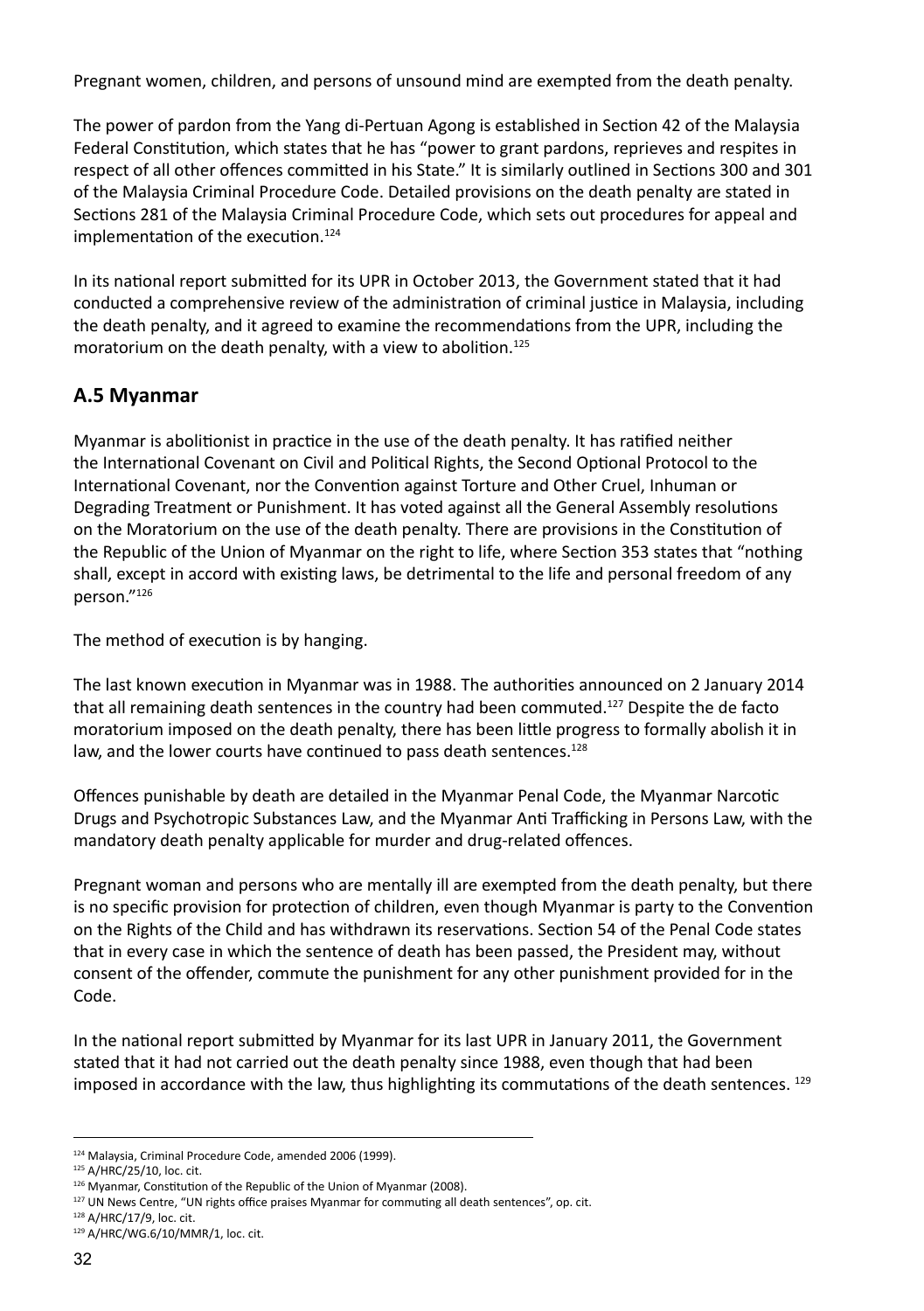## **A.6 Singapore**

Singapore is a retentionist state on the use of the death penalty. It has ratified neither the International Covenant on Civil and Political Rights, the Second Optional Protocol to the International Covenant, nor the Convention against Torture and Other Cruel, Inhuman or Degrading Treatment or Punishment. It has voted against all the General Assembly resolutions on the Moratorium on the use of the death penalty. The Constitution of the Republic of Singapore establishes the liberty of the person, with Section 9 stating that "no person shall be deprived of his life or personal liberty save in accordance with law."130

As of 18 July 2014, there were 22 people on death row, with several death sentences handed down every year for the previous five years at least.<sup>131</sup> During the legislative review of the death penalty in 2012, there was a halt to executions, but they resumed in July 2014, with the executions of two drug offenders. Commutations of various sentences were carried out in 2012. 132

The method of execution is by hanging.

Offences punishable by death are detailed in the Singapore Penal Code, Singapore Misuse of Drugs Act, Singapore Internal Security Act, Singapore Arms Offences Act, Singapore Armed Forces Act, Singapore Terrorism (Suppression of Bombing) Act, and the Singapore Kidnapping Act, with the mandatory death penalty for a range of offences relating to piracy, murder, traffic/manufacture/ import or export of drugs of requisite amounts, firearms, and terrorist bombing.

Persons below 18 years of age, pregnant women and persons "of unsound mind" are exempted from the death penalty.

Section 22P of the Constitution gives the President the power to grant pardon, and the Attorney-General to give his opinion in such a case. Similarly, Section 333 of the Singapore Criminal Procedure Code gives the President the power to pardon, suspend or remit sentences. 133

Legislative reforms were adopted by the Singapore Parliament in November 2012, with the following changes to the law: (1) the mandatory death penalty now applies for cases of murder only when the intention is to kill, and (2) drug traffickers who have served only as a courier and have cooperated with the Central Narcotics Bureau in a substantive way or have a mental disability may benefit from the court's discretion to be sentenced to death or to life imprisonment with caning. 134

# **A.7 Thailand**

Thailand is a retentionist state on the use of the death penalty. It has ratified the International Covenant on Civil and Political Rights and the Convention against Torture and Other Cruel, Inhuman or Degrading Treatment or Punishment. It has not ratified the Second Optional Protocol

<sup>130</sup> Singapore, Constitution of the Republic of Singapore (1965).

<sup>131</sup> Ministry of Home Affairs of Singapore, "Statement by MHA in response to media queries regarding capital punishment", op. cit. Singapore, Ministry of Home Affairs, 2012 Singapore Prison Service Annual Statistics Release (Singapore, Singapore Prison Service, 1 February 2012). Available from http://www.prisons.gov.sg/content/dam/sps/publication\_latest/2012%20Prisons%20Annual%20Statistics%20Release%20 1%20Feb%202012.pdf . Singapore, Ministry of Home Affairs, 2013 Singapore Prison Service Annual Statistics Release (Singapore, Singapore Prison Service, 30 January 2013). Available from http://www.prisons.gov.sg/content/dam/sps/publication\_latest/2013%20Singapore%20 Prison%20Service%20Annual%20Statistics%20Release.pdf . Singapore, Ministry of Home Affairs, 2014 Singapore Prison Service Annual Statistics Release (Singapore, Singapore Prison Service, 11 February 2014). Available from http://www.prisons.gov.sg/content/dam/sps/ publication\_latest/PRIS%20Annual%20Statistics%20Press%20Release%202014\_FINAL%20Approved%2010%20Feb.pdf

<sup>132</sup> Ministry of Home Affairs of Singapore, "Statement by MHA in response to media queries regarding capital punishment", op. cit. 133 Singapore, Criminal Procedure Code, revised 2012 (2010).

<sup>134</sup> Mr K Shanmugam, "Ministerial Statement by the Minister for Foreign Affairs and Law, Mr K Shanmugam: Changes to the Application of the Mandatory Death Penalty to Homicide Offences", op. cit. Mr Teo Chee Hean, "Enhancing Our Drug Control Framework And Review of The Death Penalty - Ministerial Statement by Mr Teo Chee Hean, Deputy Prime Minister and Coordinating Minister for National Security and Minister for Home Affairs", *op. cit.*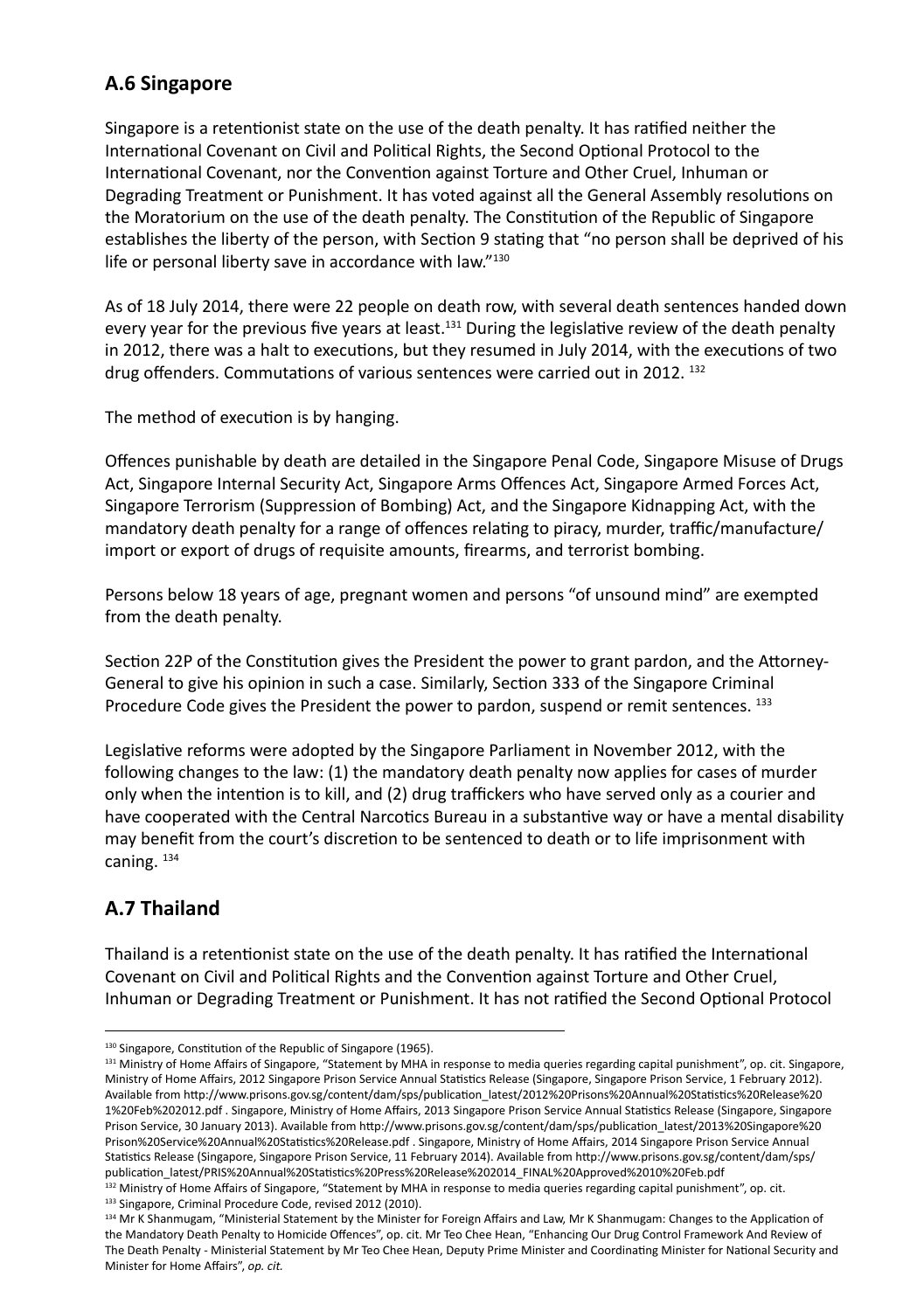to the International Covenant. In 2012 Thailand changed from voting against to abstaining from voting on the General Assembly resolution on a Moratorium on the use of the death penalty. The Constitution has provisions on personal rights and liberties, with Section 32 stating that "A person shall enjoy the right and liberty in his or her life and person. A torture, brutal act, or punishment by a cruel and inhumane means shall not be permitted, however, that punishment in execution of a judgement of the Court or as provided by law shall not be deemed the punishment by a cruel or inhumane means under this paragraph."

At the time of writing, the 2007 Constitution had been suspended following the military coup on 22 May 2014. An interim Constitution adopted in July 2014 states that "Upon the provisions of this Constitution, human dignity, right, liberty and equality of the Thai people protected by the democratic tradition of Thailand with the King as Head of State and by the existing international commitments of Thailand shall be protected by this Constitution."135

At least 612 people were under sentence of death, as of 30 June 2014, and 294 people were sentenced to death in 2013 alone.<sup>136</sup> However, no execution has been carried out since 2009, when there were two executions.

The method of execution is by lethal injection.

Offences punishable by death are detailed in the Thailand Criminal Code, which include offences against royalty, internal and external security, and liberty, and offences relating to sexuality causing death. The mandatory death penalty applies for murder, offences against royalty, offences relating to sexuality causing death and against liberty.

Offenders less than 18 years of age, persons with mental defects, mental disease or mental infirmity, and pregnant women are exempted from the death penalty.

Sections 259 to 262 of the Criminal Procedure Code outline the process for pardon, commutation and reduction of punishments. 137

Abolition of the death penalty was included in the draft of the Third National Human Rights Plan for 2014-2018. The Rights and Liberties Protection Department of the Ministry of Justice is committed to conducting a study and public consultation on the possibility of abolishing the death penalty.

## **A.8 Viet Nam**

Viet Nam is a retentionist state on the use of the death penalty. It has ratified the International Covenant on Civil and Political Rights and has signed the Convention against Torture and Other Cruel, Inhuman or Degrading Treatment or Punishment. It has not ratified the Second Optional Protocol to the International Covenant. Viet Nam abstained from voting on all the General Assembly resolutions on a Moratorium on the use of the death penalty. Chapter 5 of the Constitution of the Socialist Republic of Viet Nam cites the fundamental rights of citizens, including the right to life. 138

As of 8 November 2013, there were an estimated 678 convicts on death row. Death sentences are sometimes passed out in mass trials. At least 148 people were sentenced to death in 2013.<sup>139</sup>

137 Thailand, Criminal Procedure Code of Thailand (1934).

<sup>135</sup> Thailand, Interim Constitution of Thailand (2014).

<sup>136</sup> Thailand, Ministry of Justice, Death Penalty Statistics, op. cit. Thailand, Ministry of Justice, Annual Judicial Statistics, Thailand 2013 (Thailand, Department of Corrections, 2013), p. 13. Available from http://e-doc1300.m-society.go.th/article\_attach/11971/16230.pdf

<sup>138</sup> Viet Nam, Constitution of the Socialist Republic of Viet Nam, amended 2001 (1992).

<sup>139</sup> Amnesty International *Death sentences and executions in 2013, op. cit.,* p. 28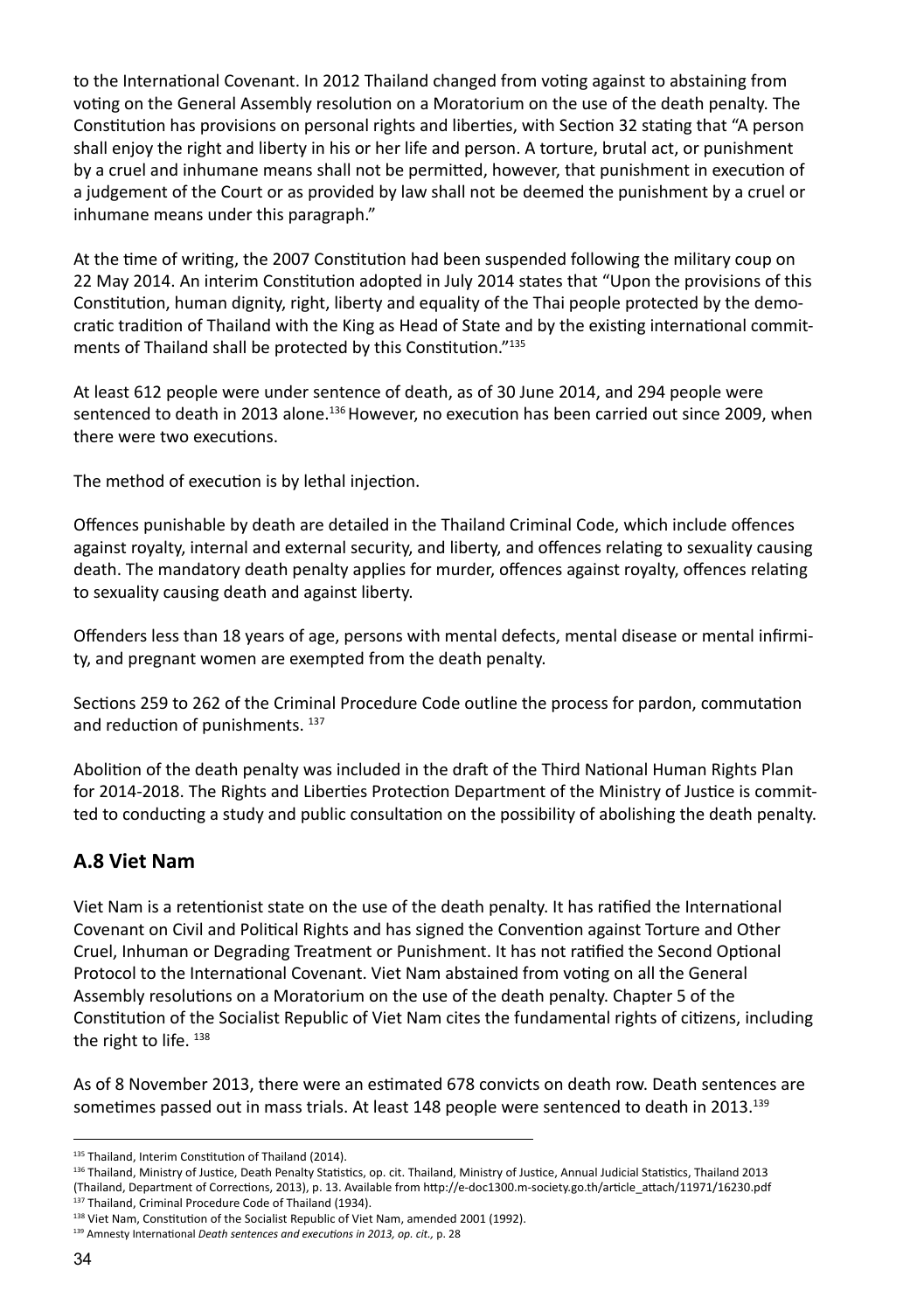The method of execution is by lethal injection.

Offences punishable by death are detailed in the Viet Nam Penal Code, including treason, spying, rebellion, terrorism, murder, rape, smuggling, embezzlement and drug-related offences; but there is no mandatory death penalty.

Juvenile offenders, pregnant women and women nursing children under 36 months old are exempted from the death penalty.

The procedures for consideration of death judgements before execution are laid out in Section 258 of the Viet Nam Criminal Procedure Code.<sup>140</sup>

A change in European Union regulations on trade in equipment and substances that can be used for capital punishment caused a shortage of drugs for lethal injection and resulted in a hiatus of executions in 2012. Executions resumed in 2013.<sup>141</sup> There have been suggestions to resume execution by firing squad.

Vietnam does not publish figures on the use of capital punishment.

140 Viet Nam, Criminal Procedure Code of the Socialist Republic of Viet Nam (2003).

<sup>141</sup> Amnesty International Death sentences and executions in 2013, loc. cit.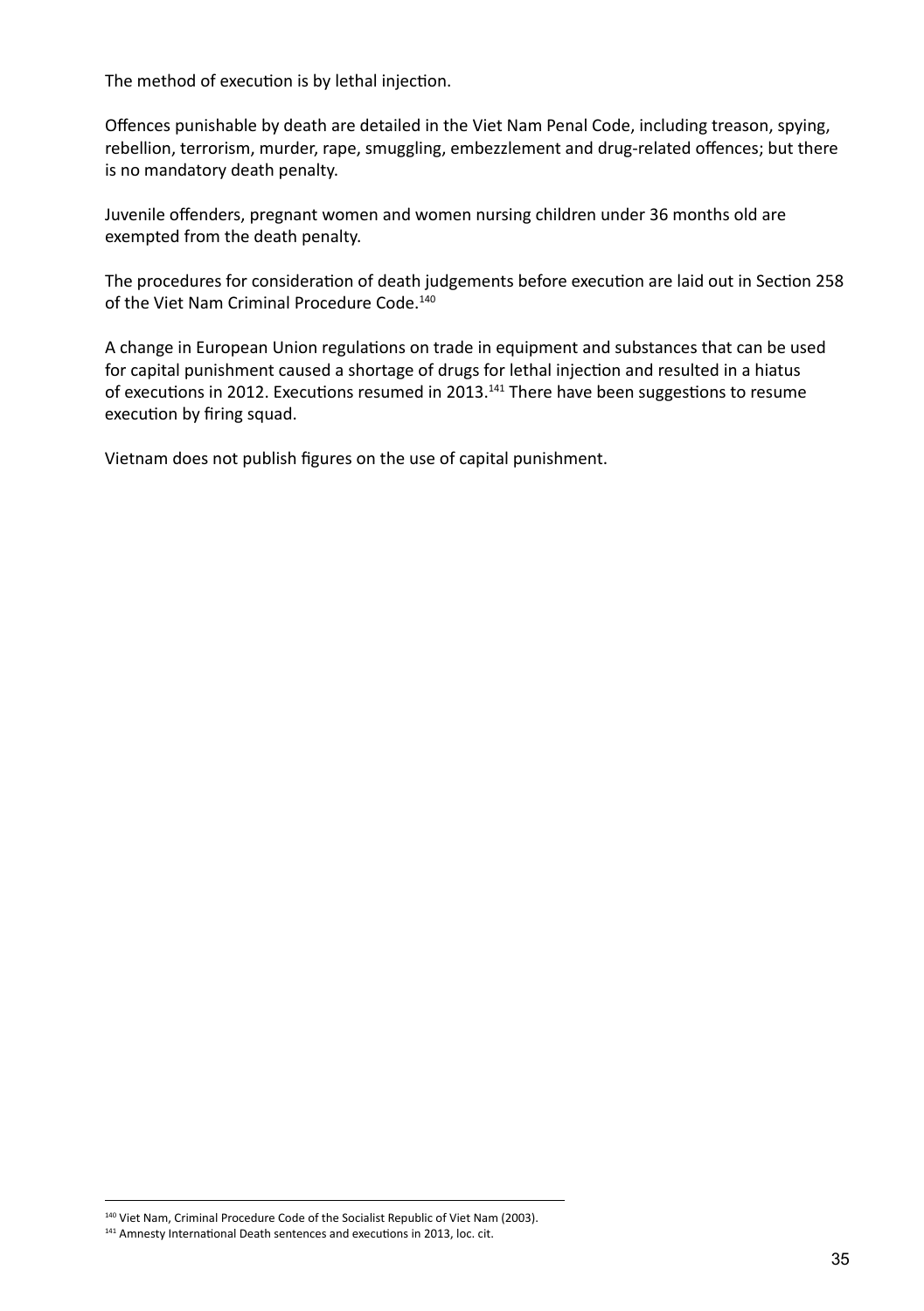# **Annex B. Legislative Indicators among Member States**

#### **Table B.1 Member States that have ratified the Second Optional Protocol to the International Covenant and abolished the death penalty for all crimes**

|                           |             | <b>Second Optional Protocol to the</b><br>International Covenant <sup>142</sup> | <b>Abolition of the</b>                        | Abolition of the                                       |
|---------------------------|-------------|---------------------------------------------------------------------------------|------------------------------------------------|--------------------------------------------------------|
| <b>Member State</b>       | Signature   | Ratification,<br><b>Accession</b> <sup>a</sup><br>Succession <sup>d</sup>       | death penalty for<br>all crimes <sup>143</sup> | death penalty<br>for ordinary<br>crimes <sup>144</sup> |
| Afghanistan               |             |                                                                                 |                                                |                                                        |
| Albania                   |             | 17 Oct 2007 <sup>ª</sup>                                                        | 2007                                           |                                                        |
| Algeria                   |             |                                                                                 |                                                |                                                        |
| Andorra                   | 5 Aug 2002  | 22 Sep 2006                                                                     | 1990                                           |                                                        |
| Angola                    | 24 Sep 2013 |                                                                                 | 1992                                           |                                                        |
| Antigua and<br>Barbuda    |             |                                                                                 |                                                |                                                        |
| Argentina                 | 20 Dec 2006 | 2 Sep 2008                                                                      | 2008                                           |                                                        |
| Armenia                   |             |                                                                                 | 2003                                           |                                                        |
| Australia                 |             | 2 Oct 1990 <sup>a</sup>                                                         | 1985                                           |                                                        |
| Austria                   | 8 Apr 1991  | 2 Mar 1993                                                                      | 1968                                           |                                                        |
| Azerbaijan                |             | 22 Jan 1999 <sup>a</sup>                                                        | 1998                                           |                                                        |
| <b>Bahamas</b>            |             |                                                                                 |                                                |                                                        |
| <b>Bahrain</b>            |             |                                                                                 |                                                |                                                        |
| Bangladesh                |             |                                                                                 |                                                |                                                        |
| <b>Barbados</b>           |             |                                                                                 |                                                |                                                        |
| <b>Belarus</b>            |             |                                                                                 |                                                |                                                        |
| Belgium                   | 12 Jul 1990 | 8 Dec 1998                                                                      | 1996                                           |                                                        |
| <b>Belize</b>             |             |                                                                                 |                                                |                                                        |
| Benin                     |             | 5 Jul 2012 <sup>a</sup>                                                         |                                                |                                                        |
| <b>Bhutan</b>             |             |                                                                                 | 2004                                           |                                                        |
| <b>Bolivia</b>            |             | 12 Jul 2013 <sup>a</sup>                                                        | 2009                                           |                                                        |
| Bosnia and<br>Herzegovina | 7 Sep 2000  | 16 Mar 2001                                                                     | 2001                                           |                                                        |
| Botswana                  |             |                                                                                 |                                                |                                                        |
| Brazil                    |             | 25 Sep 2009 <sup>a</sup>                                                        |                                                | 1979                                                   |
| <b>Brunei</b>             |             |                                                                                 |                                                |                                                        |
| Darussalam                |             |                                                                                 |                                                |                                                        |
| <b>Bulgaria</b>           | 11 Mar 1999 | 10 Aug 1999                                                                     | 1998                                           |                                                        |

<sup>&</sup>lt;sup>142</sup> United Nations, "Status of ratification, reservations and declarations of the Second Optional Protocol to the International Covenant on Civil and Political Rights, aiming at the abolition of the death penalty." Available from https://treaties.un.org/Pages/ViewDetails.<br>aspx?src=TREATY&mtdsg\_no=IV-12&chapter=4&lang=en<br><sup>141</sup> Amnesty International, "Death P

countries-abolitionist-for-all-crimes<br><sup>144</sup> Amnesty International, "Death Penalty: Countries abolitionist for ordinary crimes only". Available from http://www.amnesty.org/en/death-<br>penalty/countries-abolitionist-for-ordina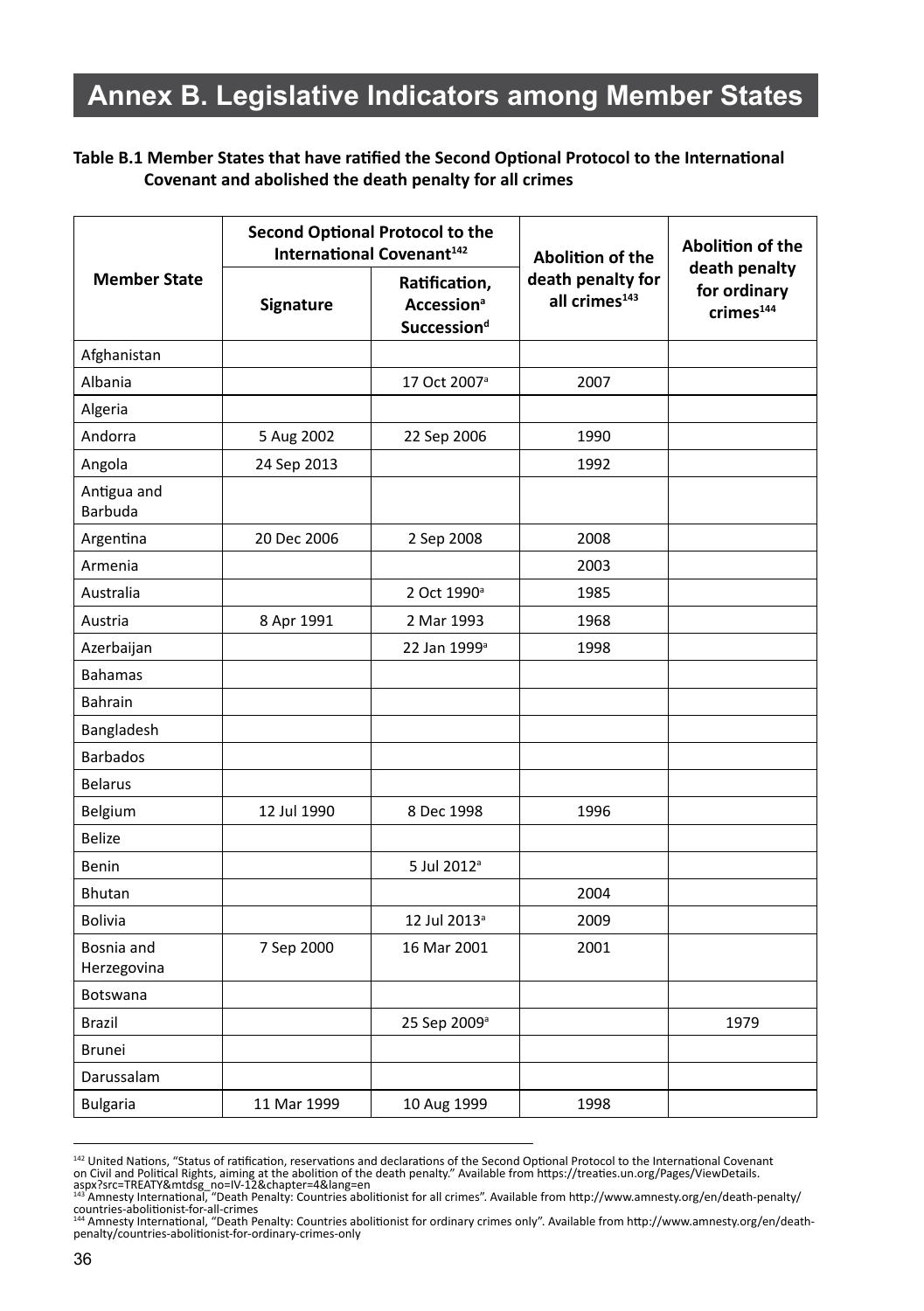| <b>Burkina Faso</b>                         |             |                          |      |      |
|---------------------------------------------|-------------|--------------------------|------|------|
| Burundi                                     |             |                          | 2009 |      |
| Cambodia                                    |             |                          | 1989 |      |
| Cameroon                                    |             |                          |      |      |
| Canada                                      |             | 25 Nov 2005 <sup>a</sup> | 1998 |      |
| Cape Verde                                  |             | 19 May 2000 <sup>a</sup> | 1981 |      |
| Central African<br>Republic                 |             |                          |      |      |
| Chad                                        |             |                          |      |      |
| Chile                                       | 15 Nov 2001 | 26 Sep 2008              |      | 2001 |
| China                                       |             |                          |      |      |
| Colombia                                    |             | 5 Aug 1997 <sup>a</sup>  | 1910 |      |
| Comoros                                     |             |                          |      |      |
| Congo (Republic<br>of the)                  |             |                          |      |      |
| Costa Rica                                  | 14 Feb 1990 | 5 Jun 1998               | 1877 |      |
| Côte d'Ivoire                               |             |                          | 2000 |      |
| Croatia                                     |             | 12 Oct 1995 <sup>a</sup> | 1990 |      |
| Cuba                                        |             |                          |      |      |
| Cyprus                                      |             | 10 Sep 1999 <sup>a</sup> | 2002 |      |
| Czech Republic                              |             | 15 Jun 2004 <sup>a</sup> | 1990 |      |
| Democratic<br>People's Republic<br>of Korea |             |                          |      |      |
| Democratic<br>Republic of the<br>Congo      |             |                          |      |      |
| Denmark                                     | 13 Feb 1990 | 24 Feb 1994              | 1978 |      |
| Djibouti                                    |             | 5 Nov 2002 <sup>a</sup>  | 1995 |      |
| Dominica                                    |             |                          |      |      |
| Dominican Republic                          |             |                          | 1966 |      |
| Ecuador                                     |             | 23 Feb 1993 <sup>a</sup> | 1906 |      |
| Egypt                                       |             |                          |      |      |
| El Salvador                                 |             | 8 Apr 2014 <sup>a</sup>  |      | 1983 |
| <b>Equatorial Guinea</b>                    |             |                          |      |      |
| Eritrea                                     |             |                          |      |      |
| Estonia                                     |             | 30 Jan 2004 <sup>a</sup> | 1998 |      |
| Ethiopia                                    |             |                          |      |      |
| Fiji                                        |             |                          |      | 1979 |
| Finland                                     | 13 Feb 1990 | 4 Apr 1991               | 1972 |      |
| France                                      |             | 2 Oct 2007 <sup>ª</sup>  | 1981 |      |
| Gabon                                       |             | 2 Apr 2014 <sup>a</sup>  | 2010 |      |
| Gambia                                      |             |                          |      |      |
| Georgia                                     |             | 22 Mar 1999 <sup>a</sup> | 1997 |      |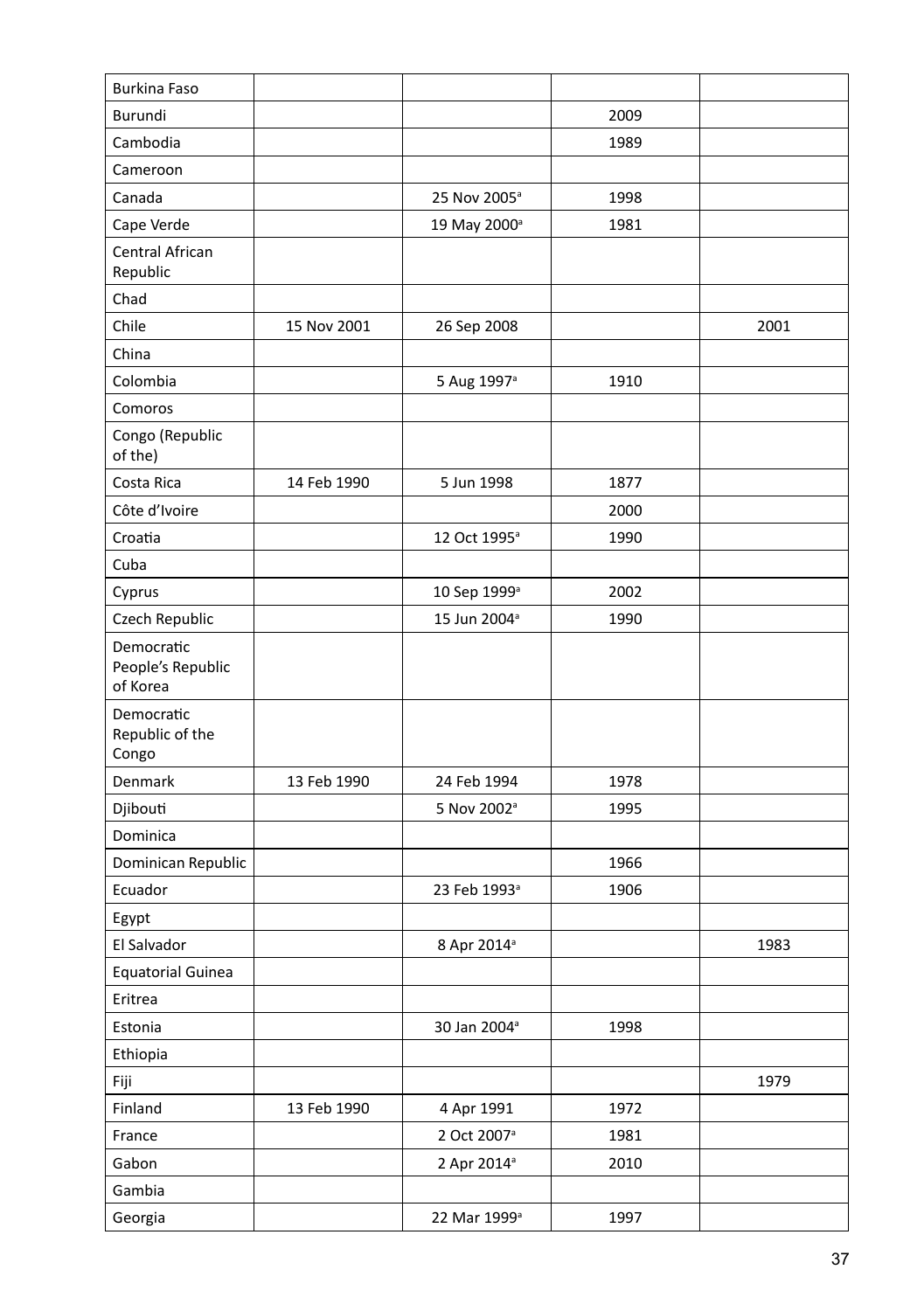| Germany                | 13 Feb 1990               | 18 Aug 1992              | 1987 |      |
|------------------------|---------------------------|--------------------------|------|------|
| Ghana                  |                           |                          |      |      |
| Greece                 |                           | 5 May 1997 <sup>a</sup>  | 2004 |      |
| Grenada                |                           |                          |      |      |
| Guatemala              |                           |                          |      |      |
| Guinea                 |                           |                          |      |      |
| Guinea-Bissau          | 12 Sep 2000               | 24 Sep 2013              | 1993 |      |
| Guyana                 |                           |                          |      |      |
| Haiti                  |                           |                          | 1987 |      |
| Honduras               | 10 May 1990               | 1 Apr 2008               | 1956 |      |
| Hungary                |                           | 24 Feb 1994 <sup>ª</sup> | 1990 |      |
| Iceland                | 30 Jan 1991               | 2 Apr 1991               | 1928 |      |
| India                  |                           |                          |      |      |
| Indonesia              |                           |                          |      |      |
| Iran                   |                           |                          |      |      |
| Iraq                   |                           |                          |      |      |
| Ireland                |                           | 18 Jun 1993 <sup>a</sup> | 1990 |      |
| Israel                 |                           |                          |      | 1954 |
| Italy                  | 13 Feb 1990               | 14 Feb 1995              | 1994 |      |
| Jamaica                |                           |                          |      |      |
| Japan                  |                           |                          |      |      |
| Jordan                 |                           |                          |      |      |
| Kazakhstan             |                           |                          |      |      |
| Kenya                  |                           |                          |      |      |
| Kiribati               |                           |                          |      |      |
| Kuwait                 |                           |                          |      |      |
| Kyrgyzstan             |                           | 6 Dec 2010 <sup>a</sup>  | 2007 |      |
| Lao People's           |                           |                          |      |      |
| Democratic<br>Republic |                           |                          |      |      |
| Latvia                 |                           | 19 Apr 2013 <sup>a</sup> | 2012 |      |
| Lebanon                |                           |                          |      |      |
| Lesotho                |                           |                          |      |      |
| Liberia                |                           | 16 Sep 2005 <sup>a</sup> |      |      |
| Libya                  |                           |                          |      |      |
| Liechtenstein          |                           | 10 Dec 1998 <sup>a</sup> | 1987 |      |
| Lithuania              |                           | 27 Mar 2002              | 1998 |      |
|                        | 8 Sep 2000<br>13 Feb 1990 | 12 Feb 1992              |      |      |
| Luxembourg             |                           |                          | 1979 |      |
| Madagascar<br>Malawi   | 24 Sep 2012               |                          |      |      |
|                        |                           |                          |      |      |
| Malaysia<br>Maldives   |                           |                          |      |      |
|                        |                           |                          |      |      |
| Mali                   |                           |                          |      |      |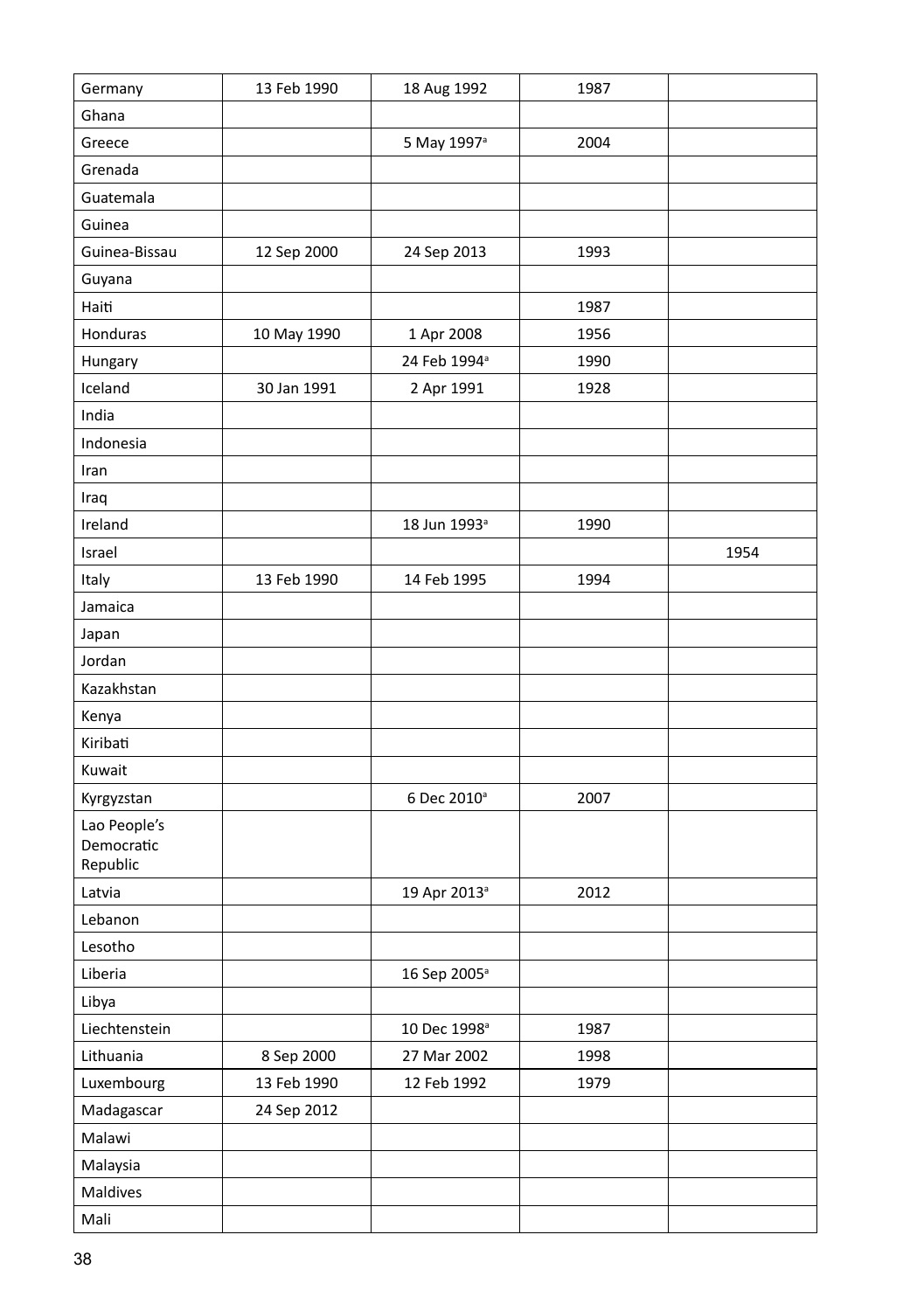| Malta                                  |             | 29 Dec 1994 <sup>a</sup> | 2000 |      |
|----------------------------------------|-------------|--------------------------|------|------|
| Marshall Islands                       |             |                          |      |      |
| Mauritania                             |             |                          |      |      |
| Mauritius                              |             |                          |      |      |
| Mexico                                 |             | 26 Sep 2007 <sup>a</sup> | 2005 |      |
| Micronesia<br>(Federated States<br>of) |             |                          |      |      |
| Monaco                                 |             | 28 Mar 2000 <sup>a</sup> | 1962 |      |
| Mongolia                               |             | 13 Mar 2012 <sup>a</sup> |      |      |
| Montenegro                             |             | 23 Oct 2006 <sup>d</sup> | 2002 |      |
| Morocco                                |             |                          |      |      |
| Mozambique                             |             | 21 Jul 1993 <sup>a</sup> | 1990 |      |
| Myanmar                                |             |                          |      |      |
| Namibia                                |             | 28 Nov 1994 <sup>a</sup> | 1990 |      |
| Nauru                                  |             |                          |      |      |
| Nepal                                  |             | 4 Mar 1998 <sup>a</sup>  | 1997 |      |
| Netherlands                            | 9 Aug 1990  | 26 Mar 1991              | 1982 |      |
| New Zealand                            | 22 Feb 1990 | 22 Feb 1990              | 1989 |      |
| Nicaragua                              | 21 Feb 1990 | 25 Feb 2009              | 1979 |      |
| Niger                                  |             |                          |      |      |
| Nigeria                                |             |                          |      |      |
| Norway                                 | 13 Feb 1990 | 5 Sep 1991               | 1979 |      |
| Oman                                   |             |                          |      |      |
| Pakistan                               |             |                          |      |      |
| Palau                                  |             |                          |      |      |
| Panama                                 |             | 21 Jan 1993 <sup>a</sup> | 1922 |      |
| Papua New Guinea                       |             |                          |      |      |
| Paraguay                               |             | 18 Aug 2003 <sup>ª</sup> | 1992 |      |
| Peru                                   |             |                          |      | 1979 |
| Philippines                            | 20 Sep 2006 | 20 Nov 2007              | 2006 |      |
| Poland                                 | 21 Mar 2000 | 25 Apr 2014              | 1997 |      |
| Portugal                               | 13 Feb 1990 | 17 Oct 1990              | 1976 |      |
| Qatar                                  |             |                          |      |      |
| Republic of Korea                      |             |                          |      |      |
| Republic of<br>Moldova                 |             | 20 Sep 2006 <sup>a</sup> | 1995 |      |
| Romania                                | 15 Mar 1990 | 27 Feb 1991              | 1989 |      |
| Russian Federation                     |             |                          |      |      |
| Rwanda                                 |             | 15 Dec 2008 <sup>a</sup> | 2007 |      |
| Saint Kitts and<br><b>Nevis</b>        |             |                          |      |      |
| Saint Lucia                            |             |                          |      |      |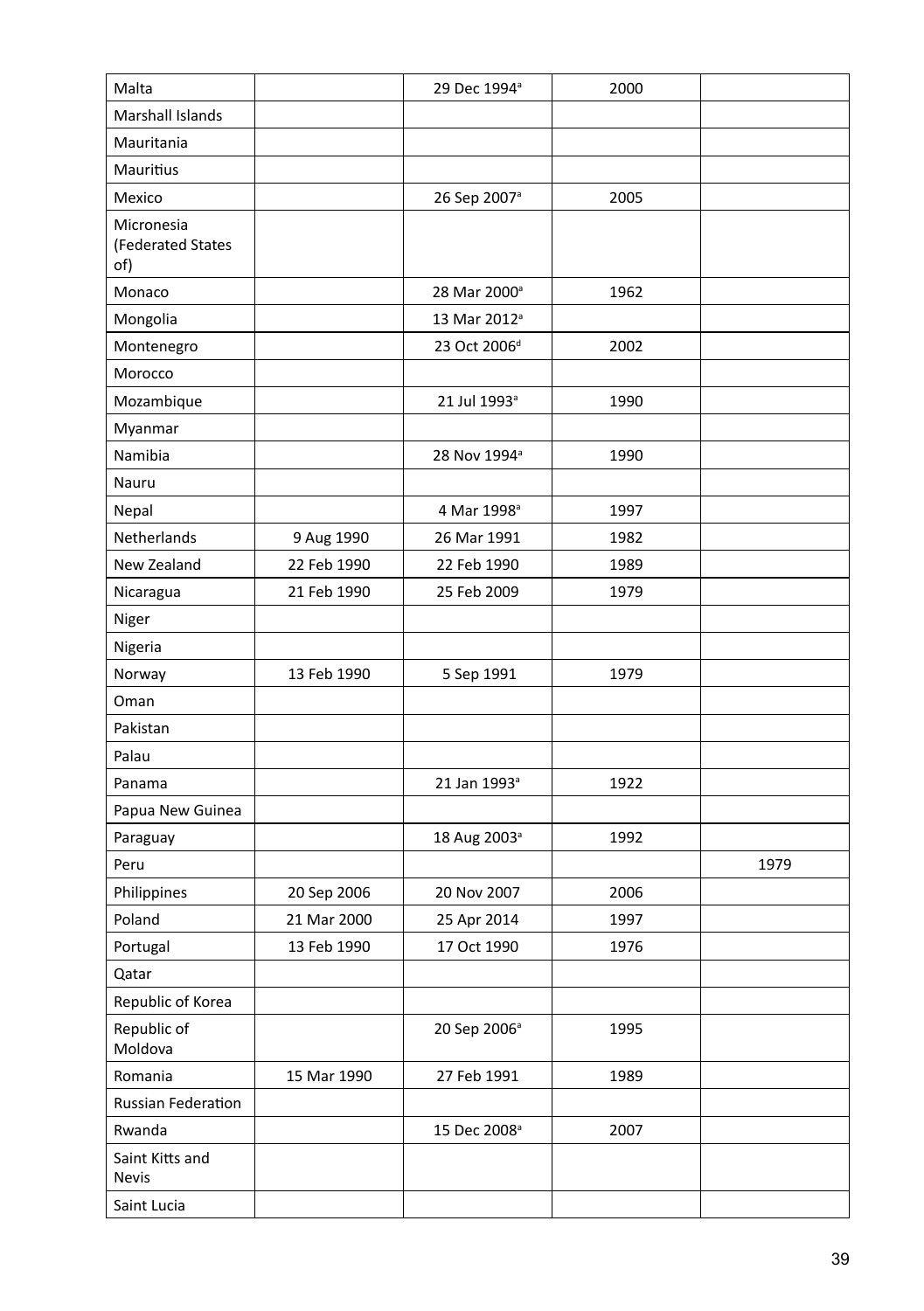| Saint Vincent and<br>the Grenadines             |             |                          |      |  |
|-------------------------------------------------|-------------|--------------------------|------|--|
| Samoa                                           |             |                          | 2004 |  |
| San Marino                                      | 26 Sep 2003 | 17 Aug 2004              | 1865 |  |
| Sao Tome and<br>Principe                        | 6 Sep 2000  |                          | 1990 |  |
| Saudi Arabia                                    |             |                          |      |  |
| Senegal                                         |             |                          | 2004 |  |
| Serbia                                          |             | 6 Sep 2001 <sup>ª</sup>  | 2002 |  |
| Seychelles                                      |             | 15 Dec 1994 <sup>a</sup> | 1993 |  |
| Sierra Leone                                    |             |                          |      |  |
| Singapore                                       |             |                          |      |  |
| Slovakia                                        | 22 Sep 1998 | 22 Jun 1999              | 1990 |  |
| Slovenia                                        | 14 Sep 1993 | 10 Mar 1994              | 1989 |  |
| Solomon Islands                                 |             |                          |      |  |
| Somalia                                         |             |                          |      |  |
| South Africa                                    |             | 28 Aug 2002 <sup>ª</sup> | 1997 |  |
| South Sudan                                     |             |                          |      |  |
| Spain                                           | 23 Feb 1990 | 11 Apr 1991              | 1995 |  |
| Sri Lanka                                       |             |                          |      |  |
| Sudan                                           |             |                          |      |  |
| Suriname                                        |             |                          |      |  |
| Swaziland                                       |             |                          |      |  |
| Switzerland                                     |             | 16 Jun 1994 <sup>a</sup> | 1992 |  |
| Sweden                                          | 13 Feb 1990 | 11 May 1990              | 1972 |  |
| Syria                                           |             |                          |      |  |
| Tajikistan                                      |             |                          |      |  |
| Thailand                                        |             |                          |      |  |
| The former<br>Yugoslav Republic<br>of Macedonia |             | 26 Jan 1995 <sup>a</sup> | 1991 |  |
| <b>Timor Leste</b>                              |             | 18 Sep 2003 <sup>ª</sup> | 1999 |  |
| Togo                                            |             |                          | 2009 |  |
| Tonga                                           |             |                          |      |  |
| Trinidad and<br>Tobago                          |             |                          |      |  |
| Tunisia                                         |             |                          |      |  |
| Turkey                                          | 6 Apr 2004  | 2 Mar 2006               | 2004 |  |
| Turkmenistan                                    |             | 11 Jan 2000 <sup>a</sup> | 1999 |  |
| Tuvalu                                          |             |                          |      |  |
| Uganda                                          |             |                          |      |  |
| Ukraine                                         |             | 25 Jul 2007 <sup>a</sup> | 1999 |  |
| United Arab<br>Emirates                         |             |                          |      |  |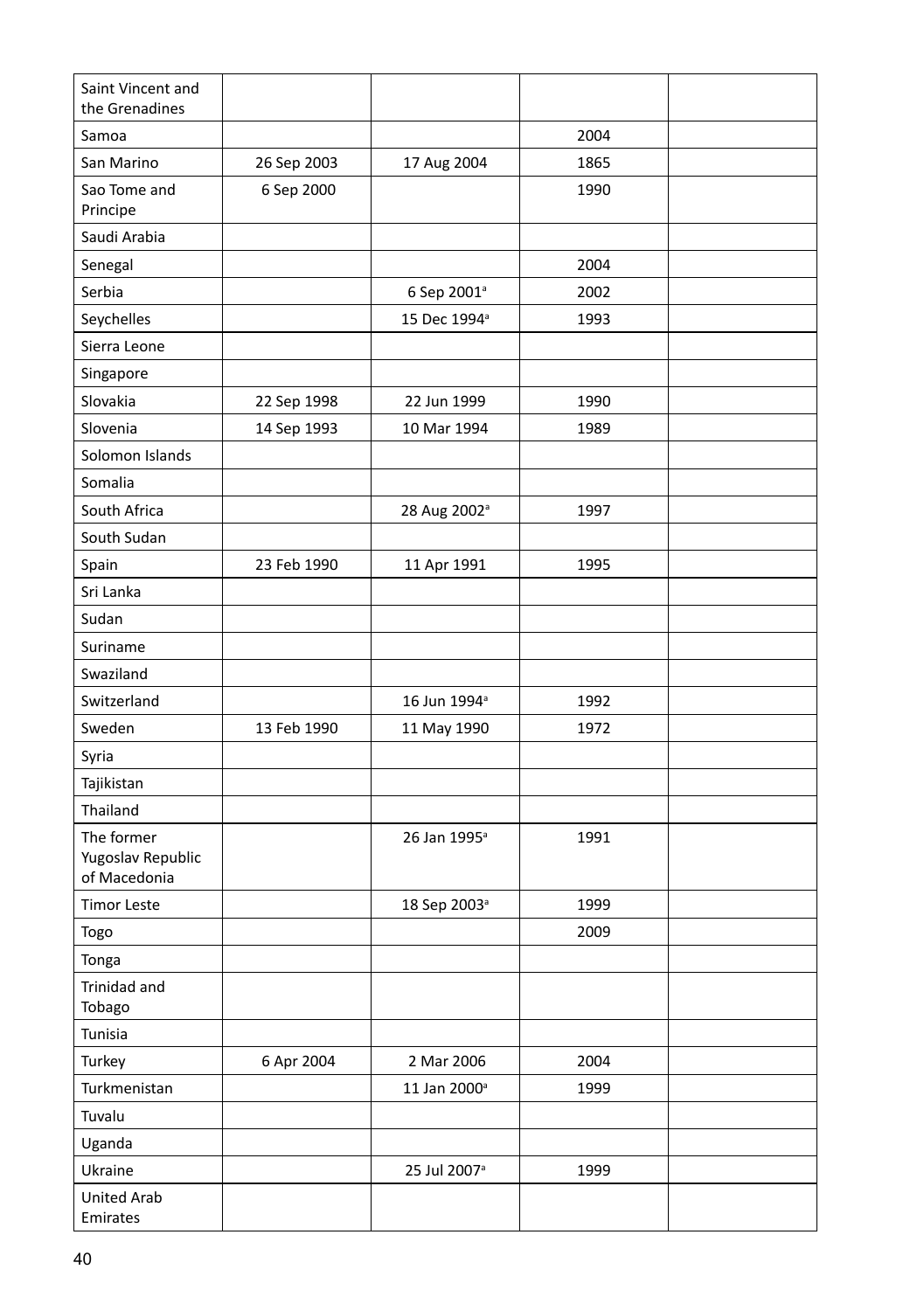| United of Republic<br>of Tanzania |             |                          |      |   |
|-----------------------------------|-------------|--------------------------|------|---|
| <b>United States</b>              |             |                          |      |   |
| Uruguay                           | 13 Feb 1990 | 21 Jan 1993              | 1907 |   |
| Uzbekistan                        |             | 23 Dec 2008 <sup>ª</sup> | 2008 |   |
| Vanuatu                           |             |                          |      |   |
| Venezuela                         | 7 Jun 1990  | 22 Feb 1993              | 1863 |   |
| Viet Nam                          |             |                          |      |   |
| Yemen                             |             |                          |      |   |
| Zambia                            |             |                          |      |   |
| Zimbabwe                          |             |                          |      |   |
| <b>Total figures</b>              |             |                          |      |   |
| 193                               | 37          | 81                       | 88   | 7 |

**Source:** United Nations, "Status of ratification, reservations and declarations of the Second Optional Protocol to the International Covenant on Civil and Political Rights, aiming at the abolition of the death penalty." Available from https://treaties.un.org/Pages/ViewDetails.aspx?src=TREATY&mtdsg\_no=IV-<br>12&chapter=4&lang=en . Amnesty International, "Death Penalty: Countries death-penalty/countries-abolitionist-for-all-crimes . Amnesty International, "Death Penalty: Countries abolitionist for ordinary crimes only". Available from http://www.amnesty.org/en/death-penalty/countries-abolitionist-for-ordinary-crimes-only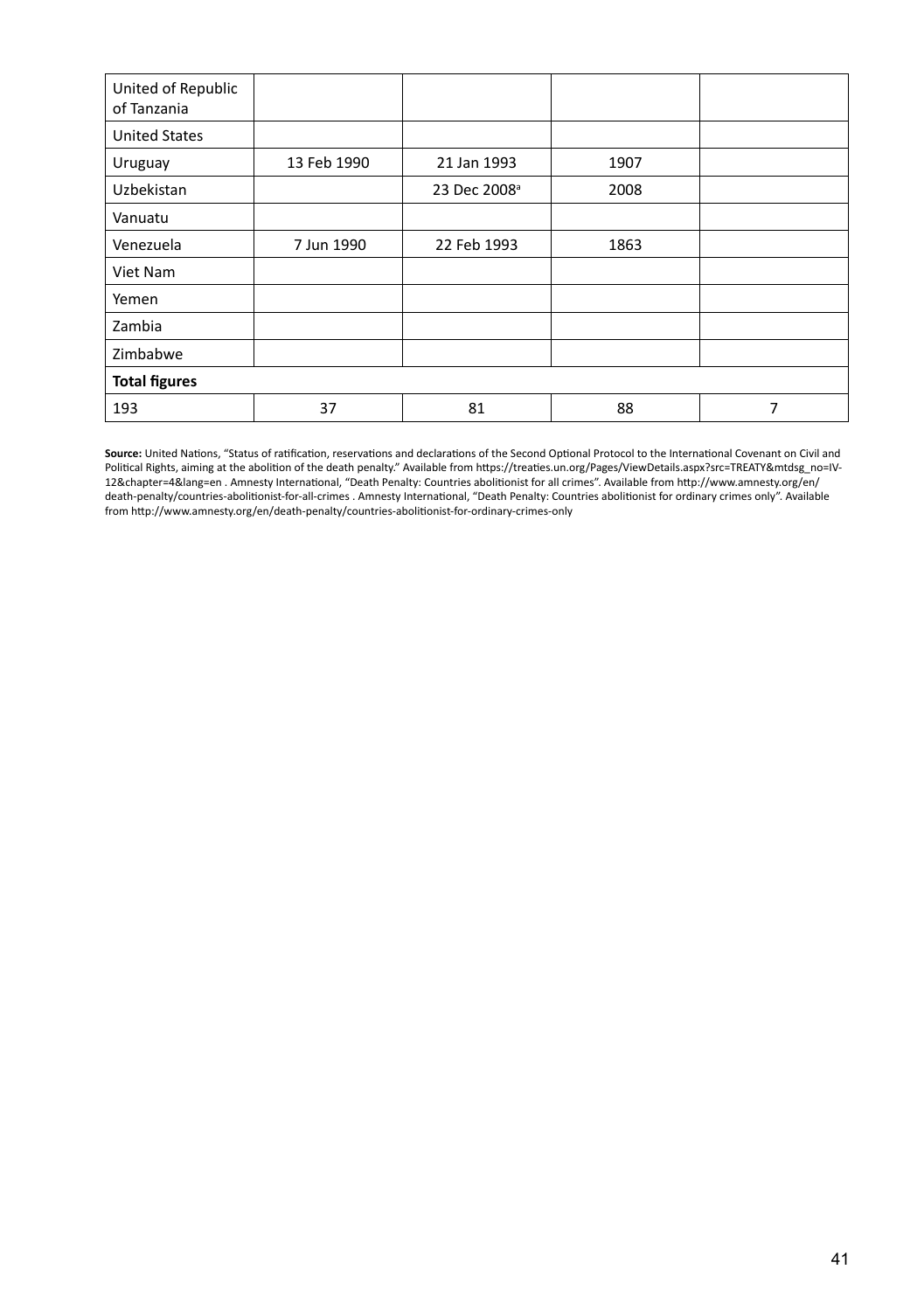#### **Table B.2 Member States that have abolished the death penalty in practice but not in law, with year of last known execution<sup>145</sup>**

| <b>Member State</b>              | Year of last known execution <sup>146</sup> |
|----------------------------------|---------------------------------------------|
| Algeria                          | 1993                                        |
| Benin                            | 1987                                        |
| Brunei Darussalam                | 1957                                        |
| <b>Burkina Faso</b>              | 1988                                        |
| Cameroon                         | 1997                                        |
| Central African Republic         | 1981                                        |
| Congo (Republic of the)          | 1982                                        |
| Eritrea                          | 1989                                        |
| Ghana                            | 1993                                        |
| Grenada                          | 1978                                        |
| Kenya                            | 1987                                        |
| Lao People's Democratic Republic | 1989                                        |
| Liberia                          | 2000                                        |
| Madagascar                       | 1958                                        |
| Malawi                           | 1992                                        |
| Maldives                         | 1952                                        |
| Mali                             | 1980                                        |
| Mauritania                       | 1987                                        |
| Morocco                          | 1993                                        |
| Myanmar                          | 1988                                        |
| Nauru                            | None since independence                     |
| Niger                            | 1976                                        |
| Papua New Guinea                 | 1950                                        |
| Republic of Korea                | 1997                                        |
| Russian Federation               | 1999                                        |
| Sierra Leone                     | 1998                                        |
| Sri Lanka                        | 1976                                        |
| Suriname                         | 1982                                        |
| Swaziland                        | 1983                                        |
| Tajikistan                       | 2004                                        |
| Tonga                            | 1982                                        |
| Tunisia                          | 1991                                        |
| United of Republic of Tanzania   | 1995                                        |
| Zambia                           | 1997                                        |

Source: Amnesty International, "Death Penalty: Countries abolitionist in practice", *op. cit.*

<sup>&</sup>lt;sup>145</sup> Benin, Liberia, and Mongolia have acceded the Second Optional Protocol and Madagascar has signed it.<br><sup>146</sup> Amnesty International, "Death Penalty: Countries abolitionist in practice", op. cit.